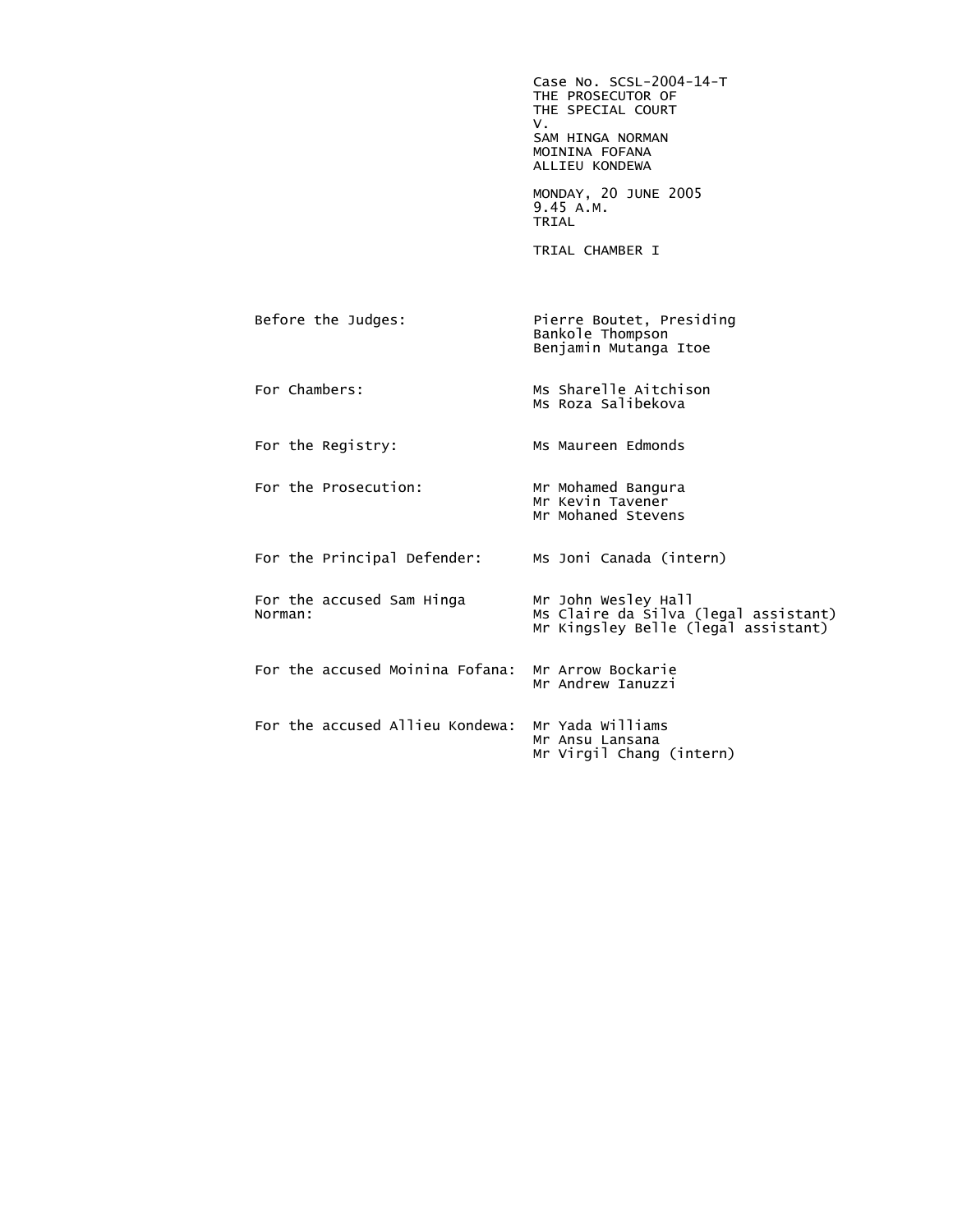1 Monday, 2 June 2005 2 [Open session] 3 **Example 2** [The accused Fofana and Kondewa present] 4 [The accused Norman not present] 5 [HN200605A - AD] 6 [Upon commencing at 9.45 a.m.] 7 PRESIDING JUDGE: Good morning, Mr Prosecutor. Good 8 morning, Defence counsel. Are we ready to proceed, Mr Bangura? 9 MR BANGURA: Thank you, Your Honour. Your Honour, yes, we 09:49:54 10 are, but not momentarily. Just a short while ago we detected a 11 slight anomaly with the report the witness is going to tender 12 this morning. We are just at the moment in the processes of 13 having some corrections made. That should not take too long at 14 all. In fact, we were expecting somebody to have come back to 09:50:25 15 the Court just before Your Lordships came into Court. 16 PRESIDING JUDGE: So, are what are you proposing? 17 MR BANGURA: We would respectfully ask that we be given 10 18 minutes. That should be enough. They should have the pages we 19 need here. 09:50:43 20 PRESIDING JUDGE: How do you intend to proceed? I see 21 there is a computer on the table next to the witness's chair. 22 MR BANGURA: Your Honour, the witness will be using the 23 Power Point presentation method of testifying. 24 PRESIDING JUDGE: Okay. 09:51:03 25 MR BANGURA: In addition to tendering the report. He will 26 be basically illustrating photographs that are contained in the 27 report. 28 PRESIDING JUDGE: Before I turn to the Defence, I would 29 like to you ask you to expand and inform the Court while we are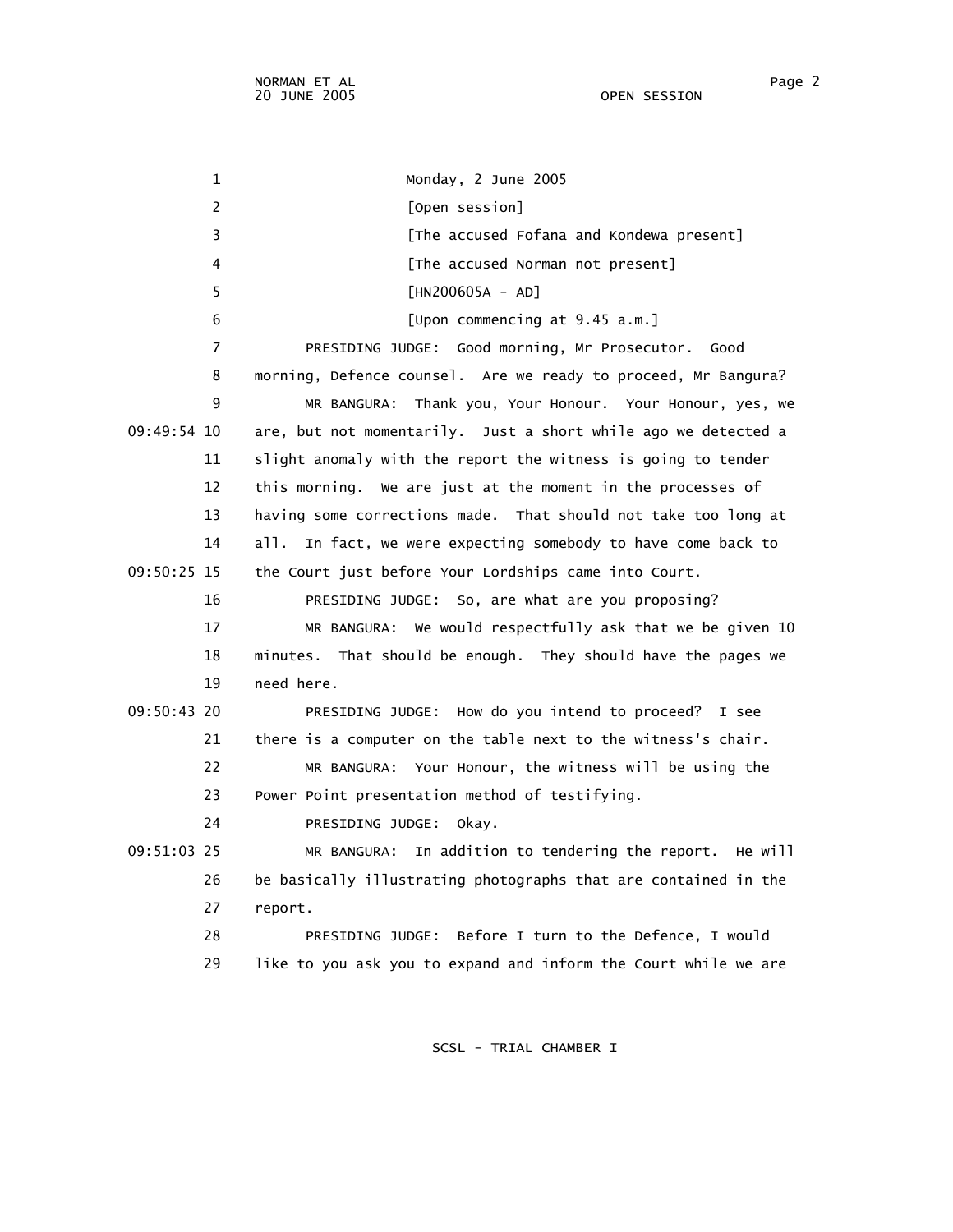1 waiting for this information to come in what is the position of 2 the Prosecution, if I may, with respect to the proposal you made, 3 or your colleague Mr Tavener made, on Friday of last week about 4 documents. I use that very loosely here. What is the position 09:51:44 5 of the Prosecution in this respect, if we can be informed of 6 that? 7 MR BANGURA: Your Honour, I will have Mr Tavener address 8 the Court on that point. 9 PRESIDING JUDGE: Mr Tavener. 09:52:00 10 MR TAVENER: Thank, Your Honour. There has been some 11 discussion by email with the Defence counsel. Very briefly this 12 morning we are hoping there will be further discussion this 13 afternoon to identify what is, in fact, in issue so we can narrow 14 it down as much as possible. I will know more after lunch. 09:52:21 15 Hopefully we will have some resolution, maybe not of every 16 document but the bulk of them. 17 PRESIDING JUDGE: If I may, without unduly restricting what 18 you are proposing to do with the tendered document, what are we 19 talking about? I know you have made reference to 92 bis but 92 09:52:45 20 bis could go in many directions. You have used the term 21 "documents". What is it your -- if you are not in a position to 22 answer my question now I will not hold it against you, but just 23 to see where we are going with this. 24 MR TAVENER: What we are seeking to -- 09:52:59 25 JUDGE THOMPSON: I share the same -- let me just interrupt. 26 If it is something that you don't want, you cannot usefully 27 disclose at this stage, then I would be content with that. But I 28 think what the learned Presiding Judge is in fact trying to get 29 from you is, and which I am interested in myself, is what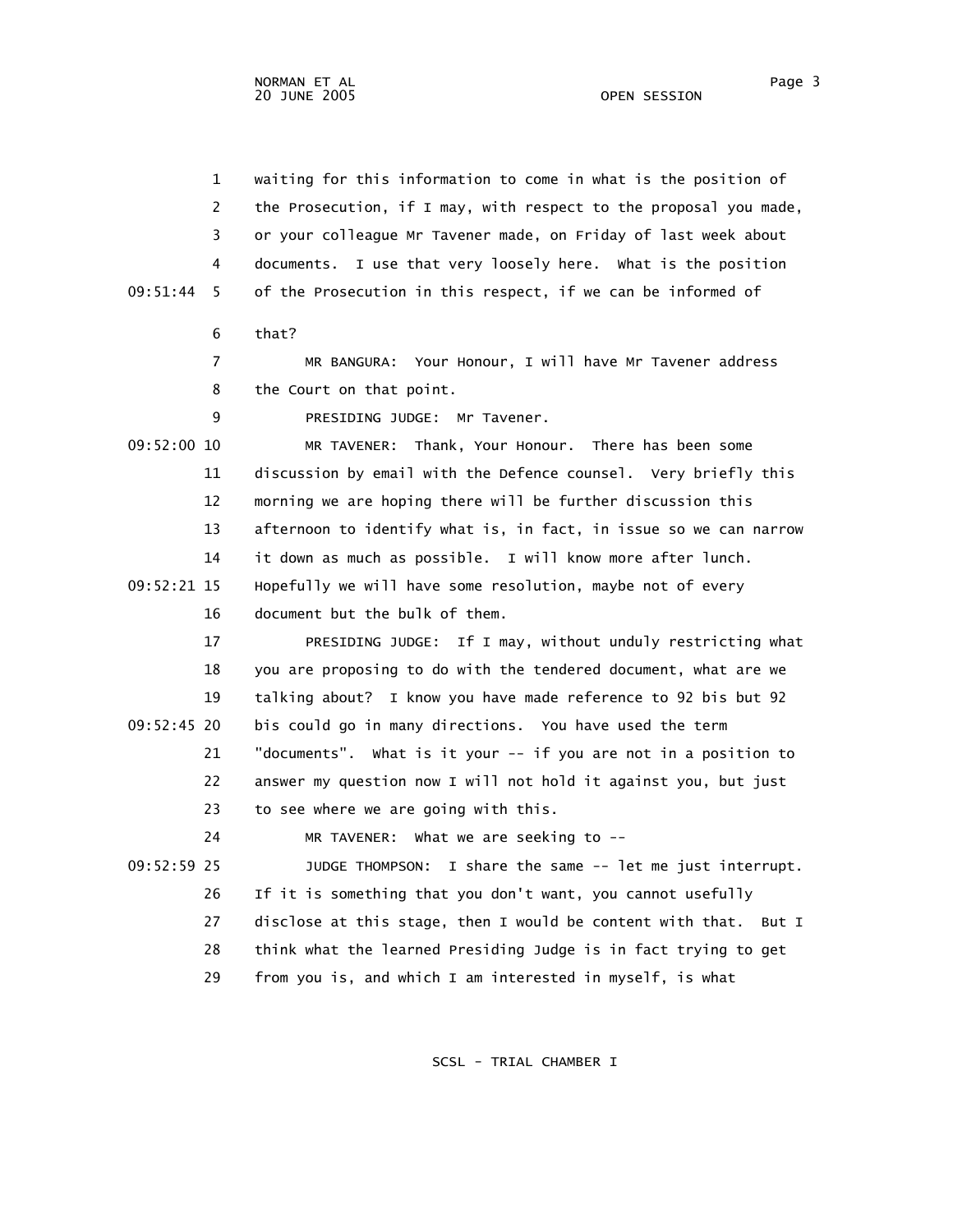1 specifically are we going to be asked to admit. But, as I said, 2 I am not pressing for an answer if this is not considered 3 opportune at this point in time. 4 MR TAVENER: I can be general, which may assist Your 09:53:46 5 Honour. The documents we are seeking to tender would be things 6 such as United Nations generated reports, reports or documents we 7 say were generated by the CDF, newspaper reports which have 8 bylines so that the reporter is identified, documents such as 9 that which were referred to in the decision by the Appellate 09:54:13 10 Court. We are seeking to tenders that those as bundles of 11 documents which provide background, in effect. It's sort of the 12 final piece which may assist the Court to whatever extent the 13 Court feels appropriate. That is the type of document we are 14 seeking to tender. 09:54:33 15 PRESIDING JUDGE: Thank you very much. We will adjourn the 16 Court -- will 10 minutes be enough, or would you rather half an 17 hour? I would rather be out for half an hour rather than come 18 back and go out again. 19 MR BANGURA: I think 15 minutes should be all right. 09:54:55 20 PRESIDING JUDGE: Any comment from the Defence side? 21 Mr Hall, you are smiling, so you have no comment. Mr Bockarie? 22 The comment is only for adjournment now; it is nothing to do with 23 the documents, that is a different issue. 24 MR BOCKARIE: None, Your Honour. 09:55:13 25 PRESIDING JUDGE: Mr Williams? 26 MR WILLIAMS: We are indifferent, My Lord. 27 PRESIDING JUDGE: The Court is adjourned until 10.15 a.m. 28 [Break taken at 9.55 a.m.] 29 [On resuming at 10.20 a.m.]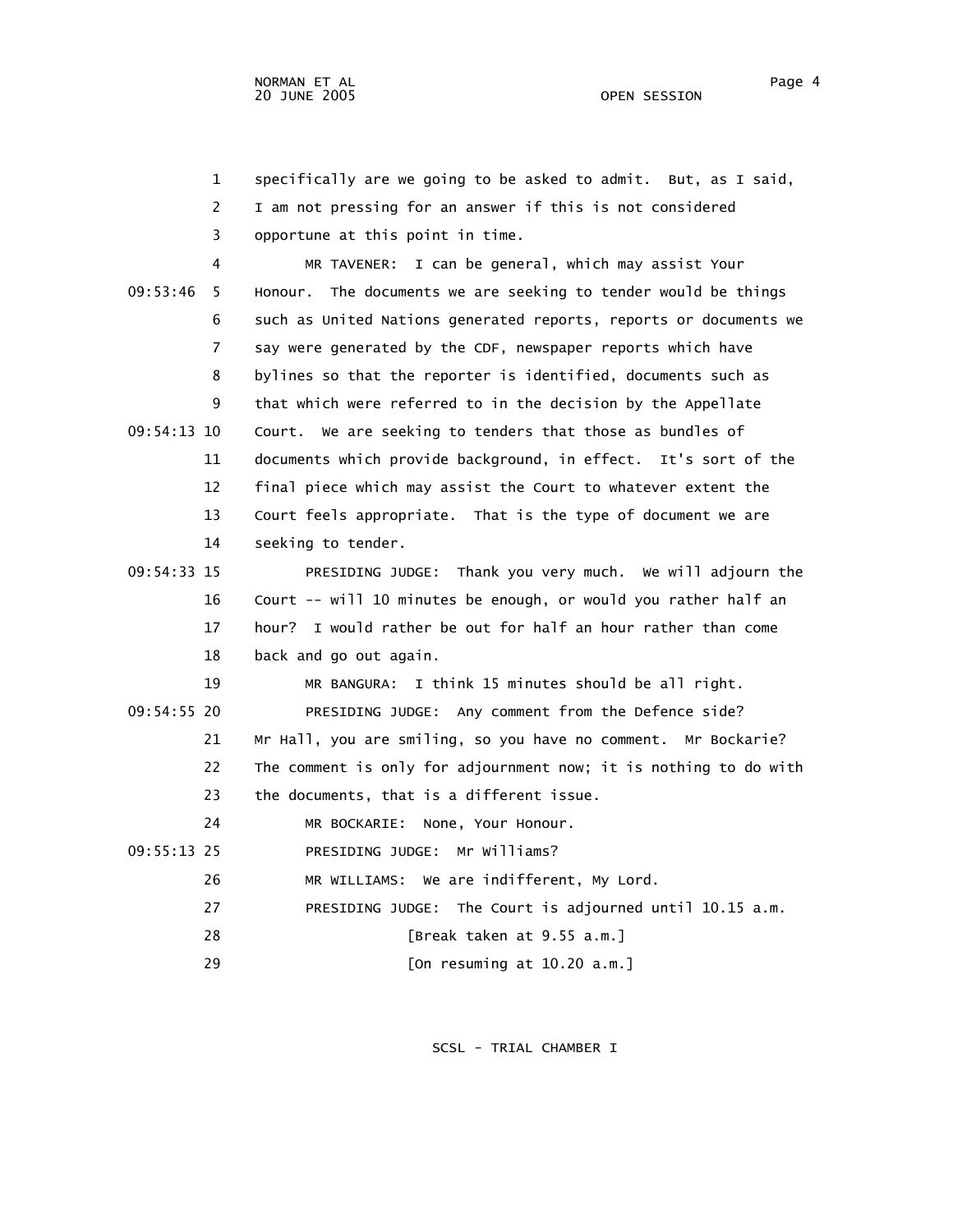1 PRESIDING JUDGE: Yes, Mr Prosecutor. Mr Bangura? 2 MR BANGURA: Yes, Your Honour, the Prosecution is ready to 3 go on. 4 PRESIDING JUDGE: Call your witness. 10:25:06 5 MR BANGURA: Thank you, Your Honour. Can the witness be 6 called in, please? 7 [The witness entered court] 8 PRESIDING JUDGE: Can we proceed to swear the witness, 9 please? 10:27:20 10 WITNESS: TF2-EW3 [Sworn] 11 PRESIDING JUDGE: So this is TF2-EW3? 12 MR BANGURA: Yes, Your Honour. 13 PRESIDING JUDGE: Thank you. 14 EXAMINED BY MR BANGURA: 10:27:57 15 Q. Good morning, Mr Witness. 16 A. Good morning. 17 Q. I will be asking you questions this morning, Mr Witness, to 18 which you are expected to give answers. I will ask that when you 19 give your answers you try not to speak too fast as your answers 10:28:19 20 will be recorded and there is translation of those answers going 21 on as well. Mr Witness, what is your name? 22 A. William D. Haglund, H-A-G-L-U-N-D. 23 Q. Your address, please? 24 A. I live in the United States in the state of Washington, the 10:29:01 25 city of Seattle. 26 Q. Can you state your age for the Court, please? 27 A. I am 62 years old. 28 JUDGE ITOE: 60? 29 THE WITNESS: Two.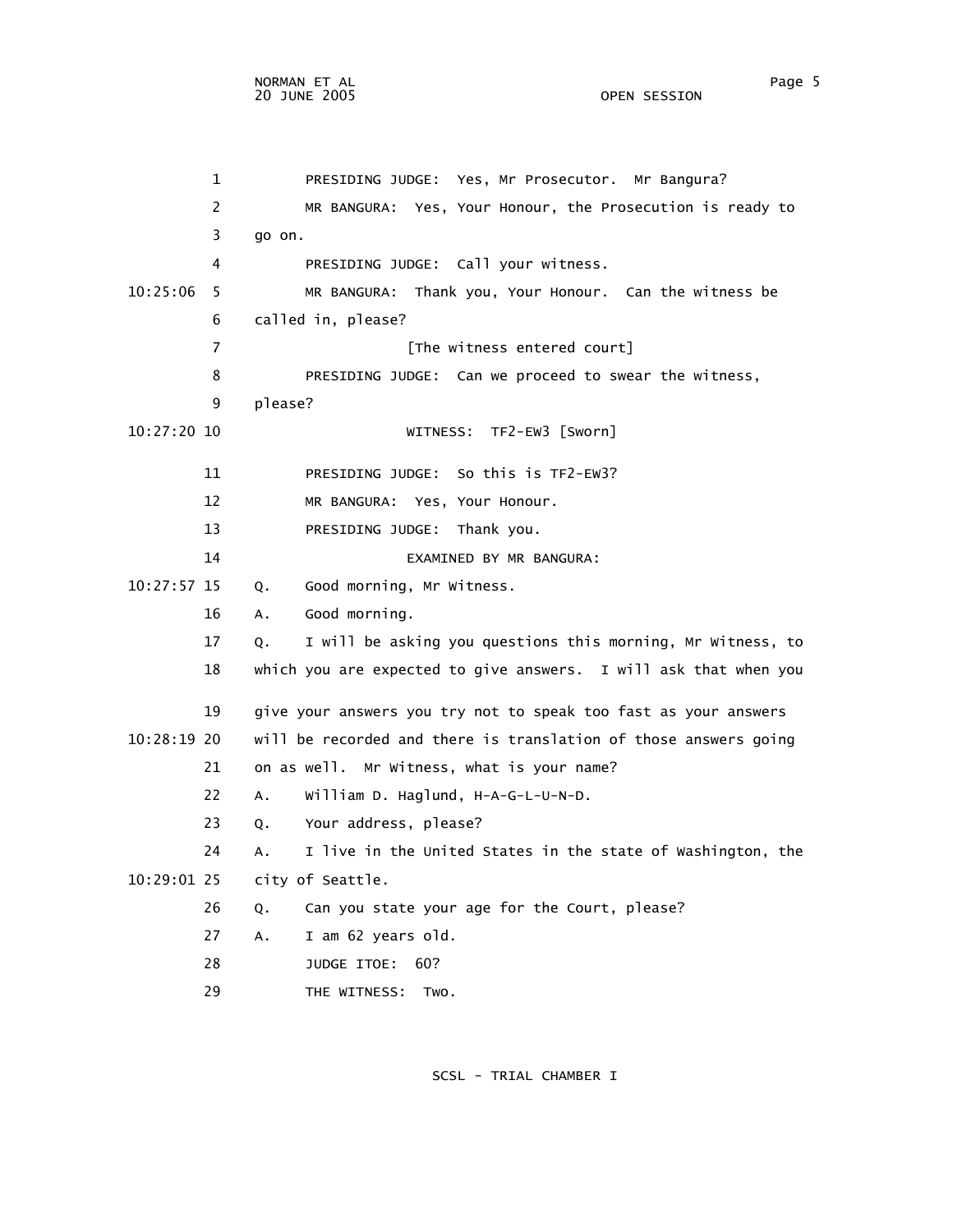|               | 1              | MR BANGURA:                                                       |
|---------------|----------------|-------------------------------------------------------------------|
|               | $\overline{2}$ | What is your profession?<br>Q.                                    |
|               | 3              | I am a forensic anthropologist.<br>А.                             |
|               | 4              | Do you work in an office or an institution?<br>Q.                 |
| 10:29:42      | 5              | I am employed by the non-governmental organisation the<br>А.      |
|               | 6              | Physicians for Human Rights in Cambridge, Massachusetts, USA.     |
|               | 7              | Can you tell this Court what qualifications you hold?<br>Q.       |
|               | 8              | I have a doctorate degree in physical anthropology with a<br>А.   |
|               | 9              | speciality in forensic anthropology.                              |
| $10:30:52$ 10 |                | Did you say physical anthropology?<br>JUDGE ITOE:                 |
|               | 11             | THE WITNESS: Yes, Your Honour.                                    |
|               | 12             | JUDGE ITOE:<br>with a --                                          |
|               | 13             | THE WITNESS: With a speciality in forensic anthropology.          |
|               | 14             | MR BANGURA:                                                       |
| 10:31:03 15   |                | You would have held other degrees before you held a PhD.<br>Q.    |
|               | 16             | Yes, I have a masters degree also and a bachelors degree.<br>А.   |
|               | 17             | A bachelors degree in biology and a masters degree in physical    |
|               | 18             | anthropology.                                                     |
|               | 19             | As a forensic anthropologist can you briefly explain what<br>Q.   |
| 10:31:44 20   |                | your work entails?                                                |
|               | 21             | It entails the examination of the human skeleton.<br>It is<br>A.  |
|               | 22             | based on the theory of the development of the human skeleton and  |
|               | 23             | disease processes, and attributes of the skeleton that would help |
|               | 24             | us assess age of the individual from the bones, their sex, their  |
| $10:32:17$ 25 |                | general ancestry and estimations of height, trauma, those sorts   |
|               | 26             | of things. Also it involves the scene investigation of skeletal   |
|               | 27             | remains and the recovery of skeletal remains.                     |
|               | 28             | Are you able to better illustrate some of these functions<br>Q.   |
|               | 29             | that relate to your profession electronically?                    |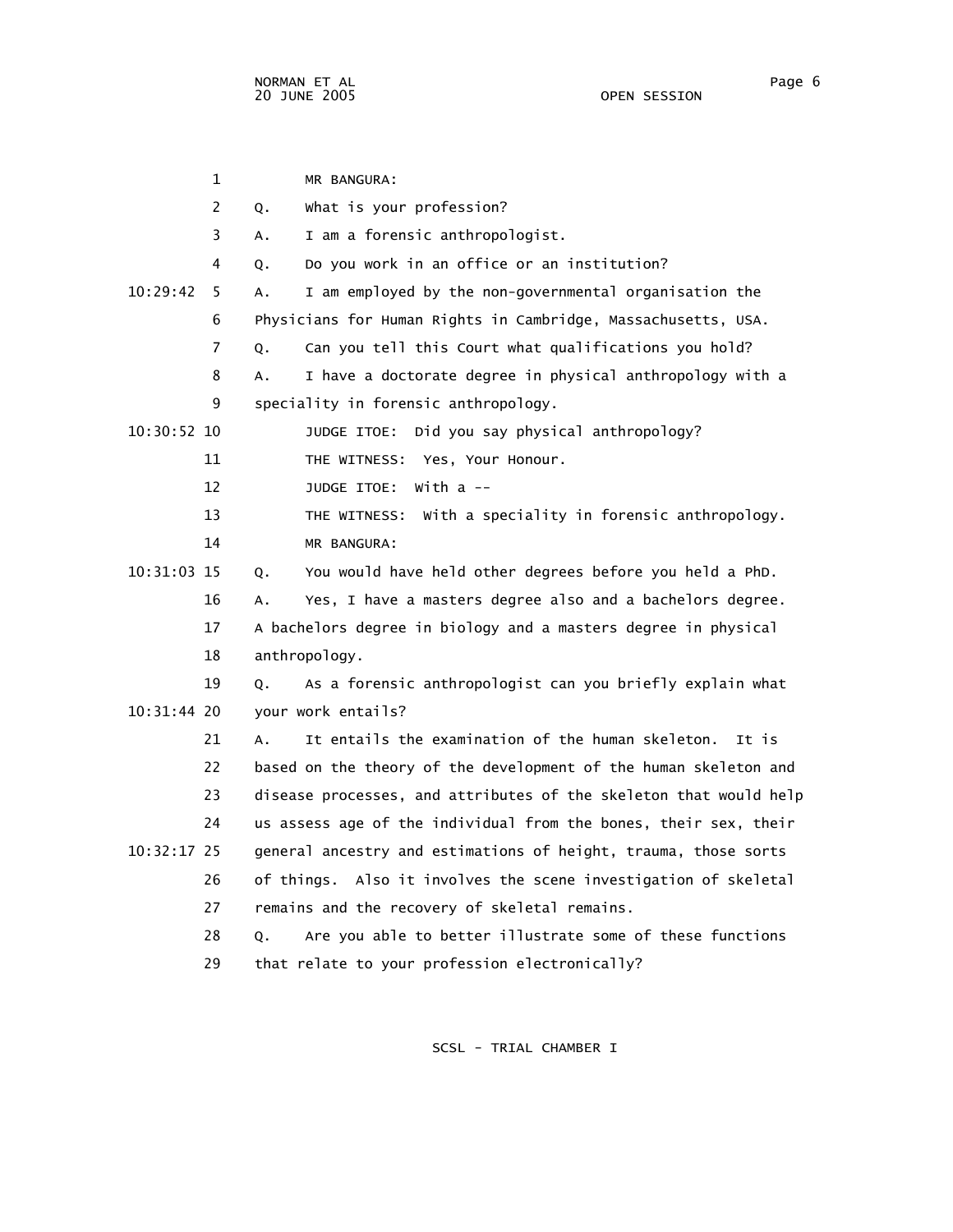1 A. Yes. 2 MR BANGURA: Your Honours, at this stage the witness would 3 show to the Court a slide on the Power Point, examples of his 4 duties as a forensic anthropologist. 10:33:23 5 THE WITNESS: I don't think it is projecting on the 6 monitors. 7 MR BANGURA: I am sorry about that. That is not going to 8 be shown at this point. I am sorry about that; I probably got it 9 wrong. 10:33:39 10 Q. Mr Witness, you have mentioned that as part of your duties 11 you would determine age, sex, stature and ancestry of dead 12 persons from bones that you examined; is that correct? 13 A. That is correct. 14 PRESIDING JUDGE: And you mentioned trauma as well. 10:34:07 15 THE WITNESS: That is correct. 16 MR BANGURA: 17 Q. At this point, Mr Witness, would you like to explain to the 18 Court, for instance, how you would determine the age of a victim? 19 A. The age is evidenced in the skeleton at young ages most 10:34:25 20 reliably by the teeth. The development of the teeth within the 21 jaw and the eruption of teeth -- I think we are all familiar with 22 babies and when their teeth erupt they let you know. Certain 23 teeth erupt at certain times. That is a reliable way to estimate 24 age for the early ages and up in through the late teens. Also 10:34:53 25 during that time our bones are developing. When we are born -- 26 PRESIDING JUDGE: Can I stop you there? 27 THE WITNESS: Yes. 28 MR BANGURA: Will you try to go a bit slower?

SCSL - TRIAL CHAMBER I

29 PRESIDING JUDGE: You were explaining why the teeth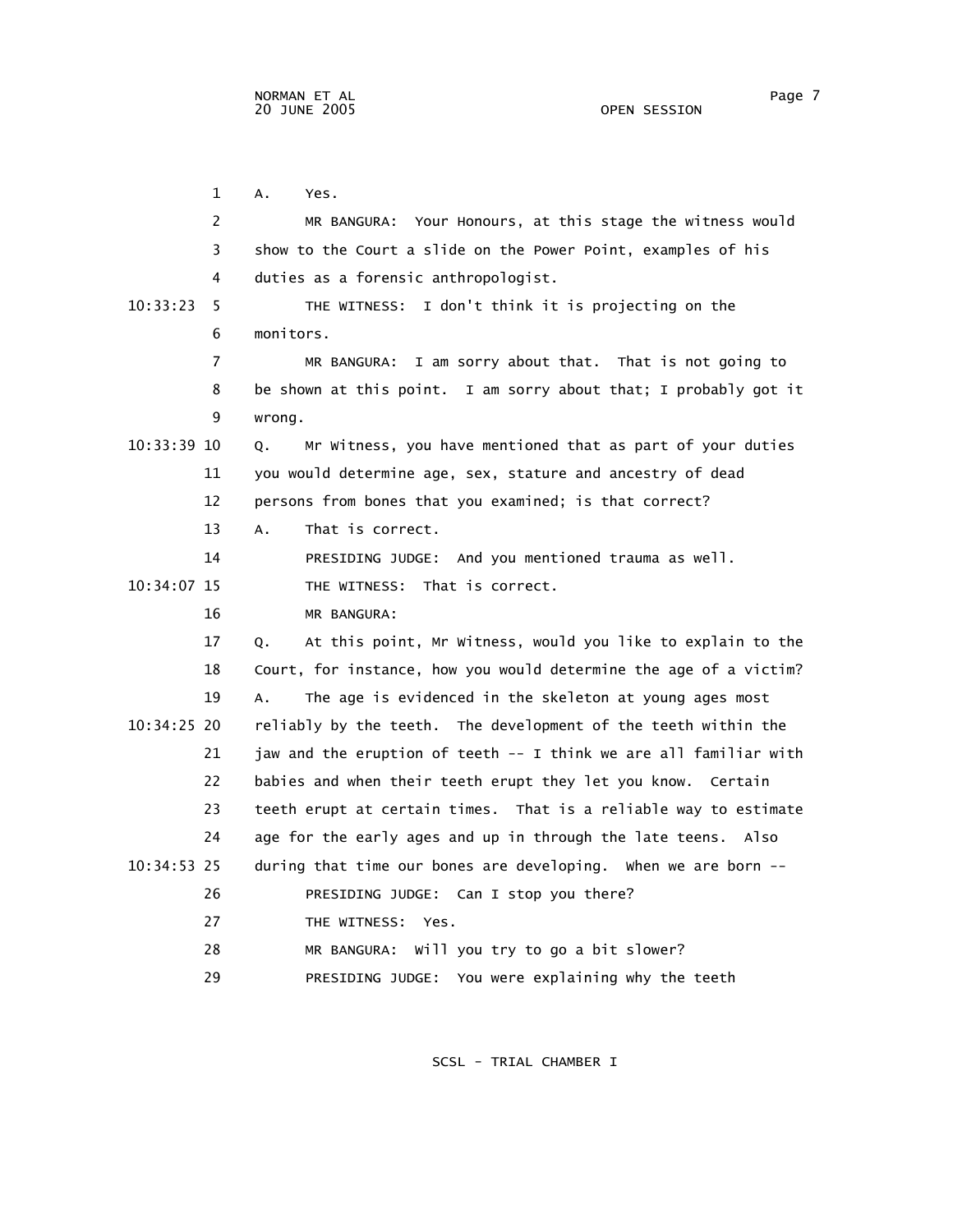1 assessment is a reliable factor to determine age as such. You 2 were saying that obviously that a young baby -- you gave example. 3 But you also that up to late teens, but in between the late teens 4 and midway in between, how do you assess that?

 10:35:28 5 THE WITNESS: That is continuous up through the late teens. 6 We have two sets of teeth, we have our baby teeth and we have our 7 adult teeth. The adult teeth erupt and come in until the late 8 teens and early 20s, like the wisdom teeth. The teeth are fairly 9 reliable, but it is not just the eruption. Through x-rays we can 10:35:57 10 look at the development of the teeth in the jaw before they ever 11 become apparent in the mouth. They have a very distinct timing 12 of which teeth -- it is an average timing, we are never able to 13 assess exact age. We have given an estimate with a range that is 14 based on studies. Also during that time, the bones are 10:36:25 15 developing. What I mean by that is that when we are adults we 16 have an average of 206 bones in our body. But when we are born, 17 we have about 450 areas where bones are developing from. Through 18 our early ages, up into the late teens, and in some respects even 19 into the 30s for certain bones -- early 30s for the collar-bone, 10:37:04 20 for instance -- 21 JUDGE ITOE: Sorry, you are saying when you are a child you 22 have how many? As an adult you have 206. 23 THE WITNESS: That's correct. 24 JUDGE ITOE: When you are child, you have how many? 10:37:16 25 THE WITNESS: When you are born, there is about 450 26 separate bones or ossification centres in the human body. These, 27 throughout our development and growth, grow together and make our 28 final bones. I think the best example is when we feel a 29 baby's -- the top of a baby's head there is a, say, soft spot.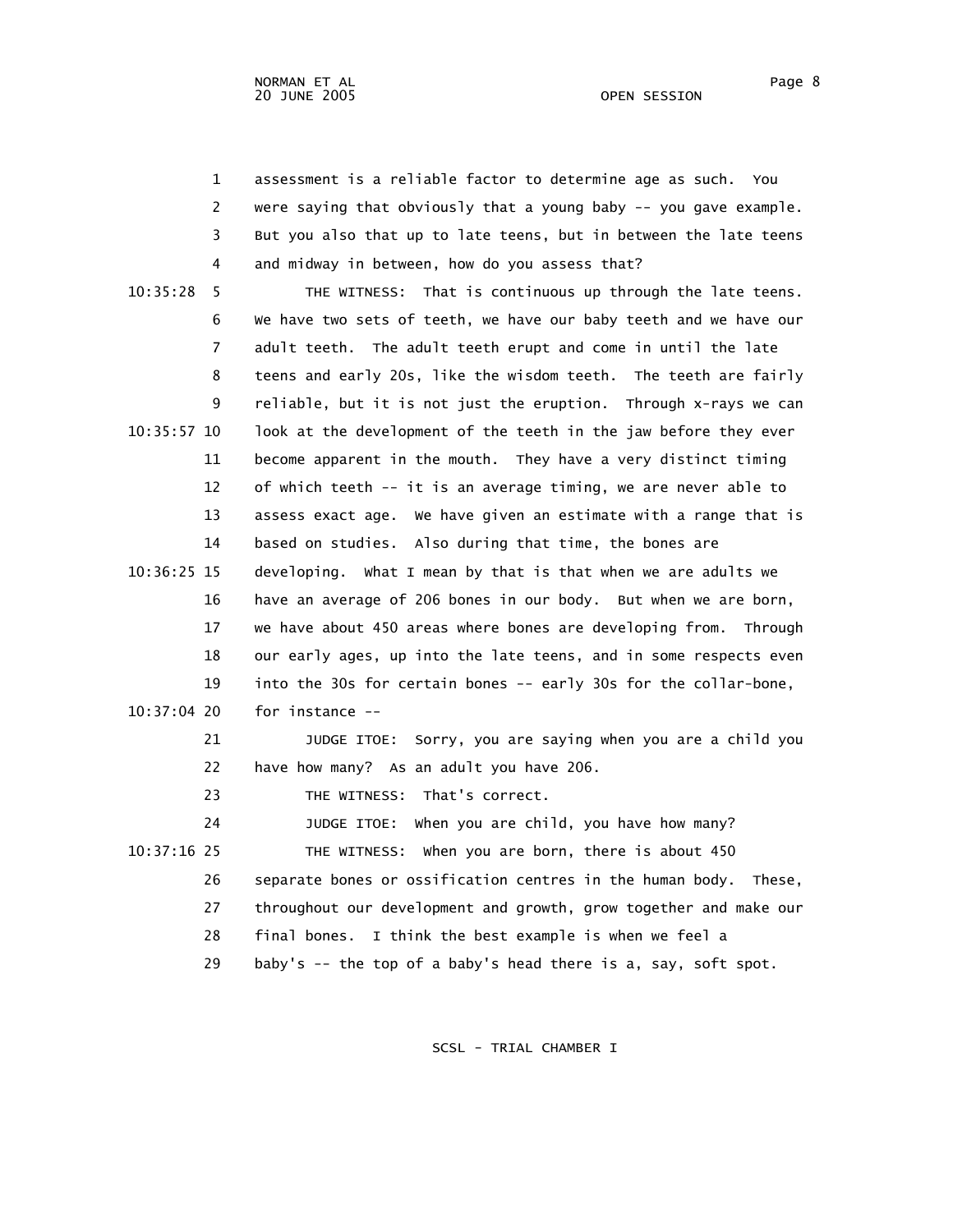1 That is a membrane that some day will be bone. It takes about 2 two years for the head of a child to get its full size. After 3 that time, those membranes turn into bone. The same thing 4 happens to the other individual bones in the body. They occur at 10:38:15 5 a rather regular pace. Although the development is a little 6 faster rate in women; they seem to be more advanced than men in 7 their development as far as the skeleton is concerned. 8 MR BANGURA:

 9 Q. Thank you, Mr Witness. I asked earlier that you give an 10:38:41 10 example of how you could determine age and sex. Perhaps you can 11 briefly also explain how you can determine the sex of a victim. 12 A. The most reliable indicators of sex in the skeleton are, of 13 course, in the pelvis region. That is the region for women has 14 to do with the birth of a child and for men does not. So, the 10:39:11 15 shape of the pelvis is different in women than in men. It tends 16 to be wider, and in making the pelvis wider certain parts of the 17 pelvic bones are extended and longer. The inlet from which a 18 baby is born has to be larger to allow a baby's head to come out 19 during the birth process. Those biological functions of women 10:39:50 20 that are really different from those of men are reflected in the 21 skeleton.

22 Q. You just explained determining sex from basically

 23 reproductive features within the body. Would it be easier -- 24 PRESIDING JUDGE: More from bone structure rather than 10:40:12 25 reproductive. The witness is describing the skeleton. I don't 26 think he has mentioned the --

 27 MR BANGURA: Not organs actually, bones that are related to 28 reproductive functions.

29 THE WITNESS: There are also other bones that we can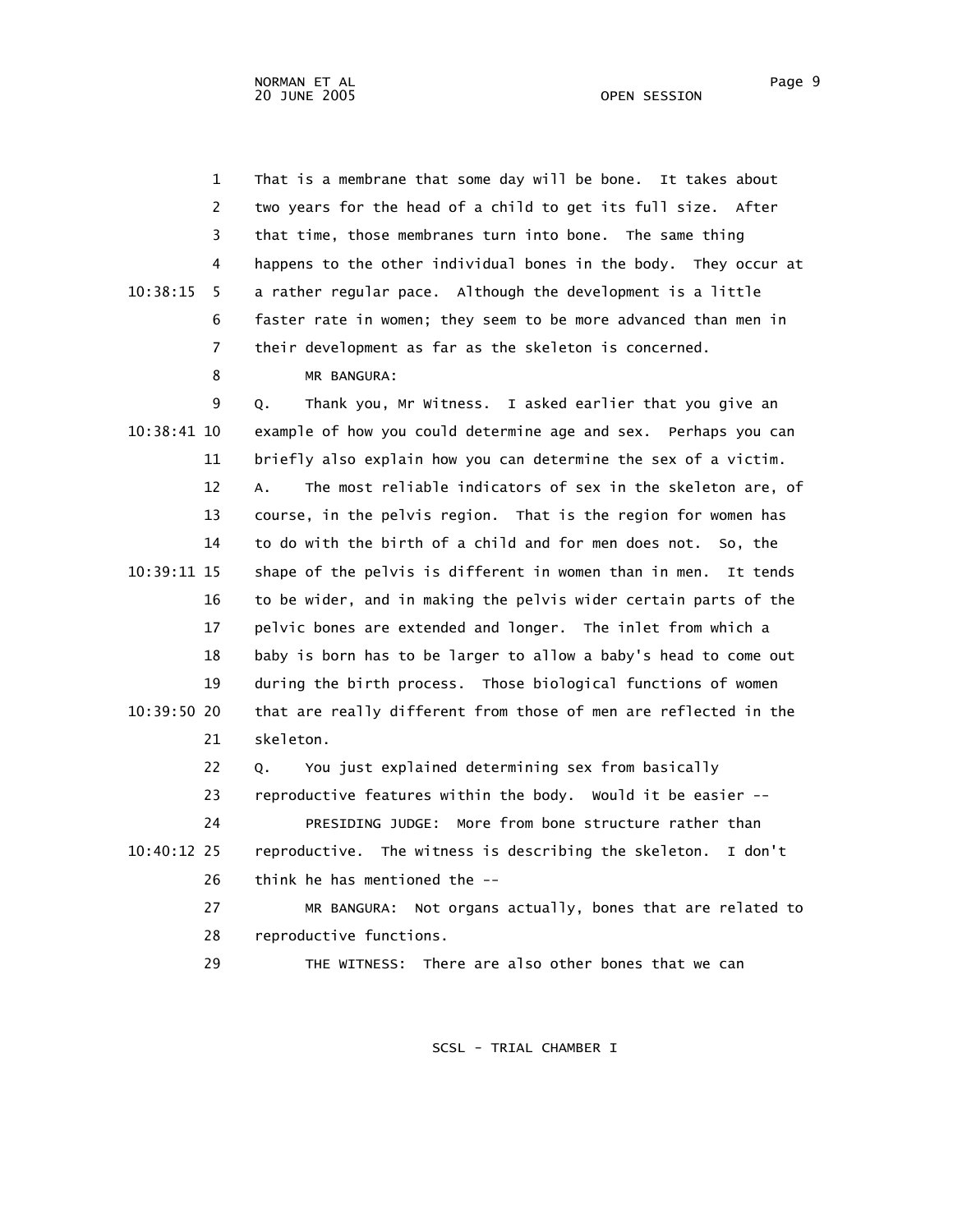|               | $\mathbf 1$ | determine sex from. Some of this is cultural, but, in general,      |
|---------------|-------------|---------------------------------------------------------------------|
|               | 2           | from the skull - that is, the lower jaw and the cranium - men       |
|               | 3           | tend to have more pronounced muscular attachments. The forehead     |
|               | 4           | tends to be more receding whereas a woman's is more vertical.       |
| 10:41:03      | 5           | The women's skeleton tends to be more what we call gracile and      |
|               | 6           | not as robust as those in men. There are different features with    |
|               | 7           | muscle attachments that also tend to have more robust               |
|               | 8           | characteristics. For instance, there is a process here called       |
|               | 9           | It connects to a muscle, that is called the<br>the mastoid process. |
| 10:41:39 10   |             | sternal cleidomastoid muscle, in the neck. It tends to be           |
|               | 11          | larger, broader based in men than in women. We don't look at any    |
|               | 12          | one particular characteristic when we are looking at age and sex.   |
|               | 13          | We look at all the bones and see what each bone can contribute to   |
|               | 14          | our estimations. When we have a complete skeleton, that is the      |
| 10:42:06 15   |             | most ideal situation.                                               |
|               | 16          | Thank you. How long have you been working as a forensic<br>Q.       |
|               | 17          | anthropologist?                                                     |
|               | 18          | For 20-plus years. I might also say, in addition to just<br>А.      |
|               | 19          | what we call morphological features of looking at bones, there      |
| 10:42:36 20   |             | are also measurements and standards that we can apply. These        |
|               | 21          | observations I have been speaking of are all backed up by studies   |
|               | 22          | in certain populations.                                             |
|               | 23          | Thank you.<br>Q.                                                    |
|               | 24          | JUDGE ITOE: You say you have been working on this as a              |
| $10:43:00$ 25 |             | forensic anthropologist for 25 or 20 years?                         |
|               | 26          | 20-plus, probably 22.<br>THE WITNESS:                               |
|               | 27          | JUDGE ITOE: It is 20-plus.                                          |
|               | 28          | THE WITNESS:<br>Probably 22.                                        |
|               | 29          | MR BANGURA:                                                         |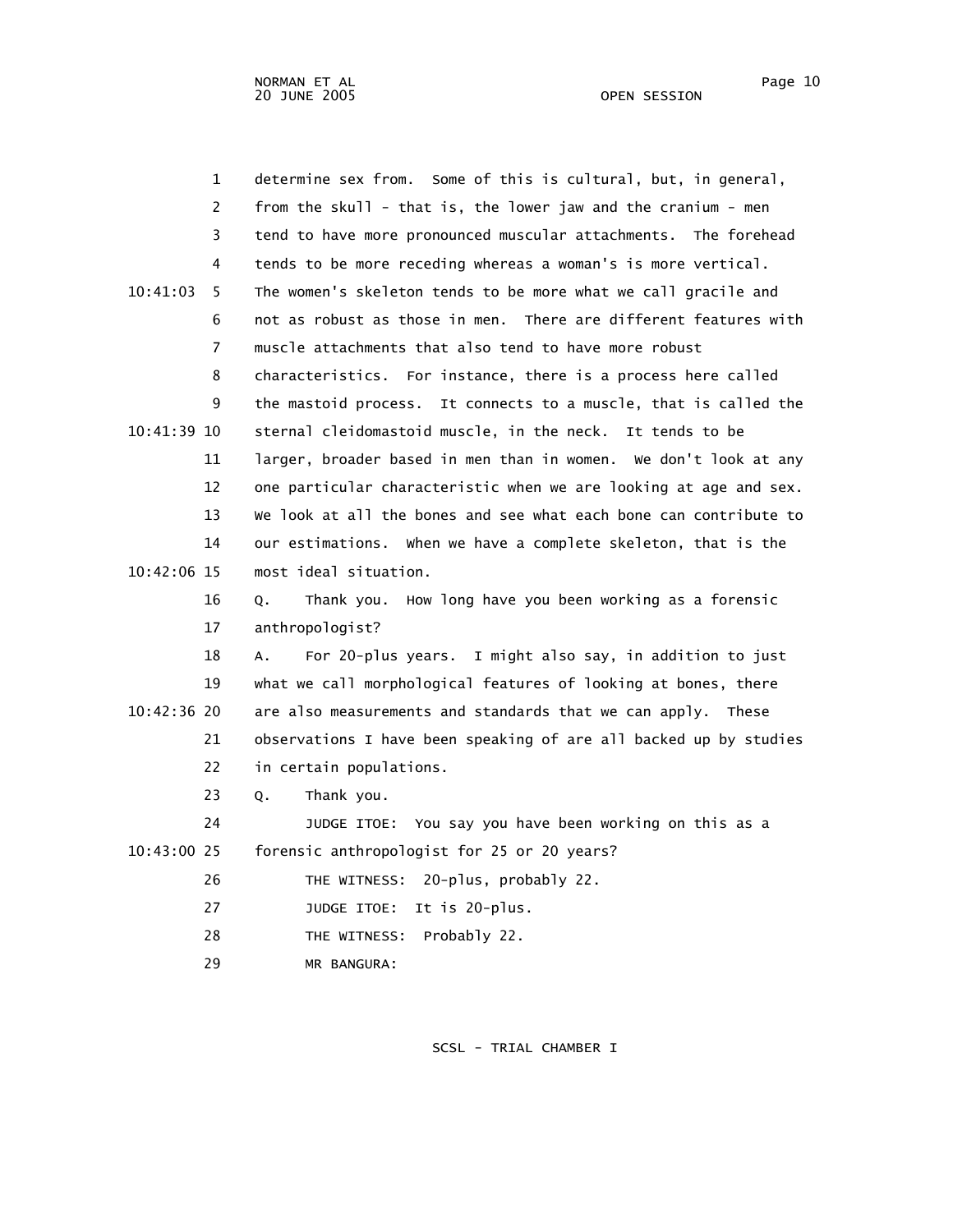1 Q. Do you have any international experience in work as a 2 forensic anthropologist? 3 A. Yes. 4 Q. Can you tell the Court what experiences? 10:43:30 5 A. Briefly, I have served on several expert commissions, done 6 consulting work for the High Commissioner for Human Rights, 7 expert commissions I have been on are in Croatia in 1993, Somalia 8 1997, East Timor, the working with -- some of the projects -- I 9 have worked with the High Commissioner for Human Rights that 10:44:13 10 involved Afghanistan, Somaliland. For two-and-a-half years, 1996 11 through mid-1998, I was the senior forensic consultant for the 12 International Criminal Tribunal for Rwanda and also served in 13 1996 in that capacity for the International Tribunal for the 14 former Yugoslavia. Since then, my international work, a lot of 10:44:53 15 it has been done through the Physicians for Human Rights who I am 16 employed by. 17 Q. Have you had any experience testifying before international 18 tribunals? 19 A. Yes. 10:45:10 20 Q. Which tribunals? 21 A. I have testified in both ad hoc tribunals, ICTY and ICTR. 22 Q. Mr Witness, you have published materials before; is that 23 correct? 24 A. Yes. 10:45:27 25 Q. Without actually going into detail, would you like to 26 mention just a few of those publications? 27 A. I have over 50 publications of book chapters and peer 28 reviewed journal articles, two edited textbooks in forensic

29 anthropology and one co-authored book in medical-legal death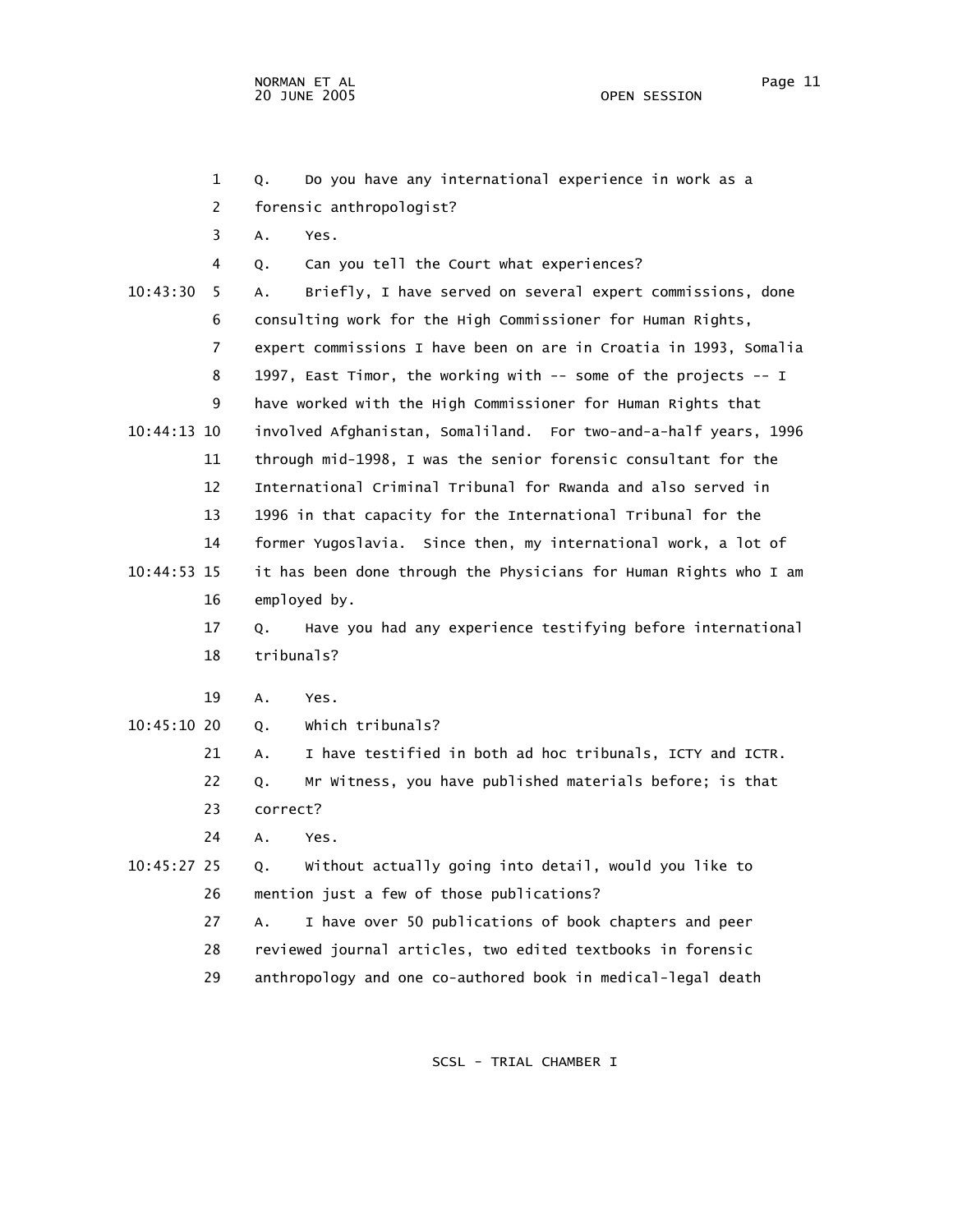1 investigation. 2 Q. Do you hold any academic engagements? 3 A. I teach for the Washington State Criminal Justice Training 4 Commission for law enforcement officers, as well as death 10:46:22 5 investigators from coroner's and medical examiners' office to the 6 State of Washington, and I teach one course a year on 7 medical-legal death investigation at the University of Washington 8 in Seattle, Washington. 9 Q. Mr Witness, you are here testifying as a result of forensic 10:46:45 10 investigations you conducted on behalf of the OTP of the Special 11 Court of Sierra Leone; is that correct? 12 A. Yes. 13 Q. When were you first contacted by the OTP? 14 A. In mid-2002. 10:47:05 15 Q. On this occasion, what specifically were you tasked to do? 16 A. I actually was tasked to do a forensic assessment, which is 17 often done when international projects are involved. That is 18 basically to look at what it would take to do forensic 19 investigations in a particular country, to evaluate sites, 10:47:40 20 reports of sites, of alleged graves or other places where bodies 21 have been disposed of. They could be wells, or open-pit mines, 22 or caves, but graves mostly. And then to put a plan together of 23 what it would take to do forensic investigations in Sierra 24 Leone - a budget, timetables and options - and then to prioritise 10:48:24 25 sites based on logistics and expertise needed. The quality of 26 evidence that might be gotten from particular kinds of sites 27 varies. 28 PRESIDING JUDGE: Dr Haglund, what do you mean by forensic 29 investigation? Is that part of a process you have to follow? Is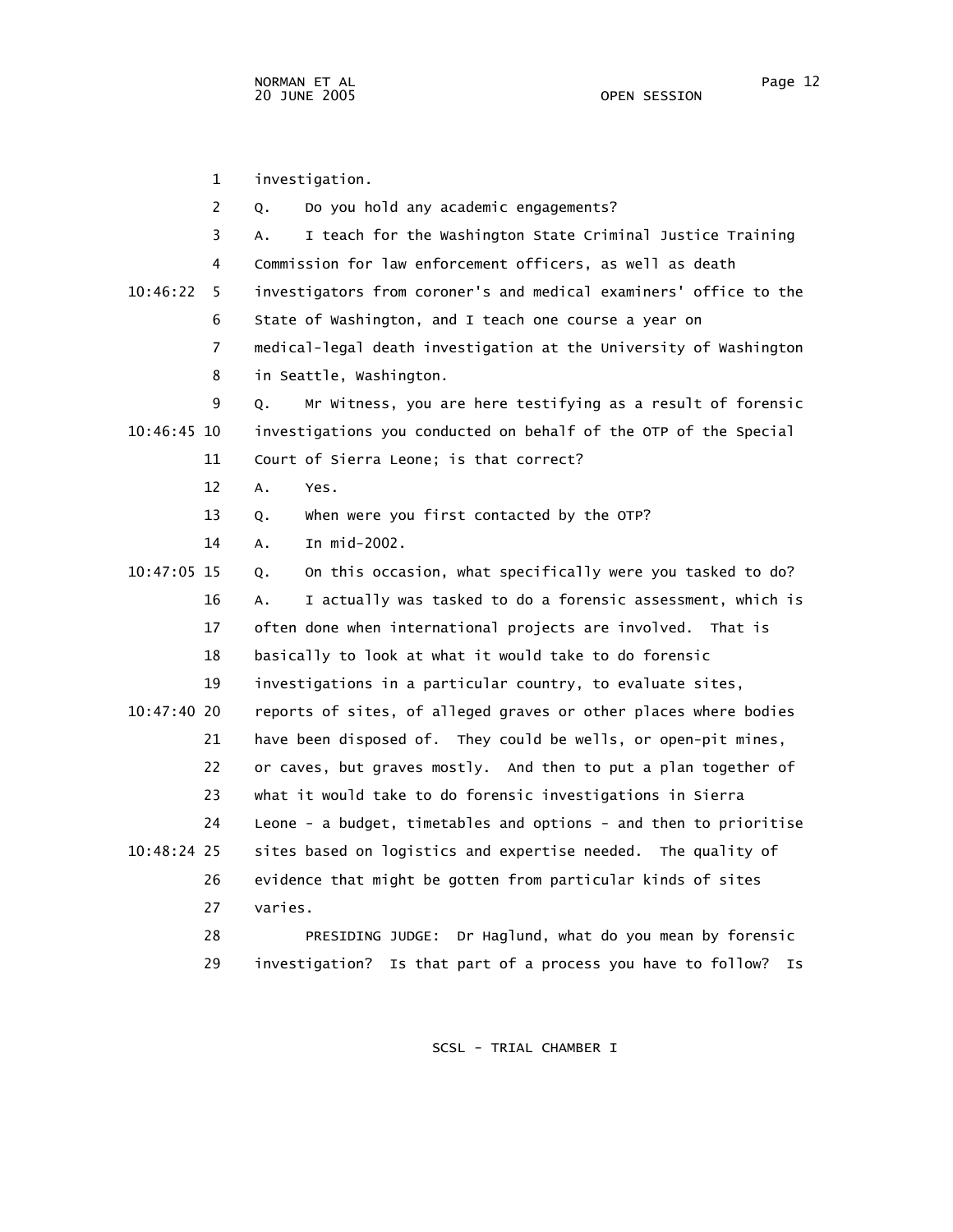1 there a call for that? 2 THE WITNESS: Basically, it is more or less death 3 investigation in the legal context, in the legal forum, with the 4 idea that the documentation and evidence collected from that 10:49:11 5 investigation would be eligible to be submitted to a court. 6 MR BANGURA: 7 Q. Mr Witness, taking it from the question asked by His 8 Lordship, it might be helpful if you explain to the Court, as a 9 forensic anthropologist, what exactly the second aspect of that 10:49:43 10 title of your profession means, anthropologist. 11 A. My speciality is in -- my university degree is in 12 anthropology, but much of my 20 years of experience is in death 13 investigation. So, more often than not, I am also involved in 14 the administration and putting together teams of pathologists , 10:50:03 15 evidence technicians, photographers, whatever it would take to 16 put -- and resources -- it would take to make a forensic 17 investigation work. 18 Q. Thank you. Following your first contact with the OTP you 19 did some time in October 2003 -- you were again asked to come and 10:50:31 20 do further work for the OTP; is that correct? 21 A. That is when the work was actually done. I was contacted 22 first in mid-2002. The actual trip to Sierra Leone and the 23 actual assessment occurred on the date you mentioned . 24 Q. At this time, in October 2003, what specifically were you 10:50:57 25 asked to do? 26 A. The same thing basically that we had talked about when I 27 was contacted. I reviewed reports of alleged sites of where 28 bodies were. I reviewed the Argentinian report that was given to 29 the Truth and Reconciliation Commission, and in addition some 50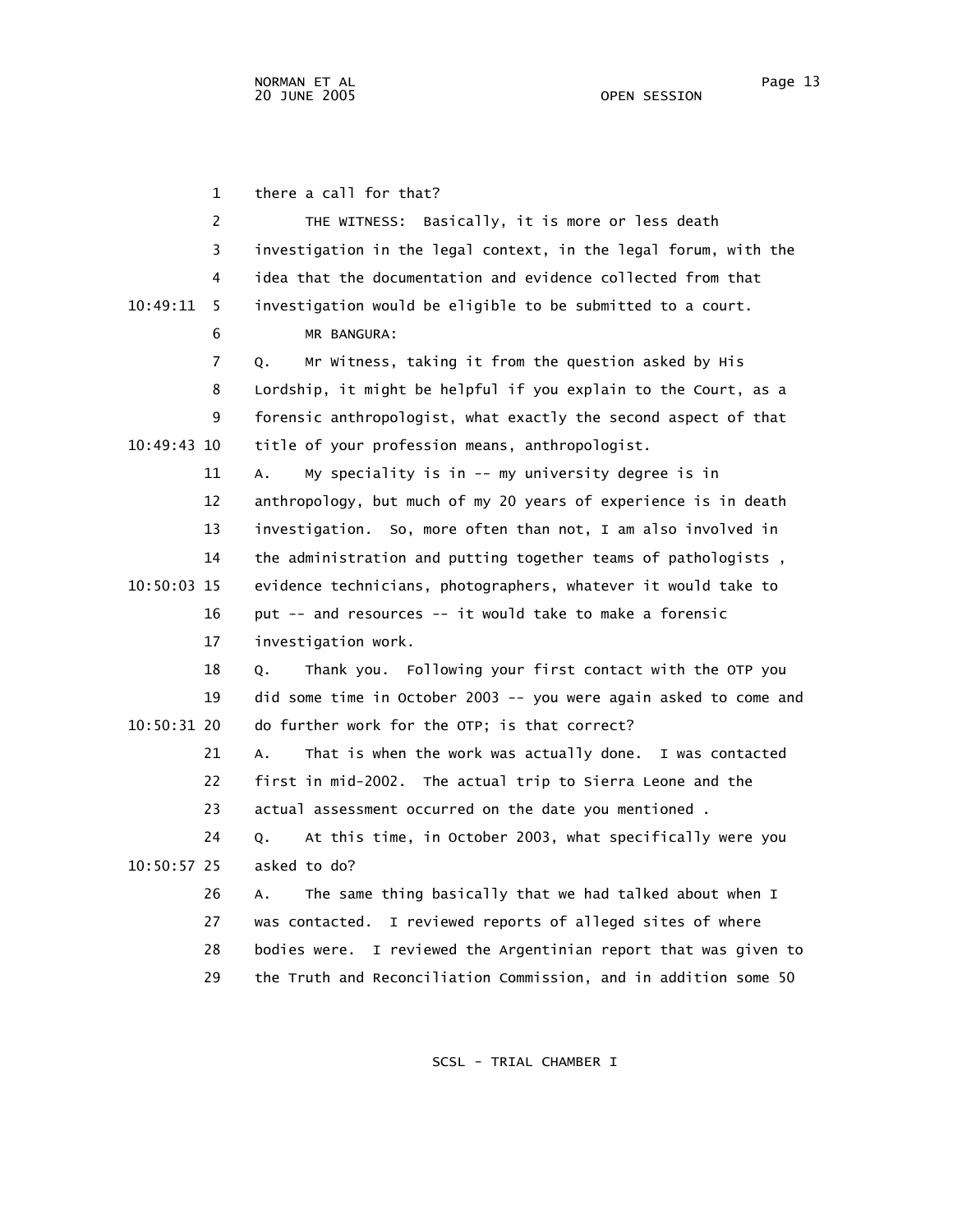| 1              | other reports of different locations of grave, wells, burnt       |
|----------------|-------------------------------------------------------------------|
| 2              | houses, places where bodies were alleged to be. I visited, all    |
| 3              | totaled, 20 of these sites in person and photographed them and    |
| 4              | assessed them right on site. Then, on the basis of that, I wrote  |
| 10:51:56<br>5  | a report for the Court and gave recommendations of how it might   |
| 6              | be best to proceed.                                               |
| $\overline{7}$ | The report which you prepared and gave to the OTP covered<br>Q.   |
| 8              | many more sites than those that you are going to discuss in your  |
| 9              | testimony today; is that correct?                                 |
| 10:52:26 10    | Yes. If you are talking about the original report --<br>Α.        |
| 11             | Yes, that is right.<br>Q.                                         |
| 12             | There 50 some sites that I looked at -- that myself<br>A.<br>Yes. |
| 13             | and a colleague looked at. Then there was some overlap, but       |
| 14             | there were some other sites that the Argentinian forensic         |
| 10:52:48 15    | anthropology group had looked at for the Truth and Reconciliation |
| 16             | Commission.                                                       |
| 17             | As you sit here in Court, you have extracts of that report;<br>Q. |
| 18             | is that so? An extract from the original report.                  |
| 19             | I don't believe is it included here in this packet that you<br>Α. |
| 10:53:12 20    | have.                                                             |
| 21             | The packet you have before you right now covers some<br>Q.        |
| 22             | aspects the report that you originally presented to the OTP; is   |
| 23             | that correct?                                                     |
| 24             | It gives mention to that report, yes.<br>Α.                       |
| 10:53:28 25    | Would you like to have the Court receive this report in<br>Q.     |
| 26             | evidence at this point?                                           |
| 27             | Α.<br>Yes.                                                        |
| 28             | PRESIDING JUDGE: Mr Bangura, I would like to know, it is          |
| 29             | not clear to me what part of the report you are talking about.    |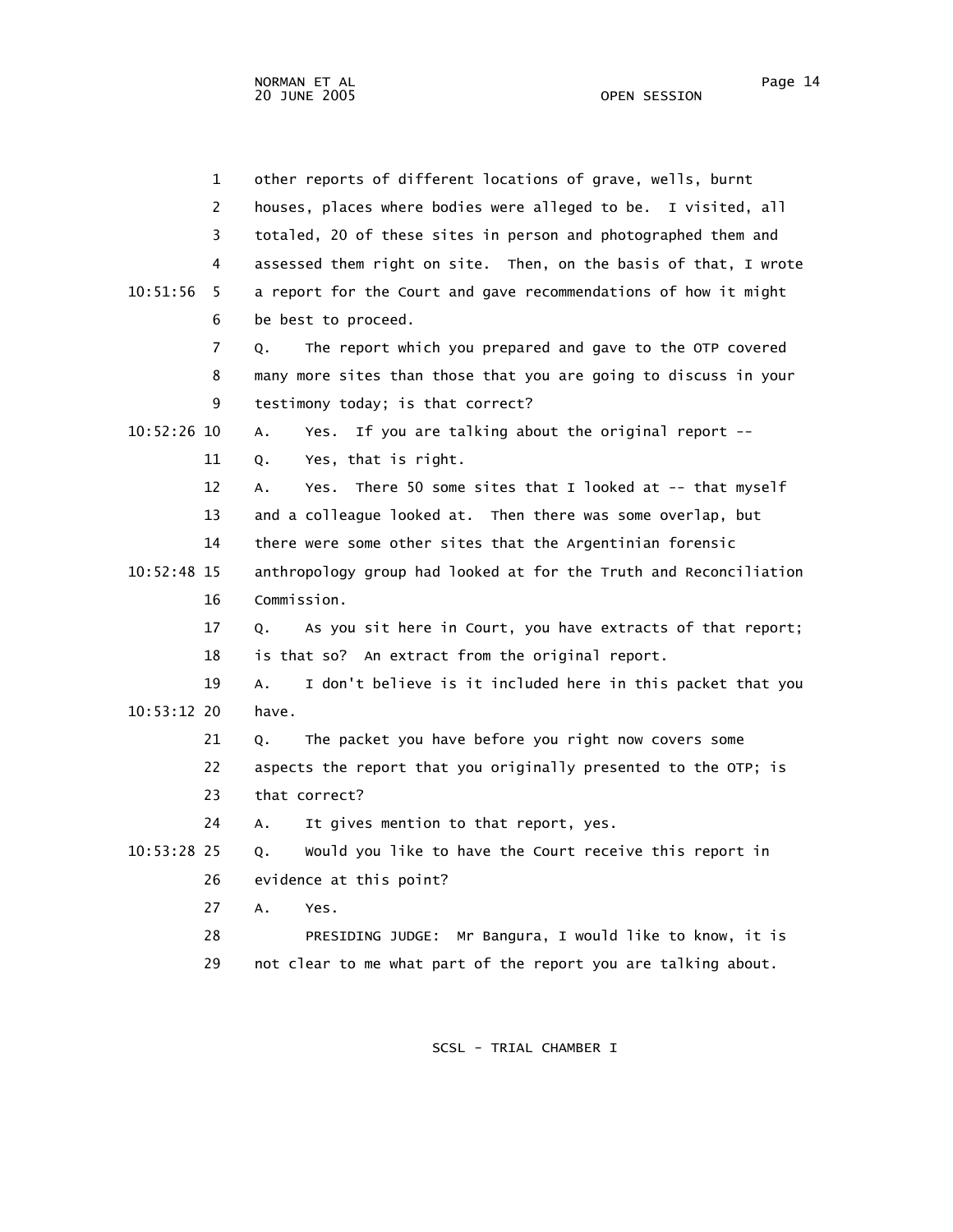1 MR BANGURA: Your Honours, the original report which the 2 Prosecution filed and for which we applied for this witness to 3 testify as an expert covered something like three main locations 4 with several grave sites. 10:54:01 5 PRESIDING JUDGE: Indeed. 6 MR BANGURA: Not all of those grave sites relate to the CDF 7 case. 8 PRESIDING JUDGE: They are not relevant. 9 MR BANGURA: That is right. What we have endeavoured to do 10:54:12 10 is to extract from that original report those portions of it that 11 relate to the present case. That is the document that we are 12 seeking to tender in Court this morning. 13 THE WITNESS: I have may have misled the Court, if you 14 please. I thought the speaker was addressing the report of 2002 10:54:39 15 regarding the assessments. I was confused; I did not know that 16 he was addressing the present report. The present report that 17 was submitted to the Court has an example of an exhumation and 18 examination of remains representing, I believe, each trial that 19 is going on. What has been excerpted for this Chamber has been 10:55:14 20 the general information that pertains to the work, the methods, 21 the photograph log, and the particular example that was exhumed 22 for this particular trial. 23 PRESIDING JUDGE: So, Mr Bangura, we have on our table this 24 document here. That is what you are talking about. This is the 10:55:38 25 excerpt from the main report. 26 MR BANGURA: That is right, Your Honour. 27 PRESIDING JUDGE: So, all we have in the excerpt has been 28 extracted from the main report. 29 MR BANGURA: That is right, Your Honour.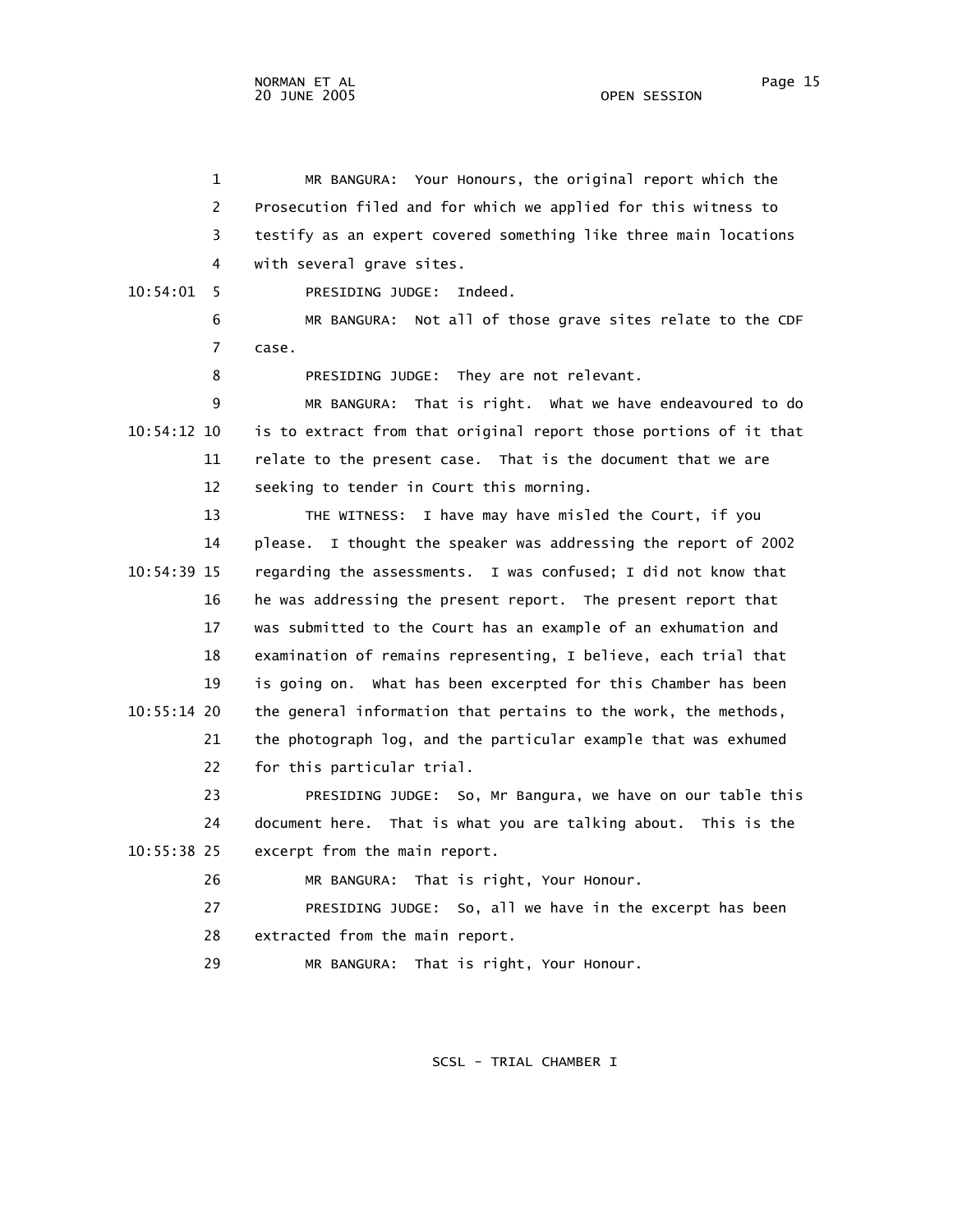1 PRESIDING JUDGE: This is more focused on essentially on 2 CDF. 3 MR BANGURA: That is right, Your Honour, except for the 4 first 17 pages. 10:55:57 5 PRESIDING JUDGE: Yes, which contain that whole background. 6 MR BANGURA: Your Honour, I was just going to say that the 7 first 17 pages are copies of the picture slides which the witness 8 will be showing on the Power Point. They were not part of the 9 original report as such. 10:56:10 10 PRESIDING JUDGE: But if we exclude that, which is pages 1 11 1 to 17, you say? 12 MR BANGURA: That is right. If those are excluded -- 13 PRESIDING JUDGE: Then we go to the curriculum vitae of the 14 witness, and from there on it is the general background and then 10:56:27 15 the specifics of matters related to this trial. 16 THE WITNESS: Exactly. 17 PRESIDING JUDGE: This is what you are asking the witness 18 to tender -- that you are trying to tender as an exhibit this 19 morning. 10:56:40 20 MR BANGURA: That is right. 21 PRESIDING JUDGE: Those excerpts? 22 MR BANGURA: That is right. 23 PRESIDING JUDGE: Mr Hall, or Defence counsel for the first 24 accused? 10:56:45 25 MR HALL: Your Honour, we have no objection, but I would 26 point out for the Court two things: One is Prosecution witness 27 34's name appears in certain places in this report, which the 28 Court may want to black out if need be, if it becomes public. I 29 don't know how many place it is in there, but it is in there.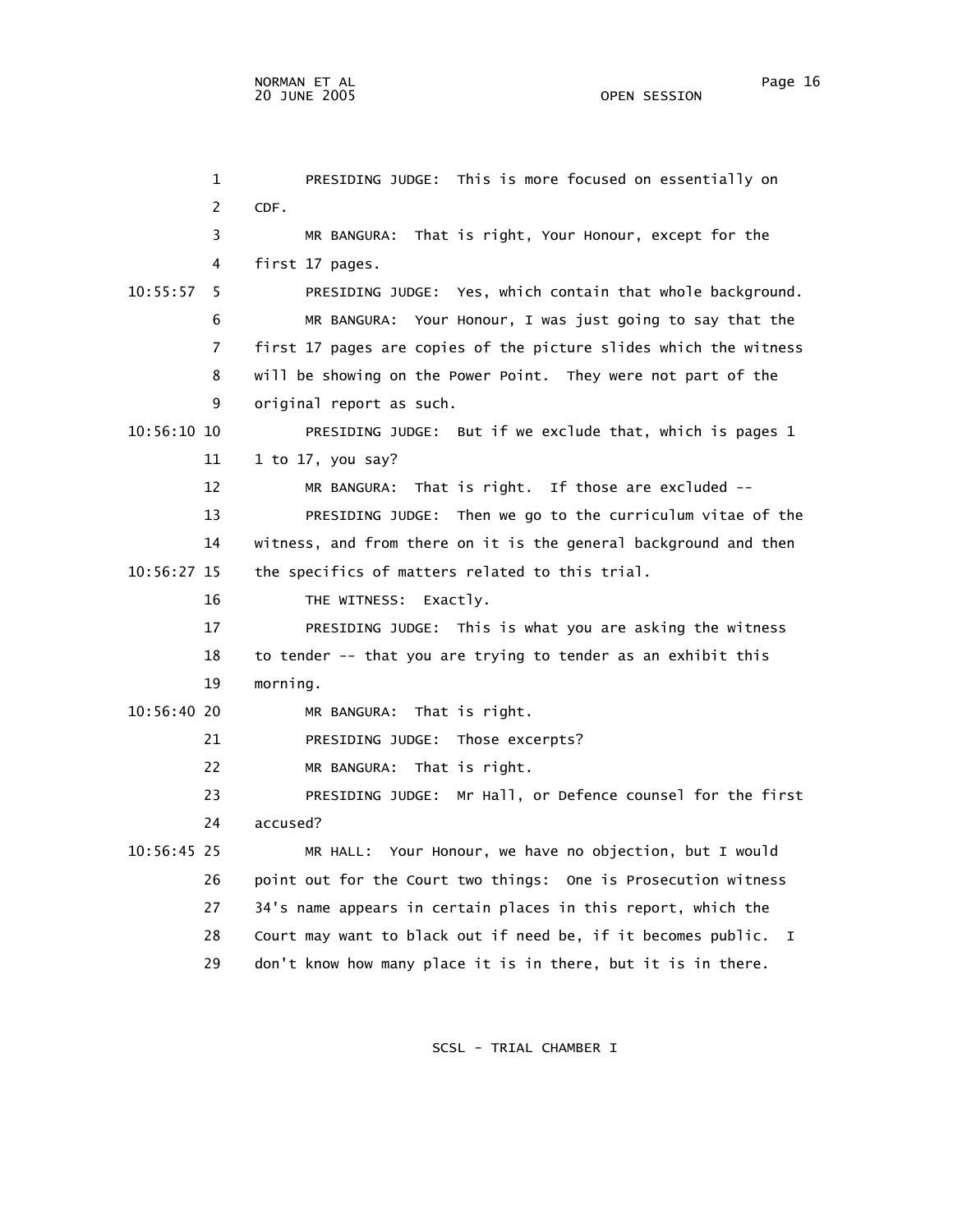1 PRESIDING JUDGE: Okay.

| 2             | MR HALL: Also in the summary 7738 through 43 is a mixing          |
|---------------|-------------------------------------------------------------------|
| 3             | of references of the three trials. The ones that have a           |
| 4             | preface --                                                        |
| 10:57:26<br>5 | PRESIDING JUDGE: Sorry, which ones?                               |
| 6             | MR HALL: 7738 through 43. It is a table. There is the             |
| 7             | one that has MHB as its prefix relates to this case. The others   |
| 8             | relate to the other cases. I just point that out to the Court.    |
| 9             | We have no objection otherwise. We stipulate that he is an        |
| 10:57:44 10   | expert.                                                           |
| 11            | PRESIDING JUDGE: I appreciate your observation in this            |
| 12            | respect. Certainly, any information contained in this report      |
| 13            | that could disclose the identity of one or more witnesses will    |
| 14            | have to be removed from it because the intent was not to file     |
| 10:58:02 15   | this report confidentially, presumably. To my knowledge the one   |
| 16            | that has been filed with the Court management has not been filed  |
| 17            | in any confidential manner.                                       |
| 18            | MR BANGURA: That is right; it was not intended to be filed        |
| 19            | confidentially.                                                   |
| 10:58:19 20   | I do not intend that it be filed<br>PRESIDING JUDGE:              |
| 21            | confidentially. But we have to make sure that whatever            |
| 22            | information might be contained therein that could disclose the    |
| 23            | identity of a witness or more should be deleted from the report.  |
| 24            | MR BANGURA: We are much obliged, Your Honour.                     |
| $10:58:33$ 25 | No objection, Your Honour.<br>MR BOCKARIE:                        |
| 26            | PRESIDING JUDGE: Thank you, Mr Bockarie.                          |
| 27            | MR HALL: Also, Your Honour, I forgot to mention that some         |
| 28            | of the pictures, I believe that as that witness testified, maybe  |
| 29            | as he demonstrated his injuries to the Court, were outside of the |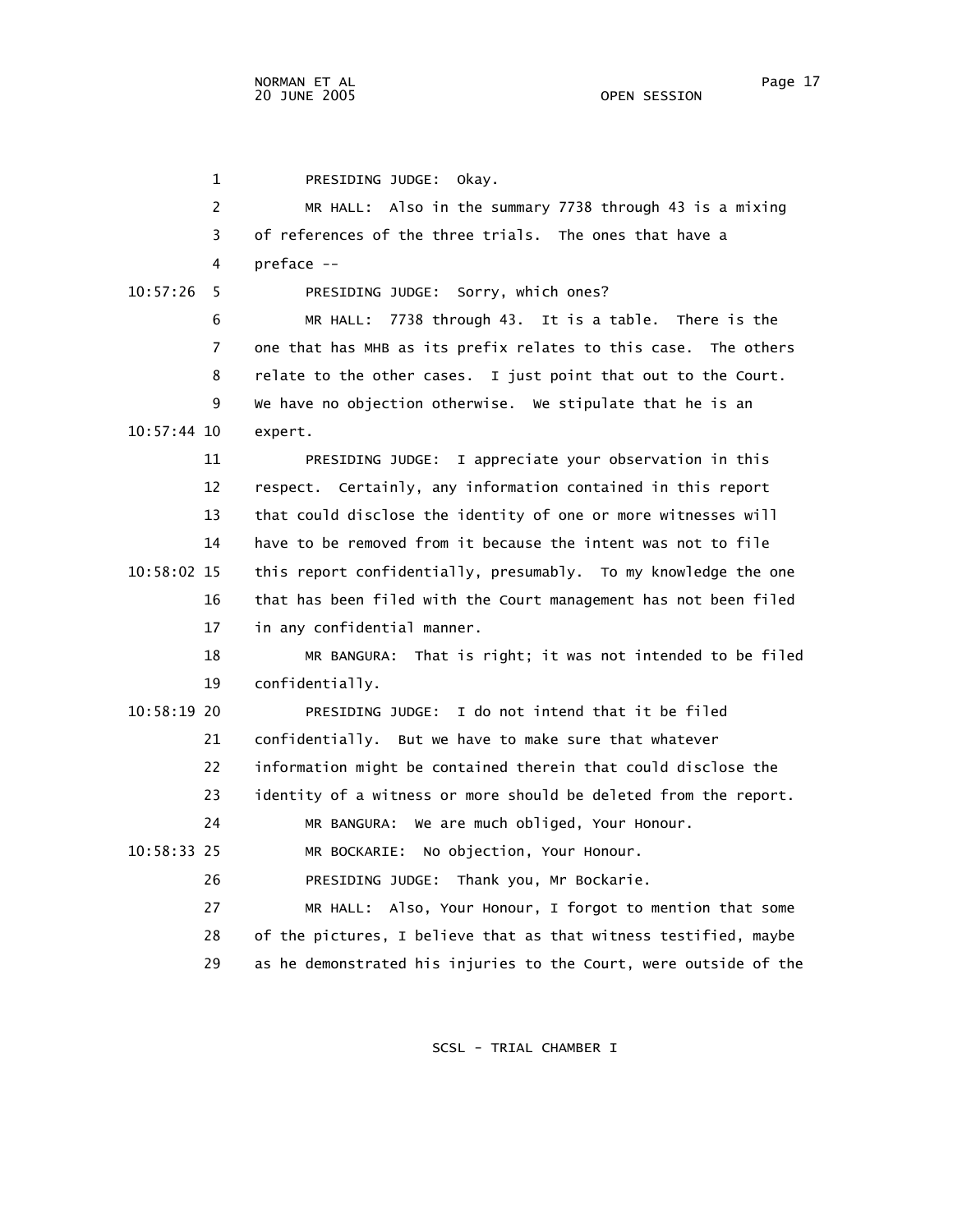1 view of the public. So some of those photographs are in this 2 report too, and therefore his face is visible and I caution the 3 Court on that as well, just in case his identity was -- it is 4 long time since he testified, I don't remember 10:59:11 5 PRESIDING JUDGE: Very well. Mr Bockarie, you said for the 6 second accused there is no objection? 7 MR BOCKARIE: Yes, Your Honour. 8 PRESIDING JUDGE: Mr Margai, any objection? 9 MR MARGAI: No objection, My Lord. 10:59:23 10 PRESIDING JUDGE: Thank you. So the extract of the expert 11 report, a copy of which has been tabled with the Court, will be 12 marked as Exhibit No. 101, I think. 13 MS EDMONDS: Yes, sir, 101. 14 PRESIDING JUDGE: Thank you. 10:59:42 15 [Exhibit No. 101 was admitted] 16 PRESIDING JUDGE: I see on the top of the pages, 17 Mr Bangura, just for our own convenience so we can follow when we 18 use this report the proper numbering. Because it has -- I am 19 just flipping through the report -- excepting the first part, the 11:00:00 20 photographs as such, when we get to the other parts, it has two 21 serial numbers at the top. One is presumably the serial number 22 that Court Management gave to the report when it was filed, which 23 is 7621, it has 405024, and then 7621 and so on. 24 MR BANGURA: Your Honours, the numbers starting with three 11:00:31 25 four zeros -- digit numbers -- those are numbers uniquely given 26 to documents that are kept with the evidence unit of the OTP. 27 Those would be numbers by which we in the OTP identify documents. 28 The report having been handed to the OTP a long time ago was in

SCSL - TRIAL CHAMBER I

29 the custody of the evidence unit and this is how it would have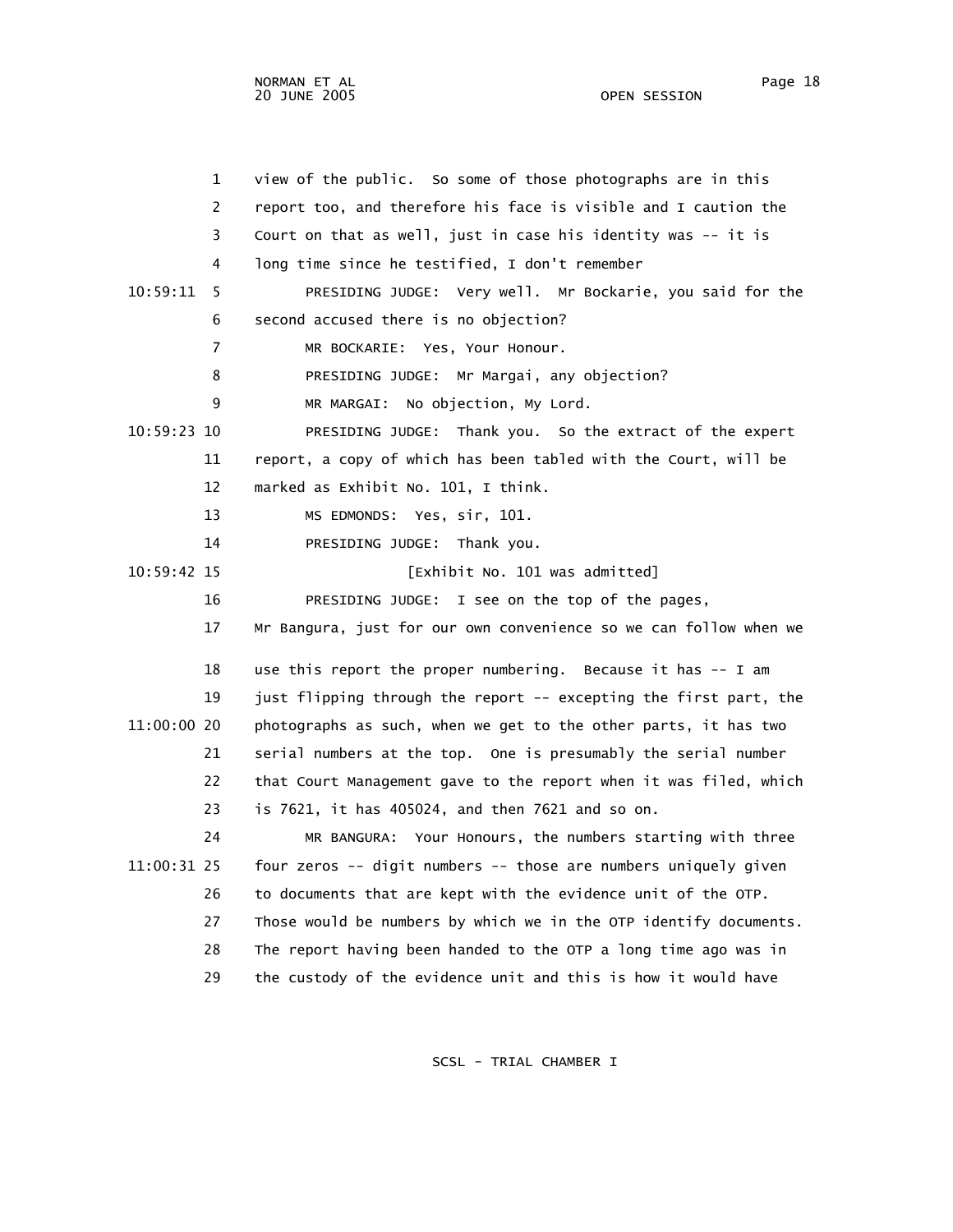|             | 1  | been numbered and archived.                                         |
|-------------|----|---------------------------------------------------------------------|
|             | 2  | JUDGE THOMPSON: That numbering is not relevant to us.               |
|             | 3  | MR BANGURA: Not at all, Your Honour.                                |
|             | 4  | What is the operative numbering?<br>JUDGE THOMPSON:                 |
| 11:01:11    | 5  | The operative numbering would be the numbering<br>MR BANGURA:       |
|             | 6  | that is assigned by $-$                                             |
|             | 7  | JUDGE THOMPSON: The four digits?                                    |
|             | 8  | MR BANGURA: Yes, the four-digit one.                                |
|             | 9  | PRESIDING JUDGE: The 76 something?                                  |
| 11:01:18 10 |    | MR BANGURA: That is right.                                          |
|             | 11 | PRESIDING JUDGE: Okay, thank you.                                   |
|             | 12 | MR BANGURA: Your Honours, just before we continue taking            |
|             | 13 | the points raised by Mr Hall regarding portion of the report that   |
|             | 14 | could reveal the identity of the witness, the document is now in    |
| 11:01:42 15 |    | evidence.<br>Subject to the point I believe stated by Your Honours  |
|             | 16 | that those portions should be --                                    |
|             | 17 | PRESIDING JUDGE: It is in evidence but it shall not be              |
|             | 18 | made public. Court Management and the Witness Protection Unit       |
|             | 19 | shall look at it to ensure that those portions are deleted from     |
| 11:02:08 20 |    | the report that will be disclosed publicly. Only those portions     |
|             | 21 | obviously.                                                          |
|             | 22 | MR BANGURA: Thank you. That would be the Court copy.                |
|             | 23 | Mr Witness, this report, as we have it here, deals with<br>Q.       |
|             | 24 | examination of grave sites that you conducted somewhere in Bo; is   |
| 11:02:47 25 |    | that correct?                                                       |
|             | 26 | That is correct.<br>А.                                              |
|             | 27 | Now, you had mentioned before that initially you had to<br>Q.       |
|             | 28 | examine quite a number of sites, but eventually you selected        |
|             | 29 | these sites for the report which you have just presented.<br>How to |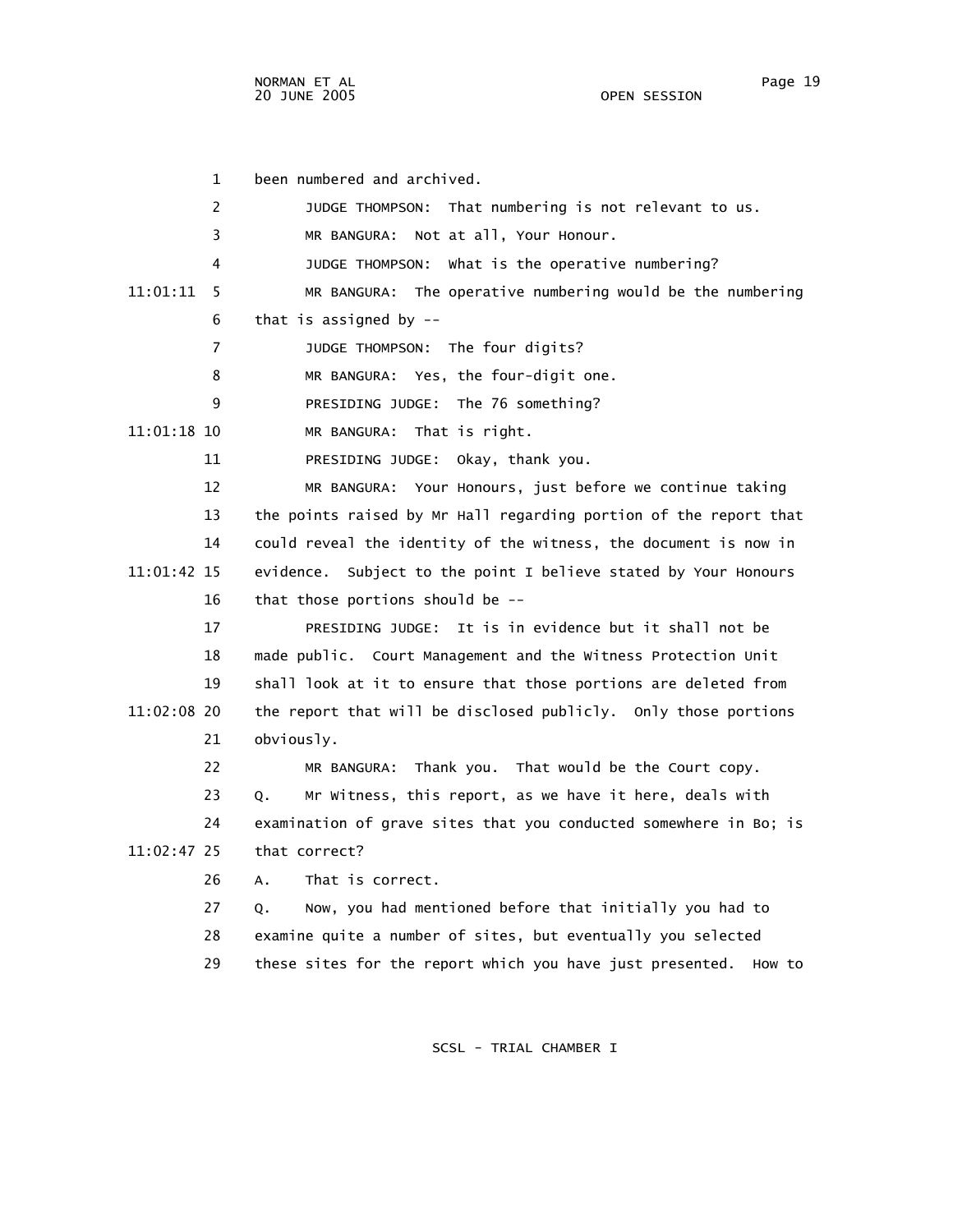|               | $\mathbf 1$ | you go about prioritising the sites? What did you take into       |
|---------------|-------------|-------------------------------------------------------------------|
|               | 2           | consideration in determining how these would be more appropriate? |
|               | 3           | The prioritisation of the sites and the selection of the<br>A.    |
|               | 4           | sites are two different things. I prioritise sites on the basis   |
| 11:03:30      | 5           | of my expertise and the selection the sites is at the mercy or    |
|               | 6           | the direction of the Prosecution. They make the final decision    |
|               | 7           | on the sites. Does that answer the question?                      |
|               | 8           | Yes. How many sites did you examine that are contained in<br>Q.   |
|               | 9           | this report, Mr Witness?                                          |
| 11:04:01 10   |             | There is one site and two graves are involved. One<br>Α.          |
|               | 11          | location and two graves.                                          |
|               | 12          | At this site and at these graves, you dug up the graves and<br>Q. |
|               | 13          | exhumed the remains; is that correct?                             |
|               | 14          | That is correct.<br>A.                                            |
| 11:04:32 15   |             | Now, you said there were two graves. Can you tell the<br>Q.       |
|               | 16          | Court how many persons, the remains of persons you found in each  |
|               | 17          | of those two graves?                                              |
|               | 18          | One grave contained a single individual and another grave<br>A.   |
|               | 19          | contained three individuals.                                      |
| 11:05:00 20   |             | Is it correct to say that the key focus of the<br>Q.              |
|               | 21          | investigations you were conducting was to identify victims that   |
|               | 22          | were found in these graves?                                       |
|               | 23          | That is always the goal of these sorts of investigations.<br>А.   |
|               | 24          | whether we achieve it is dependent upon circumstances and the     |
| $11:05:44$ 25 |             | remains themselves.                                               |
|               | 26          | In this case were you able to achieve that objective?<br>Q.       |
|               | 27          | The remains in these cases were not scientifically<br>A.          |
|               | 28          | By that I mean -- I am very strict in that<br>identified.         |
|               | 29          | interpretation -- positive identification to mean scientific      |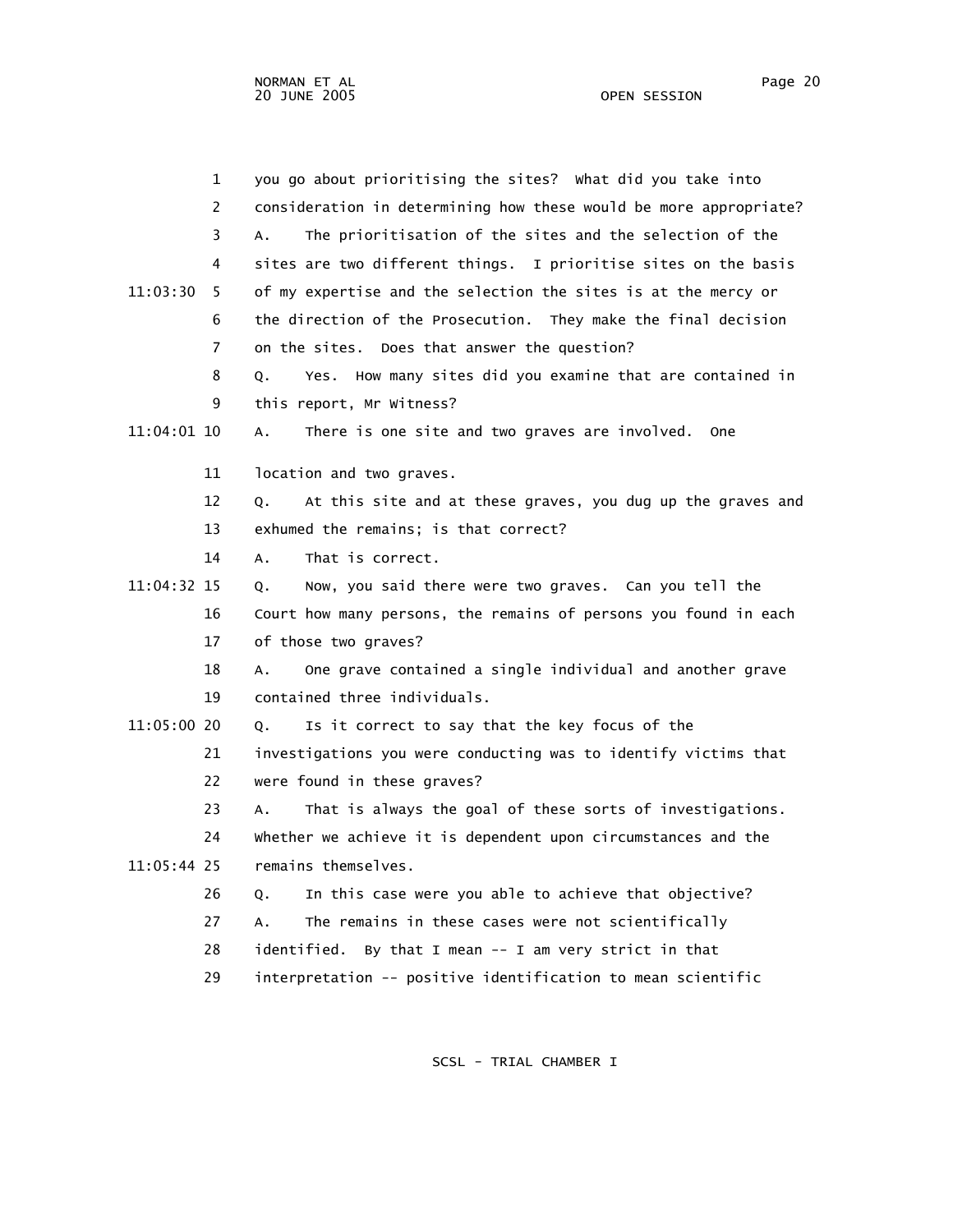1 identification, and it is achieved through fingerprints, which 2 skeletons do not have, dental or medical records like x-rays that 3 show bones, which the health care infrastructure of Sierra Leone 4 does not really have, or DNA, for which funding was lacking to 11:06:44 5 achieve. 6 JUDGE THOMPSON: What was the second one? Was it 7 fingerprints? 8 THE WITNESS: Fingerprints and dental records. 9 PRESIDING JUDGE: And medical. 11:06:59 10 THE WITNESS: And then medical records, yes. And finally 11 genetic identification through DNA. That said -- 12 JUDGE THOMPSON: Which one does Sierra Leone not have? 13 THE WITNESS: Sierra Leone does not have DNA capacity, and 14 nor, for the majority of the population, are there dental or 11:07:23 15 medical records. 16 PRESIDING JUDGE: To come back to your original statement 17 in this respect you were saying that from your perspective as an 18 expert to talk of positive identification you would need to go to 19 one of those means. 11:07:41 20 THE WITNESS: Yes. Now, that said, most identifications 21 accomplished and accepted throughout the world are more or less 22 circumstantial identifications, usually viewing the body. In 23 this case, the circumstances essentially were that the bodies 24 were identified, but how I would categorise is highly probable 11:08:07 25 identifications, because I cannot say scientifically that is the 26 person, although I know it is probably the person. 27 JUDGE THOMPSON: But you would not even go beyond 28 probabilities. 29 THE WITNESS: I would not say positive, because it is not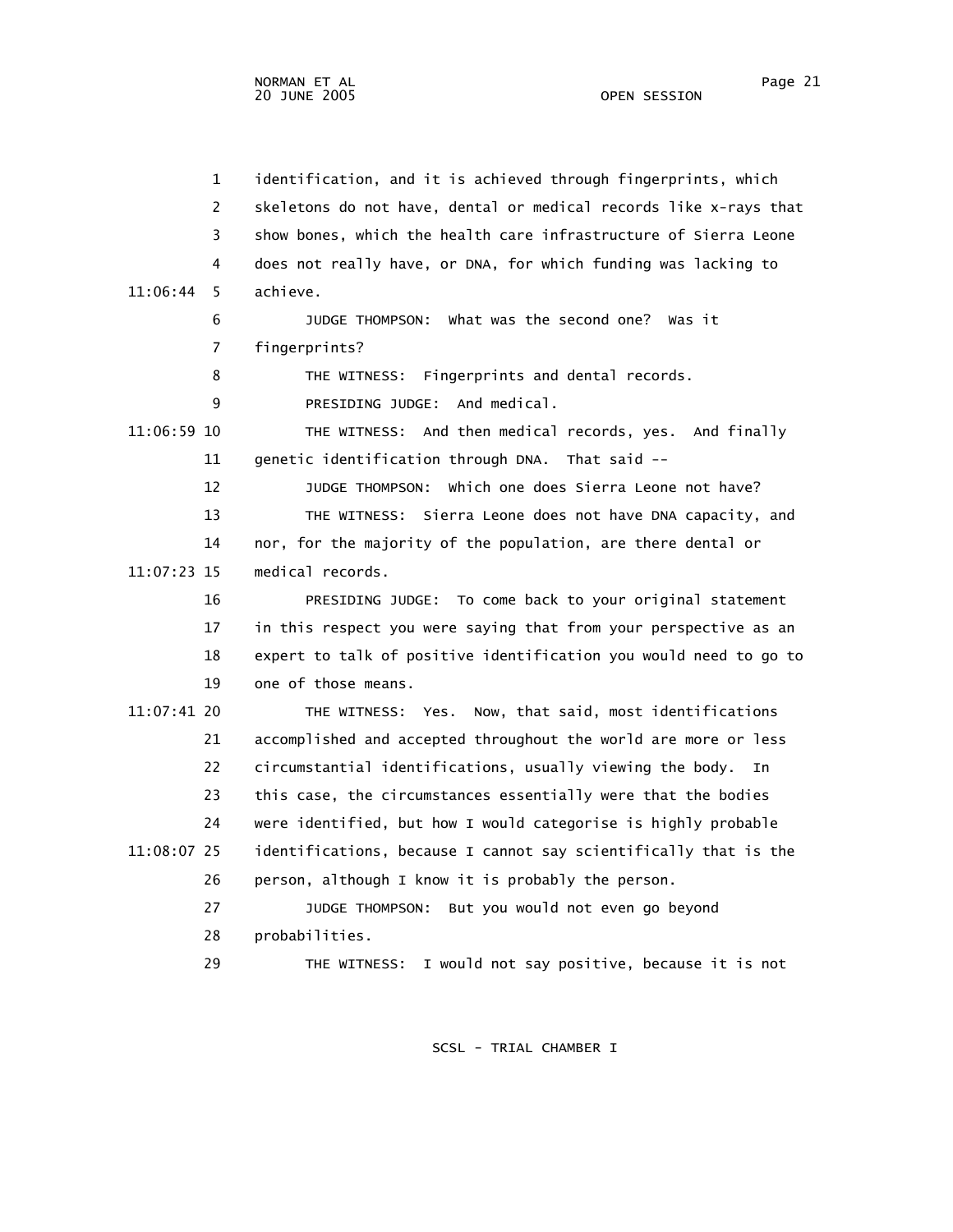1 scientific to say that in this respect.

2 JUDGE THOMPSON: Right.

3 MR BANGURA:

 4 Q. How were you aided in determining the level of identity 11:08:38 5 that you established?

 6 A. There were several dimension of the identification. First 7 of all, family members and acquaintances identified the bodies 8 after they were freshly killed. Family members or family 9 representatives buried the remains. The attributes of sex and 11:09:08 10 age range et cetera were consistent with those that the victims - 11 the named victims according to families - would have. They also 12 independently described the clothing of the individuals and then 13 subsequently identified that clothing as belonging to particular 14 individuals.

 11:09:31 15 Q. In effect, Mr Witness, you did speak to some relatives of 16 individuals found in those grave; is that correct?

> 17 A. Yes. I had the -- the investigators gave me information, 18 yes, Prosecution investigators.

 19 Q. In one instance, Mr Witness, you did in fact speak to a 11:10:11 20 survivor of the incidents that led to the death of these persons; 21 is that correct?

 22 A. He was brought to the scene. I did not interview him. I 23 thought that was the duty of the Prosecution. But I did 24 photograph him and I did that so that a medical doctor could 11:10:32 25 evaluate the scars and possible injuries that this individual had 26 suffered.

> 27 Q. You do recall the name of that person; is that correct? 28 A. Yes.

29 Q. I will not ask that you say the name, but rather ask that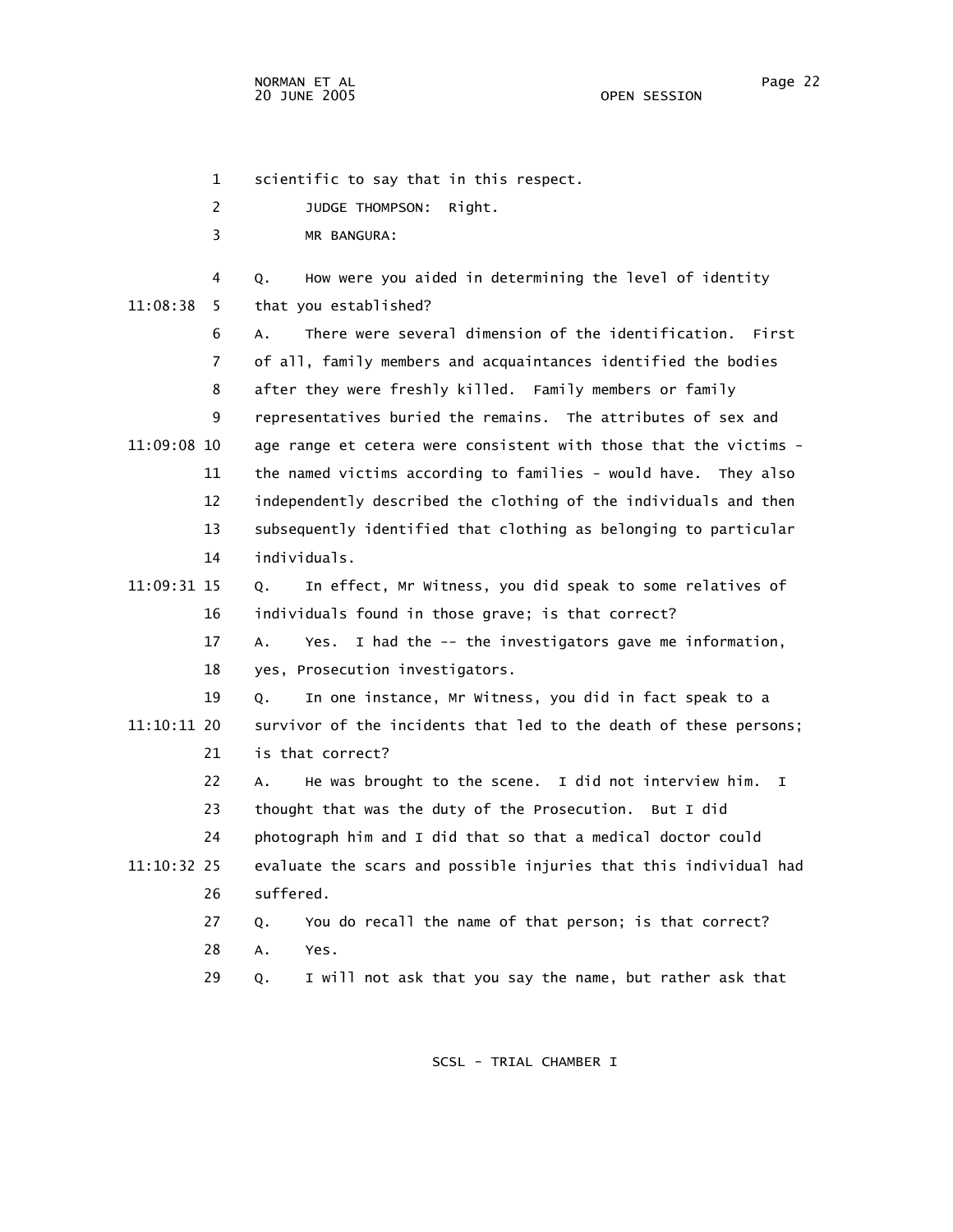1 you write that name on a piece of paper because that person 2 happens to be a protected witness. 3 [Document shown to Defence counsel and the Bench] 4 PRESIDING JUDGE: You have the name written down? 11:12:18 5 MR BANGURA: Yes, Your Honour. 6 PRESIDING JUDGE: Was it shown to the Defence? 7 MR BANGURA: It has been shown to them. 8 PRESIDING JUDGE: No comment, Mr Hall? 9 MR HALL: No comment other than that it is in fact Witness 11:12:34 10 34. 11 PRESIDING JUDGE: That is the individual or the name you 12 referred to when you made your submission? 13 MR HALL: Yes. 14 PRESIDING JUDGE: That will be marked as Exhibit No. 102? 11:12:47 15 [Exhibit No. 102 was admitted] 16 MR BANGURA: That is right, Your Honour. 17 MR WILLIAMS: We thought that the question that led to that 18 answer would have been included on that piece of paper. That has 19 been the procedure. The question that led to that name would 11:13:04 20 have been included on that piece of paper. 21 JUDGE THOMPSON: Perhaps I should -- I should support that, 22 otherwise we may get lost in the process when we come to 23 evaluating this. 24 JUDGE ITOE: In addition to the characterisation of this 11:13:24 25 Witness TF2-EW3? 26 JUDGE THOMPSON: Precisely, yes. These are all particulars 27 that seem to be necessary. 28 MR BANGURA: Thank you, Your Honours. I will have the 29 question written on the paper.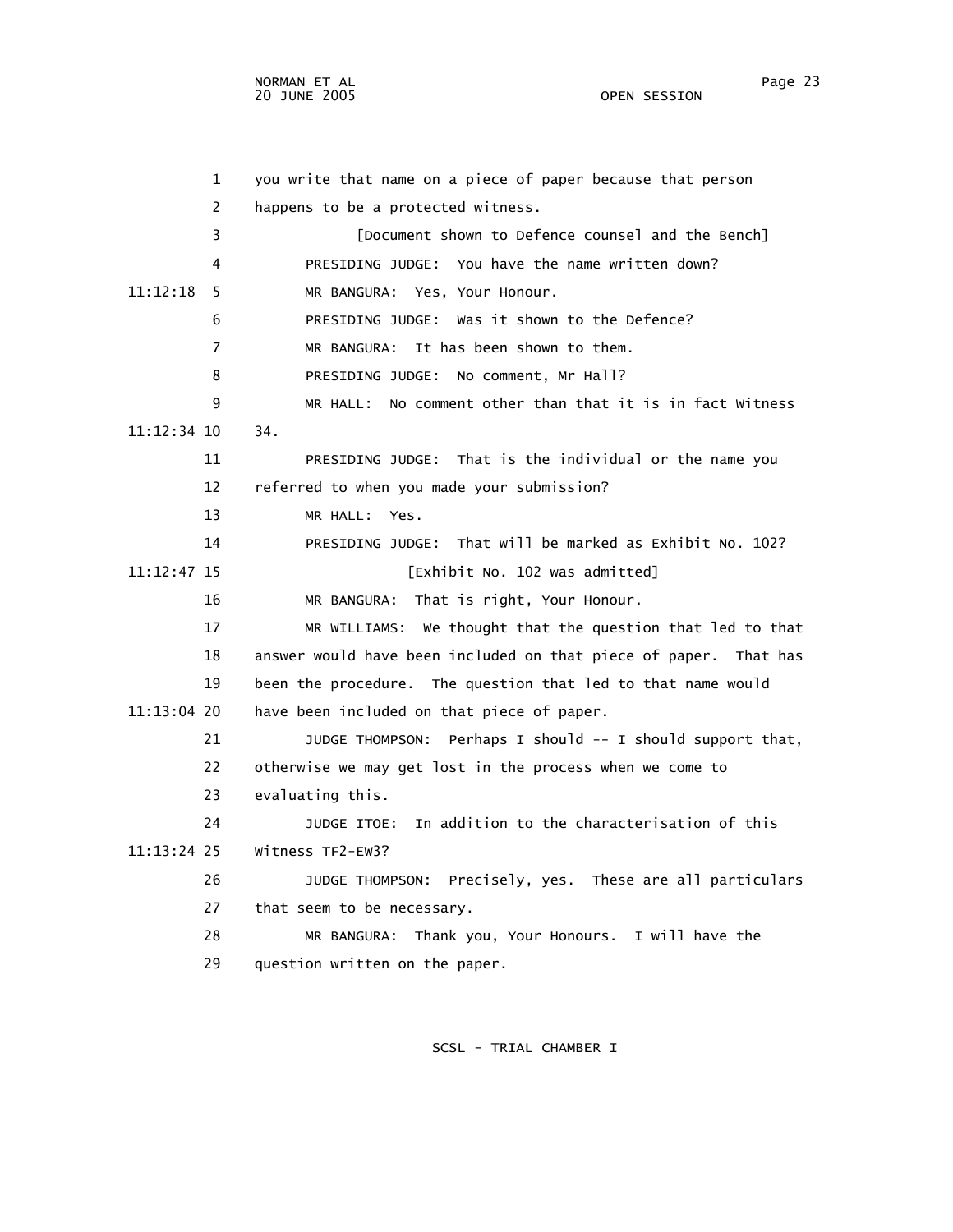1 PRESIDING JUDGE: Can I have the court officer take this 2 back with the Prosecution? I have written in the corner 3 "TF2-EW3". 4 [Defence and Prosecution counsel confer] 11:17:23 5 PRESIDING JUDGE: Yes, Mr Bangura. 6 MR BANGURA: Thank you, Your Honour. 7 Q. Mr Witness, your examination was also intended to 8 determine -- 9 JUDGE ITOE: Has it been marked already? 11:17:38 10 PRESIDING JUDGE: Yes, Exhibit -- 11 MR BANGURA: Yes, Exhibit 102. 12 PRESIDING JUDGE: For completeness of record, 102 now 13 contains the question and the answer. 14 MR BANGURA: 11:17:56 15 Q. Mr Witness, you were also to determine the cause of death 16 of these individuals from your investigations; is that correct? 17 A. Yes. 18 Q. Your findings as to the cause of death of the four 19 individuals are contained in post-mortem examination case 11:18:39 20 summaries in the report; is that so? 21 A. They are not in the case summaries; they are contained in a 22 statement by a forensic pathologist. Usually when forensic 23 anthropologists work in death investigations we work with a 24 forensic pathologist, a medical doctor with special training in 11:19:05 25 forensic pathology. The information that anthropologists collect 26 is information from the skeleton that allows the physician to 27 determine the cause of death. Cause of death is usually -- it is 28 a medical opinion. Not being a medical doctor, I would not 29 presume to document that opinion when there is forensic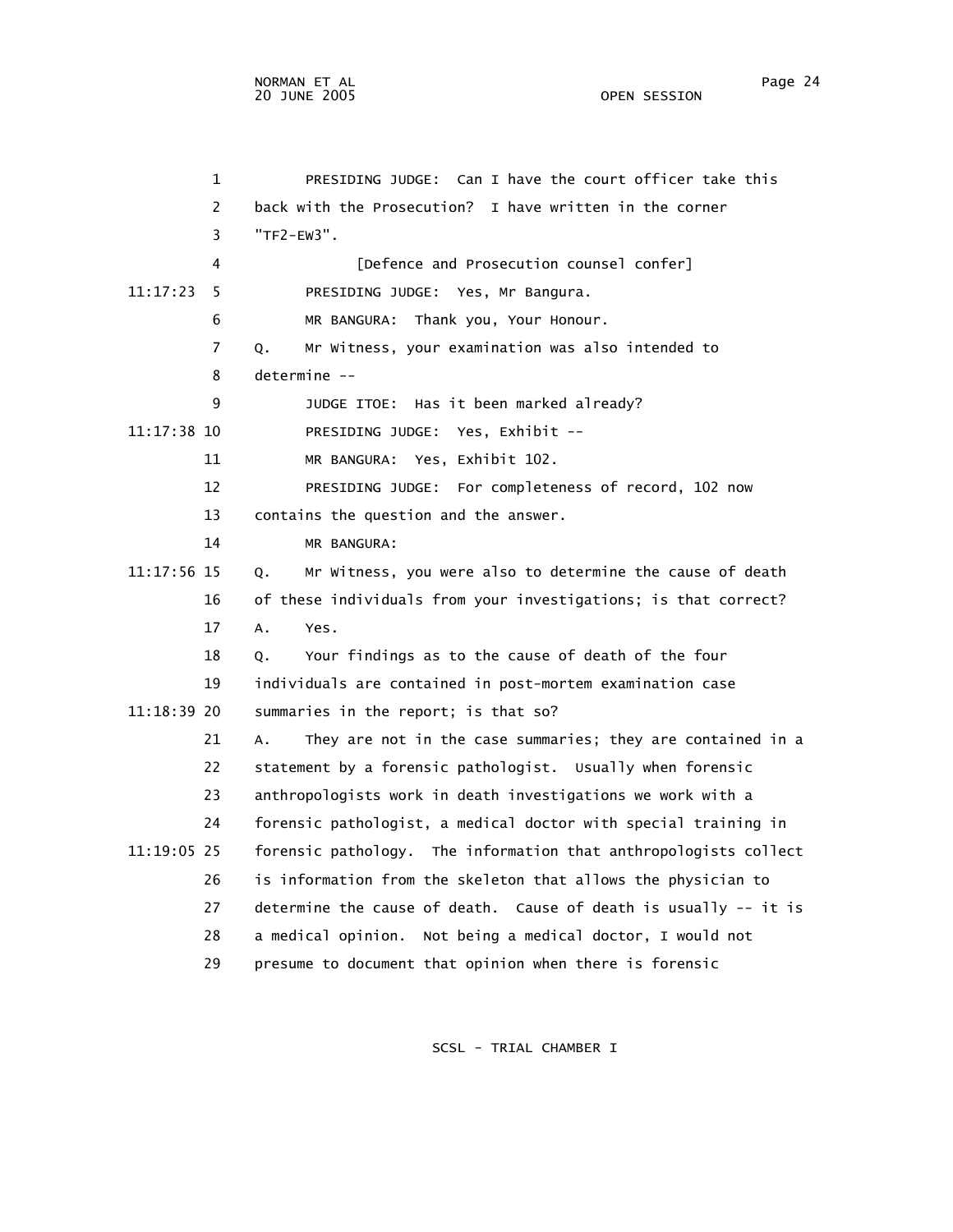1 pathologist available. I had a forensic pathologist review our 2 findings to determine the cause and the manner of death in these 3 cases. 4 JUDGE THOMPSON: For ease of reference, would you like to 11:19:49 5 pursue that to see where we have this cause of death documented? 6 We have followed the practice in terms of their own 7 investigations. 8 MR BANGURA: I will direct Your Lordship's attention to the 9 pages. 11:20:07 10 JUDGE ITOE: What the witness is saying is that their 11 investigations -- are you saying that your investigations on 12 these four deaths at the level of your expertise were handed over 13 to a forensic pathologist for him to determine the cause of 14 death? 11:20:30 15 THE WITNESS: I could tell you the cause of death, but to 16 be legally accurate I had a forensic pathologist review and give 17 an opinion as to the cause of death. He reviewed photographs and 18 pertinent information regarding the exhumation to do that. 19 JUDGE THOMPSON: This is what I understood you to say. It 11:20:53 20 is just that I want to know where in the exhibit do we find this 21 cause of death in respect of the four individuals documented, 22 just for ease of reference? 23 MR BANGURA: That is what I am coming to, Your Honour. 24 Q. Mr Witness, are those post-mortem examination reports 11:21:16 25 contained in pages 26 to 48 of your report as you have it before 26 you? 27 A. Yes. It is on 7679 they begin. 28 MR BANGURA: Your Honours, 7658. 29 JUDGE THOMPSON: 765?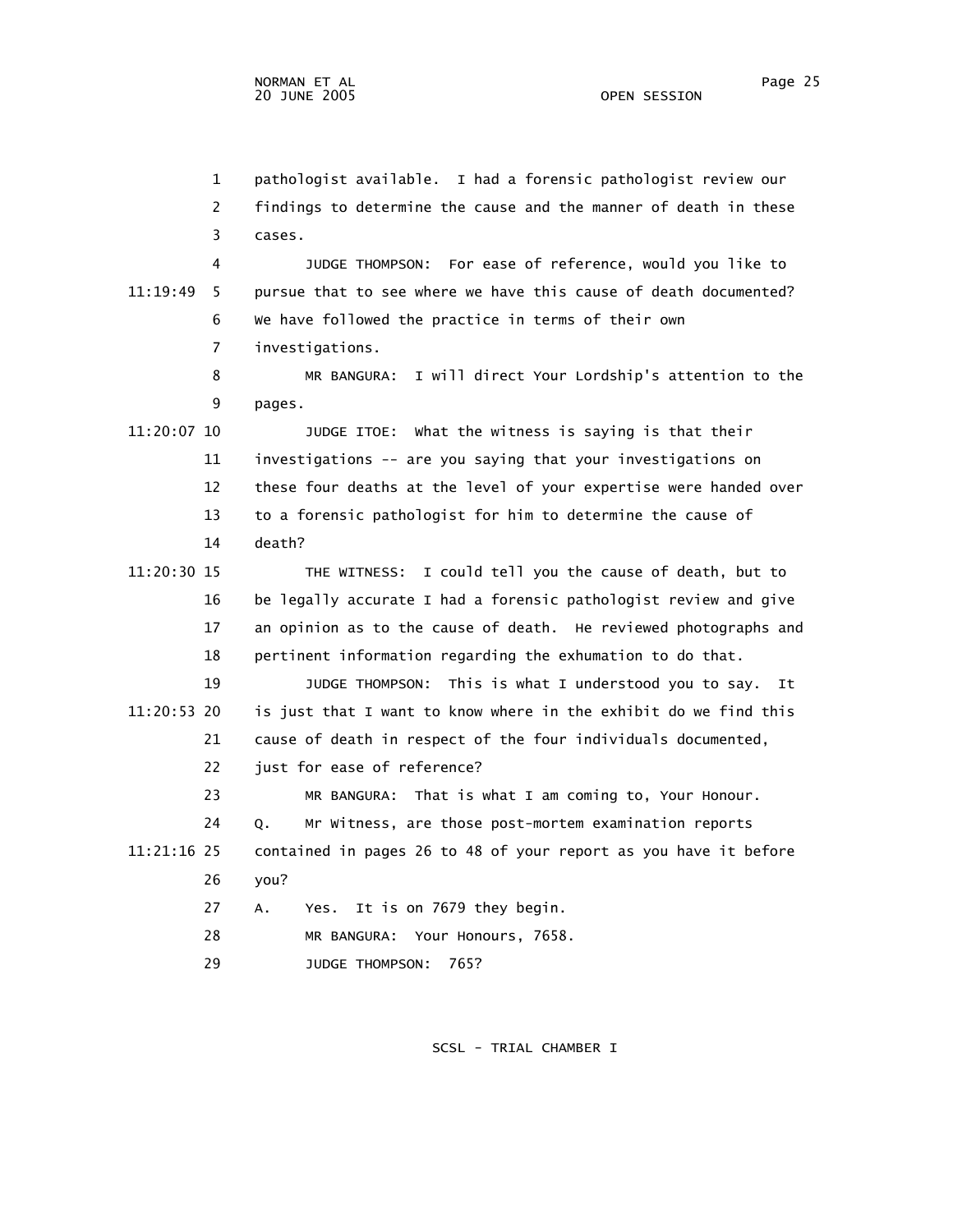1 PRESIDING JUDGE: 7679. 2 JUDGE THOMPSON: 7679 he said. 3 MR BANGURA: Your Honours, if we include the cover page, 4 from which these reports start, then it will be 7658, which is 11:22:16 5 Mahiboima examination summaries. That is in fact why the 6 question I asked earlier was do they contain summaries. 7 A. That was the summary, but the actual statement is on 7679. 8 JUDGE THOMPSON: Let's have it from the witness. 9 MR BANGURA: 11:22:34 10 Q. Mr Witness, look at the report. Can you please turn to 11 page 7658 as numbered by the Registry? 12 PRESIDING JUDGE: He has agreed with you that it is a 13 summary, but his report on the cause of that is at 7679. 14 JUDGE THOMPSON: This is the specific findings. 11:22:56 15 THE WITNESS: This introduces that particular portion of 16 the report. The actual opinion of the pathologist is on 7679 and 17 7680. 18 JUDGE THOMPSON: Doctor, what is your final answer for the 19 records? 11:23:11 20 THE WITNESS: 7679 and 7680. 21 JUDGE ITOE: But 7679 and 7670 have a connection with 7659. 22 THE WITNESS: 7680. 23 JUDGE ITOE: That is the confusion from what you are 24 saying. 11:23:28 25 THE WITNESS: Yes. 26 JUDGE ITOE: Are you also saying that the Prosecution as is 27 suggesting ? 28 MR BANGURA: Your Honours, I was actually trying to direct 29 the witness's mind at this point to the individual summary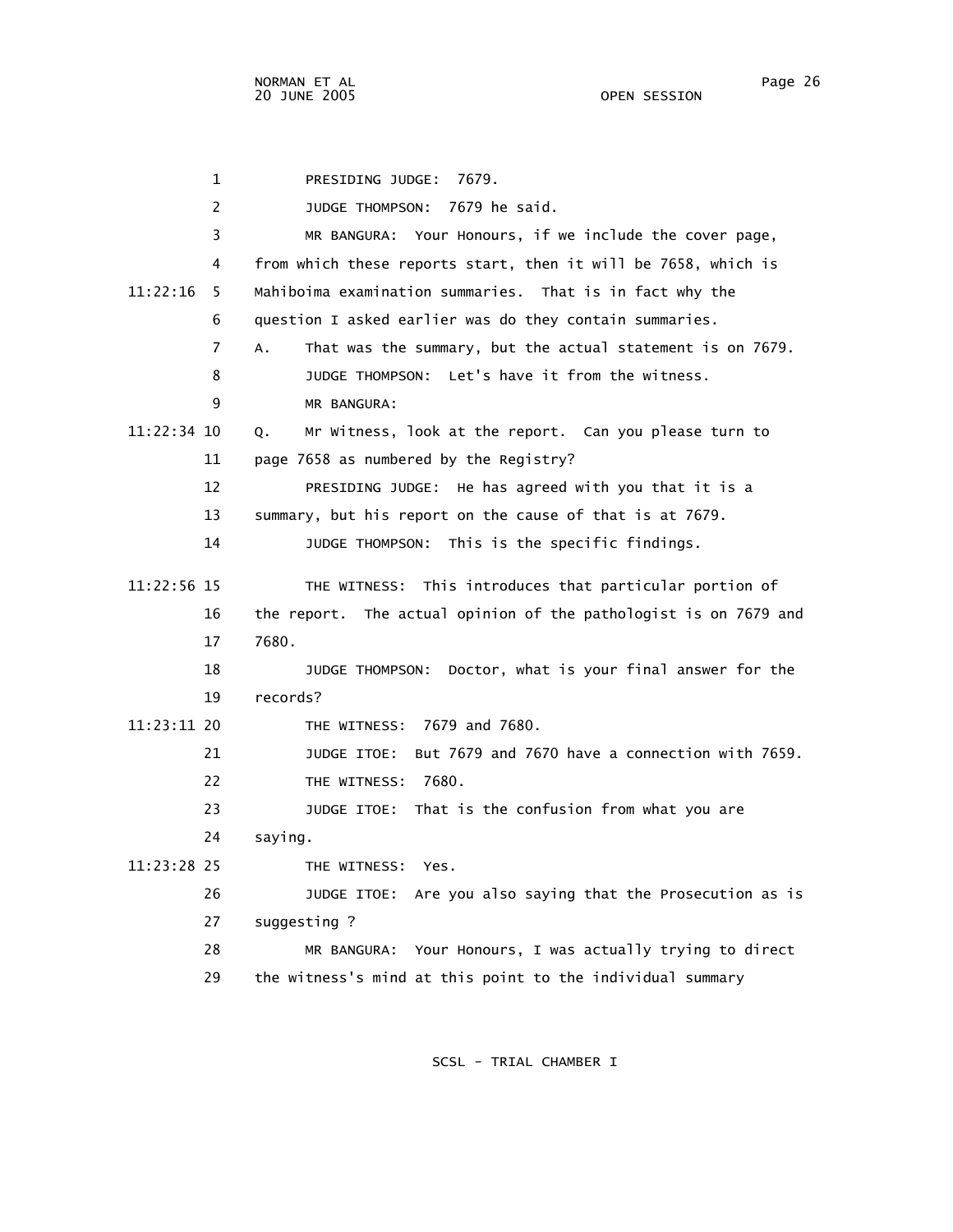| $\mathbf{1}$  | reports by the forensic pathologist. These are contained -- that  |
|---------------|-------------------------------------------------------------------|
| 2             | that is where I was directing his mind. In addition to that       |
| 3             | there is what he has as a summary of causes of death for all the  |
| 4             | victims, which starts at 7679. He obviously went straight to      |
| 11:24:05<br>5 | that summary.                                                     |
| 6             | JUDGE THOMPSON: I am still at a loss, quite frankly.              |
| 7             | PRESIDING JUDGE: I agree with you. If I look at 7679,             |
| 8             | this is not a summary. All you have to do is read what is         |
| 9             | written there. "I have reviewed the forensic investigations from  |
| 11:24:18 10   | the graves and so on and have the following opinion." This is     |
| 11            | not a summary; this is the opinion of the forensic pathologist.   |
| 12            | Am I right?                                                       |
| 13            | THE WITNESS: That is the statement of the forensic                |
| 14            | pathologist; that is correct.                                     |
| 11:24:29 15   | PRESIDING JUDGE: It is not a summary; that is the                 |
| 16            | statement of the pathologist. It may be included in the summary   |
| 17            | of the investigation. But the question that my learned brother    |
| 18            | asked was about the cause of death and the pathologist. The       |
| 19            | answer of the Witness is 7679 and 7680, which is exactly the      |
| 11:24:46 20   | answer to the question asked. We are not disputing that, but the  |
| 21            | question was, where is the pathologist's report. This is these    |
| 22            | two pages.                                                        |
| 23            | JUDGE THOMPSON: I wanted it for ease of reference.                |
| 24            | Because, at the end of the day, we will be wading through massive |
| 11:25:02 25   | documents virtually not being able to find these gems or jewels,  |
| 26            | if you call them that. I still need guidance and I would like     |
| 27            | the doctor to repeat the answer.                                  |
| 28            | $[HN200605B - CR]$                                                |
| 29            | MR BANGURA:                                                       |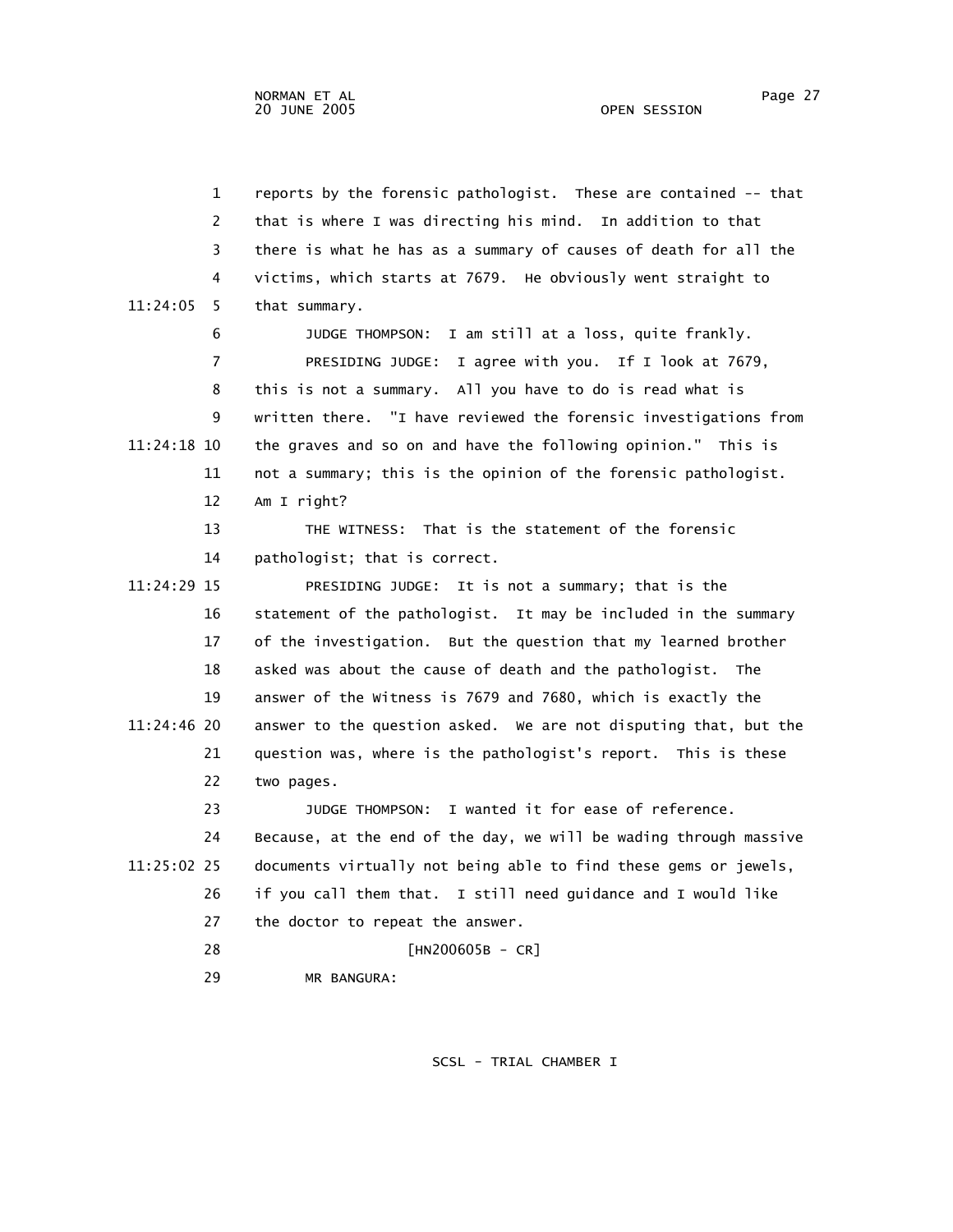1 Q. Mr Witness, the question is the pathologist's report. The 2 summary of the pathologist's report is contained -- 3 JUDGE THOMPSON: Without any embellishment by the 4 Prosecutor. 11:25:33 5 THE WITNESS: The actual words of the forensic pathologist 6 are contained on 7679 and 7680. 7 PRESIDING JUDGE: Just to correct your statement, this is 8 not a summary of the pathologist's report, this is the 9 pathologist's report. At least, that's my reading of it. 11:26:02 10 JUDGE THOMPSON: I now have the witness's guidance. 11 Thanks. 12 MR BANGURA: 13 Q. Mr Witness, you have explained and the pathologist has 14 explained the cause of death from the point of view that trauma 11:26:38 15 was suffered by each one of these individuals; is that correct? 16 A. That's correct. 17 Q. You have, in fact, made mention of different kinds of 18 trauma in the report; is that correct? 19 A. That's correct. 11:27:11 20 Q. Now would you, first of all, explain to this Court what 21 trauma is and then maybe after that you can discuss the various 22 kinds of trauma that you've mentioned in the report. 23 A. Trauma basically is an injury or an insult to flesh or bone 24 and, in this case, it would be injury to bone, or evidence of an 11:27:37 25 injury to bone. 26 Q. As I said, you have mentioned different kinds of trauma in 27 the report. 28 A. Yes. 29 Q. Can you discuss this?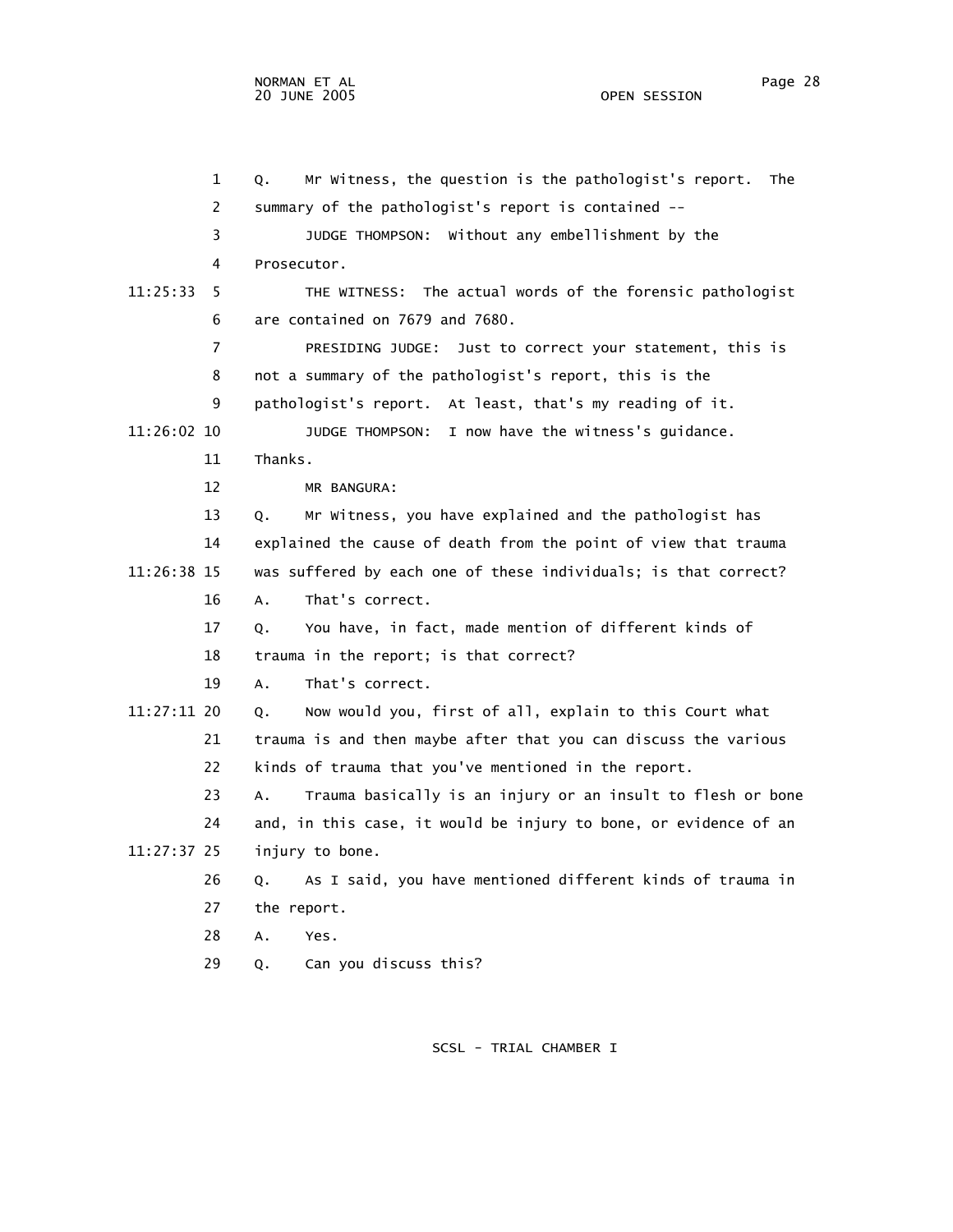| $\mathbf 1$   | The two major categories of injury that are injuries<br>А.<br>Yes. |
|---------------|--------------------------------------------------------------------|
| 2             | involved in the cause of death or involved are sharp-force         |
| 3             | It's caused by a sharp-edged object. In these cases, it<br>injury. |
| 4             | would be a large sharp-edged object consistent with something      |
| 11:28:30<br>5 | like a machete. The other category of injury that's mentioned is   |
| 6             | blunt-force trauma. Blunt-force trauma is caused by an object      |
| 7             | that is not a narrow-edged object, but more an object with more    |
| 8             | of a surface. It could be a fist; it could be a boot; it could     |
| 9             | be a rock; it could be a club, but an instrument of that nature.   |
| 11:29:24 10   | Mr Witness, you have gone on to describe different stages<br>Q.    |
| 11            | at which trauma could occur. It could be before death; it could    |
| 12            | be at the time of death; it could also be after death; is that     |
| 13            | correct?                                                           |
| 14            | That's correct.<br>Α.                                              |
| 11:29:45 15   | How do you characterise these different kinds of trauma?<br>О.     |
| 16            | It is very important for us to be able to differentiate<br>А.      |
| 17            | trauma that happened to bone during a person's life. For           |
| 18            | instance, a person may have had a disease process. Certain         |
| 19            | cancers, for instance, affect bones, and you can see that on the   |
| 11:30:07 20   | bones themselves, or a person may have had a fracture of a leg or  |
| 21            | an arm and it's well-healed, or partially healed, or shows part    |
| 22            | of the healing process. That indicates what we call antemortem     |
| 23            | trauma, before death; during the time that the person lived and    |
| 24            | thrived. The other category is perimortem trauma. This is          |
| 11:30:43 25   | trauma that the person suffered at or about the time of their      |
| 26            | death.                                                             |
| 27            | Could you call it again?<br>JUDGE ITOE:                            |
| 28            | Peri, P-E-R-I, mortem. At or about the time<br>THE WITNESS:        |
| 29            | of death.                                                          |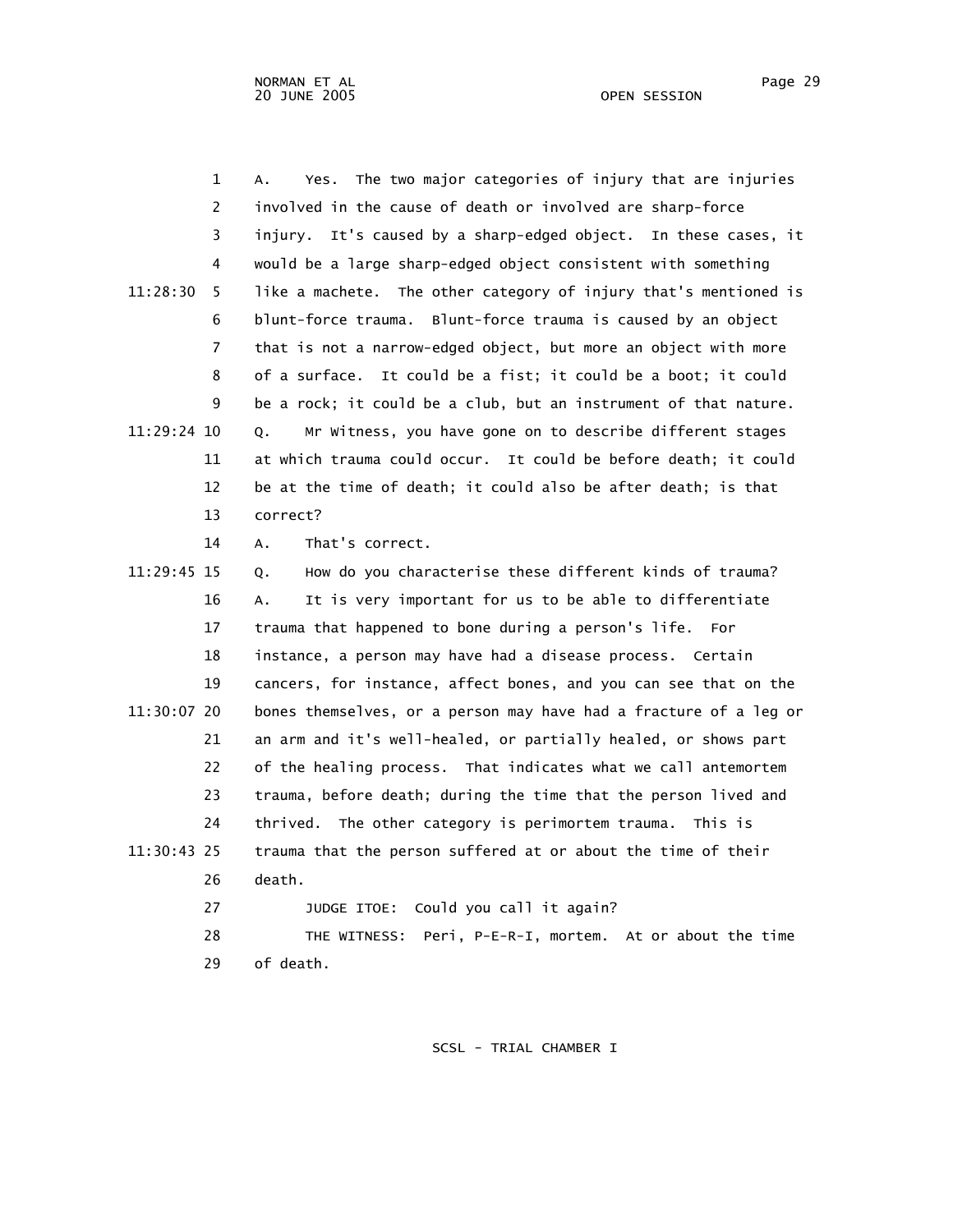| $\mathbf{1}$   | PRESIDING JUDGE: This is what you have in the --                  |
|----------------|-------------------------------------------------------------------|
| $\overline{c}$ | THE WITNESS: Yes, I have. I will be able to illustrate            |
| 3              | that.                                                             |
| 4              | MR BANGURA:                                                       |
| 11:31:21<br>5. | I was just going to that. Would you --<br>Q.                      |
| 6              | The third category of trauma, time-wise, is post-mortem<br>А.     |
| 7              | trauma because the bones continue to exist after death and they   |
| 8              | can be injured by the environment. For instance, if they lay on   |
| 9              | the surface of the ground, they're bleached by the sun, they get  |
| 11:31:46 10    | certain staining; the bones start to disintegrate; they may be    |
| 11             | chewed upon by animals; they may be stepped on or broken. It is   |
| 12             | important to be able to -- or, they may be damaged during the     |
| 13             | recovery process even. It's important to distinguish those        |
| 14             | categories of trauma because you don't want to be led astray by   |
| $11:32:14$ 15  | what's not the death event which was the cause of death, which is |
| 16             | the peri-mortem event of injury.                                  |
| 17             | Are you, at this stage, able to give some illustration of<br>Q.   |
| 18             | what you have just explained about trauma?                        |
| 19             | Providing electronics work.<br>Α.                                 |
| $11:32:39$ 20  | MR BANGURA: Your Honours, at this point, the witness would        |
| 21             | seek to give some illustration of what different kinds of trauma  |
| 22             | there are and how they may affect the bones.                      |
| 23             | I don't see it that other monitors are<br>THE WITNESS:            |
| 24             | reacting as fast as mine. Do you have something?                  |
| 11:33:00 25    | PRESIDING JUDGE: We have nothing yet.                             |
| 26             | THE WITNESS: I think you're going to need some technical          |
| 27             | help to address this.                                             |
| 28             | PRESIDING JUDGE: Can we get some assistance from the              |
| 29             | technicians, please? There we are.                                |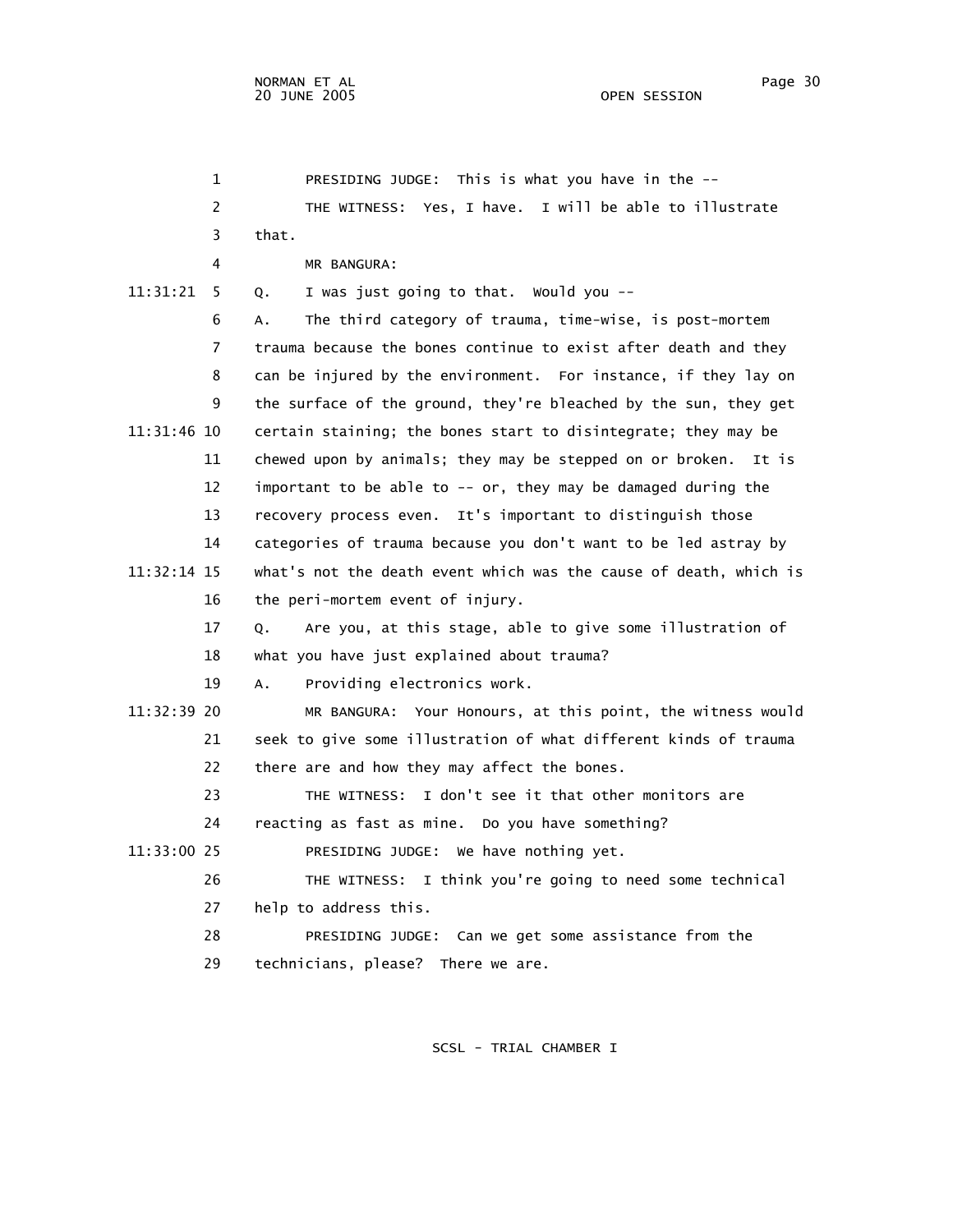1 THE WITNESS: Did you want me to do this?

2 MR BANGURA:

3 Q. For a guide, Mr Witness, we have pages --

 4 A. Yes, but it's not the pages. I will find the actual page 11:34:28 5 that the picture appears on. This appears on page 7661 of the 6 document you have before you. What is described as sharp-force 7 trauma in that photo is what I'm showing on the cursor. Can you 8 see the cursor on your screen? That is bracketed in red. It is 9 sharp-force trauma. It is an interesting form of it. The sharp 11:35:31 10 blade went at this area here and it is rather flat and plainer, 11 but as the blade was pulled out, it was probably twisted and then 12 it broke off a chunk of bone as it was twisted out. Now, you 13 will notice that the colour of that injury itself is about the 14 same colour as the bone surface itself because that injured bone 11:35:59 15 was exposed during the time that the skeleton was in the grave 16 and in contact with the dirt and the water, et cetera.

 17 The trauma bracketed in yellow is post-mortem trauma. That 18 was caused during the excavation process when one of the diggers 19 injured that cranium, I hate to say. You will see that the 11:36:32 20 injury itself inside the cancellous bone, that spongy bone does 21 not have the same dark colouration and stain because it was 22 protected, but the fresh trauma now shows you the lighter colour 23 inside, so that's one of the ways that you could determine 24 post-mortem versus anti-mortem -- post-mortem versus peri-mortem 11:37:01 25 trauma.

> 26 Q. I notice the letters MHB-B-01. That is the reference to -- 27 A. MHB is for the site.

28 O. Mahiboima, is that correct?

29 A. B is the second location at that site that we excavated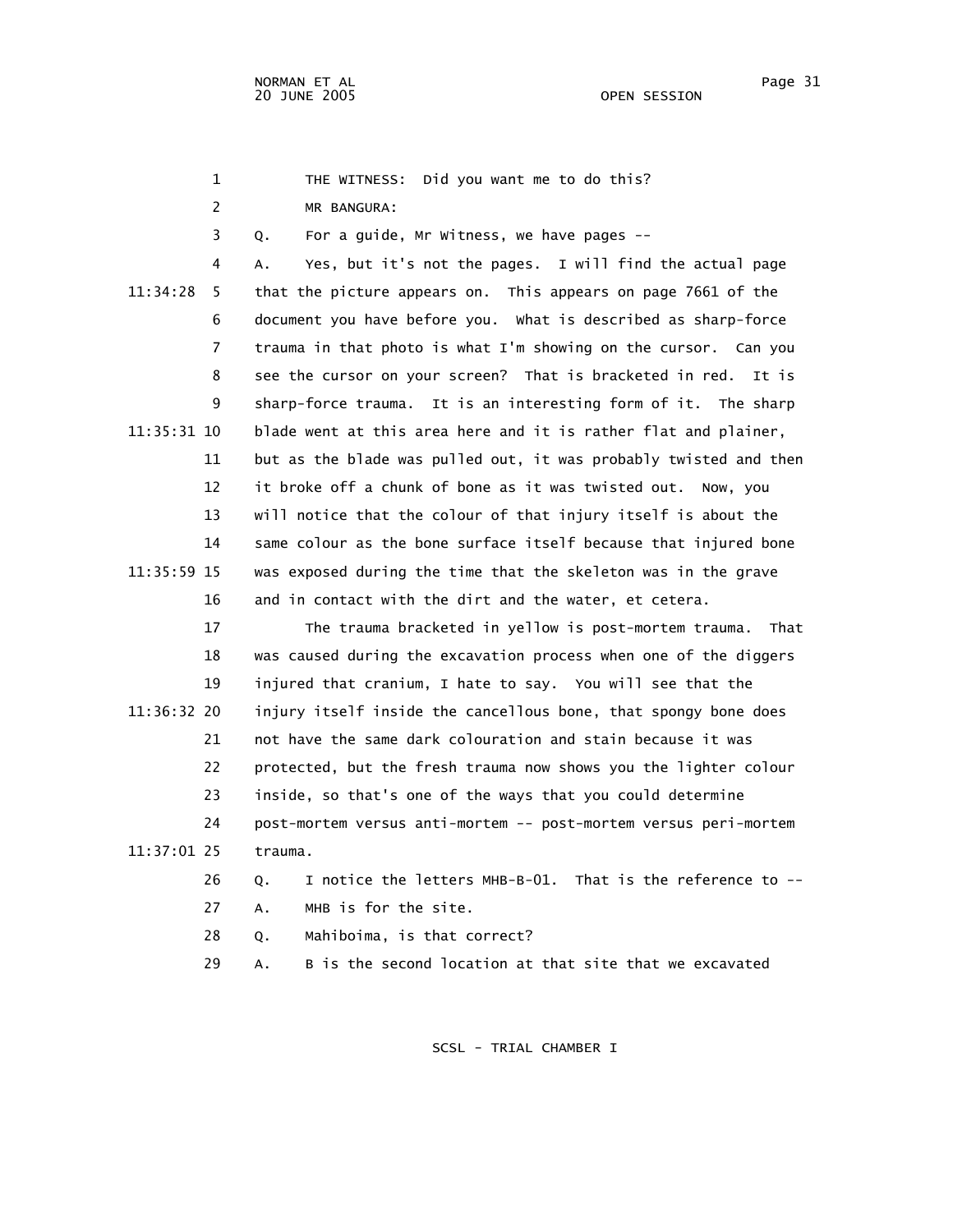|             | $\mathbf 1$ | that turned out to be a grave. The first location, A, turned out  |
|-------------|-------------|-------------------------------------------------------------------|
|             | 2           | not to be a grave, so that's for the grave designation. Then 01   |
|             | 3           | is the first and only remains that we removed from that           |
|             | 4           | particular grave because it only had one individual in it.        |
| 11:37:55    | 5.          | In explaining trauma --<br>Q.                                     |
|             | 6           | I just want to make one more distinction just so you can<br>А.    |
|             | 7           | This particular representation, the top bone shows a<br>see.      |
|             | 8           | well-healed fracture. This bone has been broken during life.      |
|             | 9           | This bone has been broken during life and the healing process     |
| 11:38:22 10 |             | formed sort of a bony cast around the bone we call a callous, and |
|             | 11          | it turns into bone and that's how the bone heals. Whereas we      |
|             | 12          | have a peri-mortem fracture down on the lower bone where you can  |
|             | 13          | see here where this bone is fractured. That's a peri-mortem       |
|             | 14          | fracture. So these are categorical distinctions we need to make   |
| 11:38:54 15 |             | in our examination.                                               |
|             | 16          | Thank you, Mr Witness. As you set about your work, digging<br>Q.  |
|             | 17          | up these graves and examining the remains in there, you did in    |
|             | 18          | fact take photographs of the process?                             |
|             | 19          | Yes, that's part of documentation and that chain of custody<br>Α. |
| 11:39:27 20 |             | of your work and progress of your work, yes.                      |
|             | 21          | At this point, would you like to take us through that<br>Q.       |
|             | 22          | process?                                                          |
|             | 23          | I just might, for Your Honours' convenience, point out that<br>А. |
|             | 24          | a documentation, a photo log, appears in the documents you have   |
| 11:39:51 25 |             | between pages 7748 and 7828. That's to complete a photo log of    |
|             | 26          | the photographs we took. Then also for digital photographs, you   |
|             | 27          | have a thumbnail picture of the image itself that corresponds to  |
|             | 28          | the digital photo log numbers and those appear by date taken      |
|             | 29          | between pages 7846 --                                             |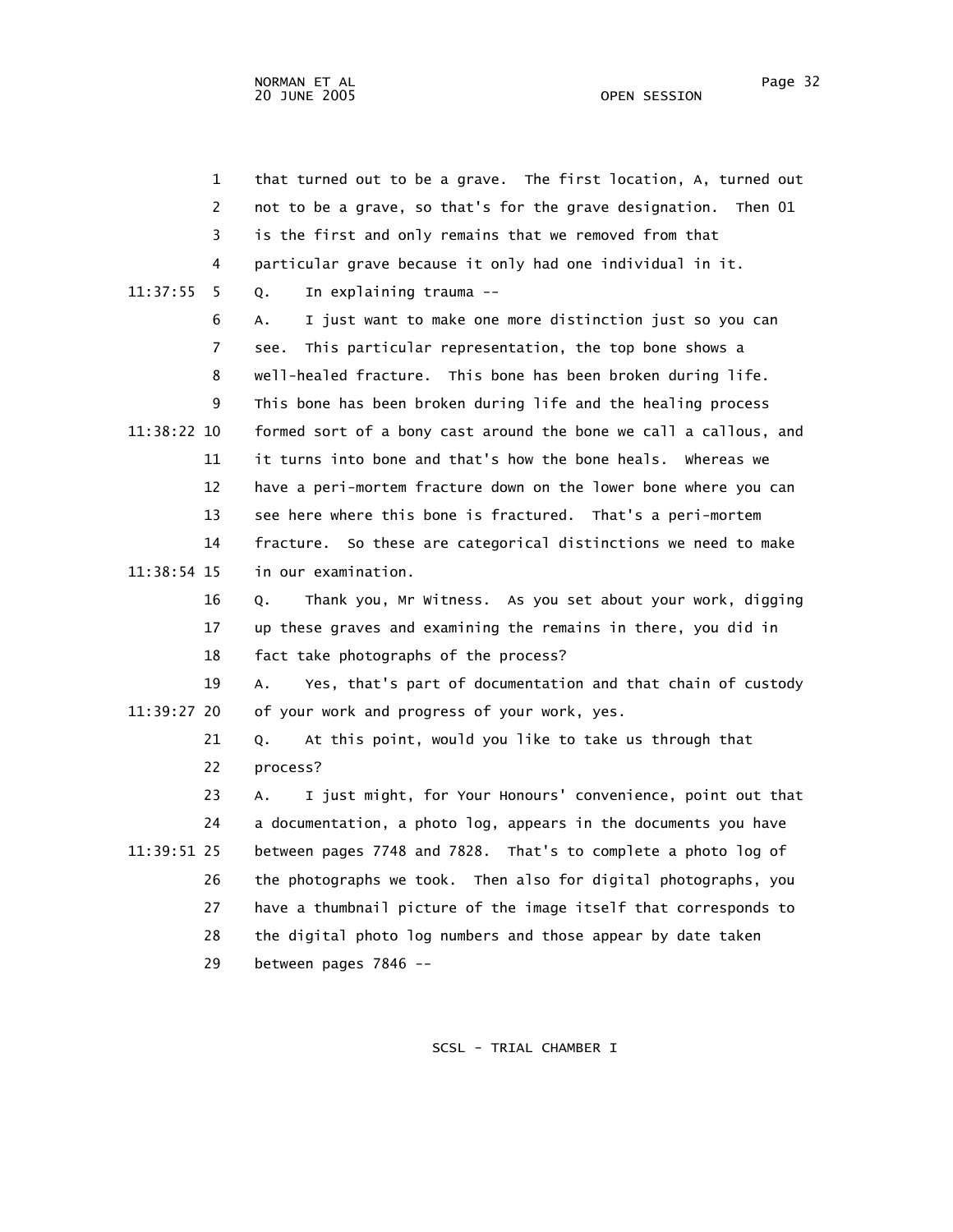|             | 1              | PRESIDING JUDGE: These are photos different to the ones           |
|-------------|----------------|-------------------------------------------------------------------|
|             | $\overline{c}$ | you have in the photo log?                                        |
|             | 3              | THE WITNESS: I think this represents several hundred              |
|             | 4              | photos -- no, no, the photo log is the documentation of who took  |
| 11:41:11    | 5              | these particular images; what direction they were taken from; and |
|             | 6              | the numbers. So they correspond to the images, yes. Then from     |
|             | 7              | these images are selected the photos that appear in the report,   |
|             | 8              | and when you see a figure in the report that has a photo log      |
|             | 9              | number, you can see where it came from.                           |
| 11:41:57 10 |                | MR BANGURA:                                                       |
|             | 11             | I was asking you, Mr Witness, are you able to take us to<br>Q.    |
|             | 12             | some of these photos to explain, particularly how you determined  |
|             | 13             | trauma in each of these cases?                                    |
|             | 14             | Α.<br>Yes.                                                        |
| 11:42:10 15 |                | Please go on.<br>Q.                                               |
|             | 16             | First of all, this is an overview of the site. The actual<br>А.   |
|             | 17             | location was at the backyard of some houses. The location was at  |
|             | 18             | the edge of a rice field that ended the backyard of these         |
|             | 19             | residences.                                                       |
| 11:42:35 20 |                | Mr Witness, would you guide this Court and indicate in each<br>Q. |
|             | 21             | case as you go through the photographs where in the photo log you |
|             | 22             | are at, actually?                                                 |
|             | 23             | Okay. This is on page 7752 of the photo log. Under the<br>А.      |
|             | 24             | image number column, it was the 92nd photo we took.<br>Its number |
| 11:43:29 25 |                | is 0160. All the photographs are arranged like that.              |
|             | 26             | Thank you, Mr Witness. Please go on.<br>Q.                        |
|             | 27             | This is grave B that we're looking at, the grave that<br>A.       |
|             | 28             | eventually one individual was removed from. Notice the strings    |
|             | 29             | laid out. We do a perimeter. First of all, the exact locations    |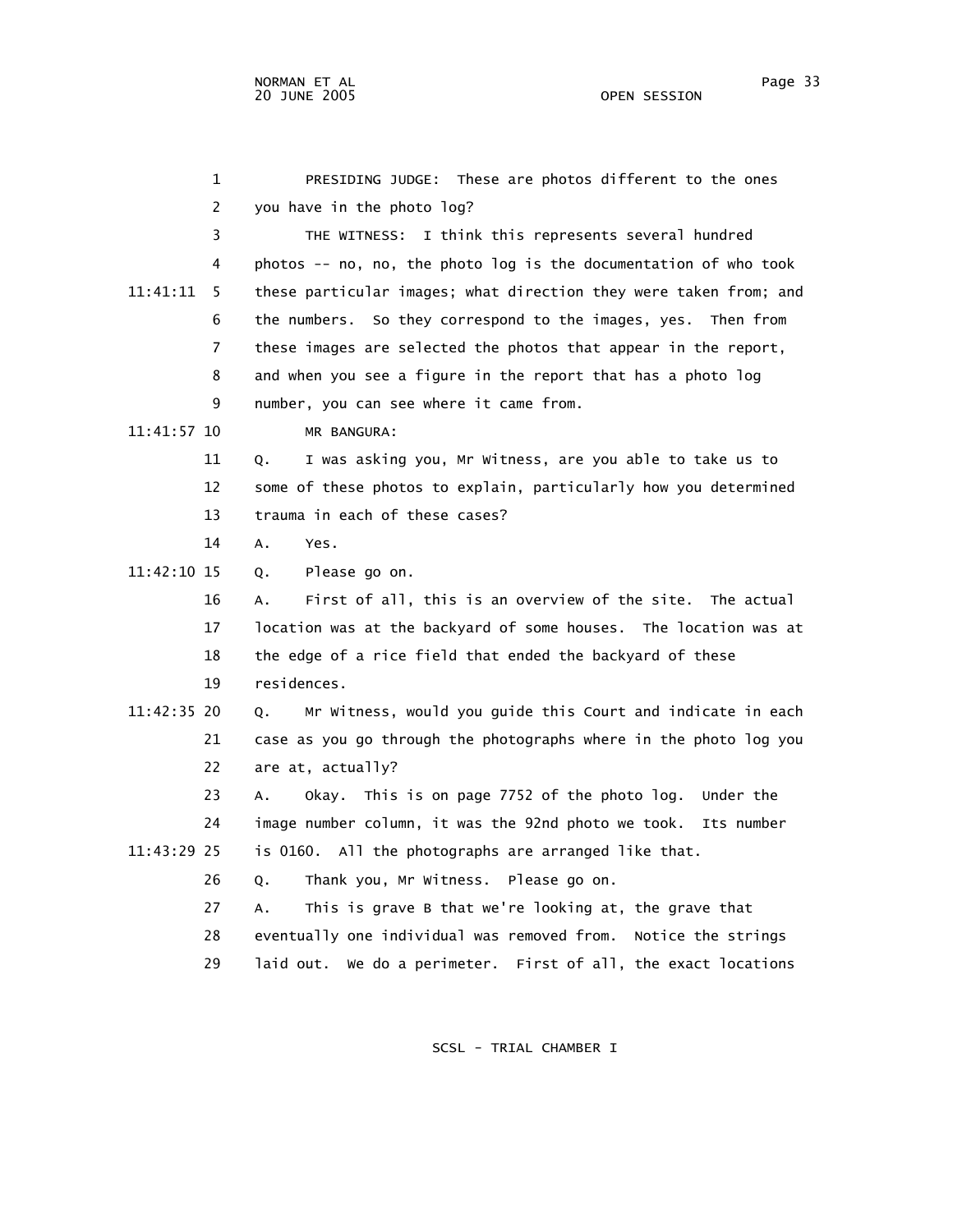1 of these graves were not known. The general area was pointed 2 out, but the individuals that did the burial, a lot of refuse had 3 been dumped on this area in the intervening years. What is 4 necessary for us to do is dig a trench along that whole area 11:44:34 5 until we find the grave. We're just cleaning off the area now so 6 that we can dig a trench and try to locate the actual grave. 7 Sometimes we can tell by the different colours of the soil as 8 we -- not in this particular case, the soil was so wet and the 9 water table so high we couldn't see the different colours. In 11:44:58 10 this case, we actually had encountered the actual human remains 11 before we knew that we were actually in the grave.

 12 This is the remains at the stage just before we remove it 13 from the grave. As you can see, this is very wet. The grave 14 was -- every night we had rain, so the grave flooded and we had 11:45:22 15 to drain the grave and things like that. What we do when we 16 encounter the skeleton is very meticulously clean it off and 17 fully expose all the bones and clothing that is in that area so 18 we know exactly what we have before we remove it so we can take 19 an overall photograph like this. You can see some clothing is 11:45:52 20 with the remains. There is some clothing and material up here. 21 What is interesting here, you can see that this individual, both 22 of his legs had been amputated, essentially.

 23 Q. You have just mentioned clothing. Would you particularly 24 indicate how that helps in the process of identification? 11:46:17 25 A. Well, the clothing was associated with the individuals at 26 the time the relatives last saw the individuals, both living and 27 dead and most of the people in Rwanda [sic] have very, very few 28 clothes. They don't have -- they trade clothes, shirts and that, 29 especially when you get out into the villages, they don't have a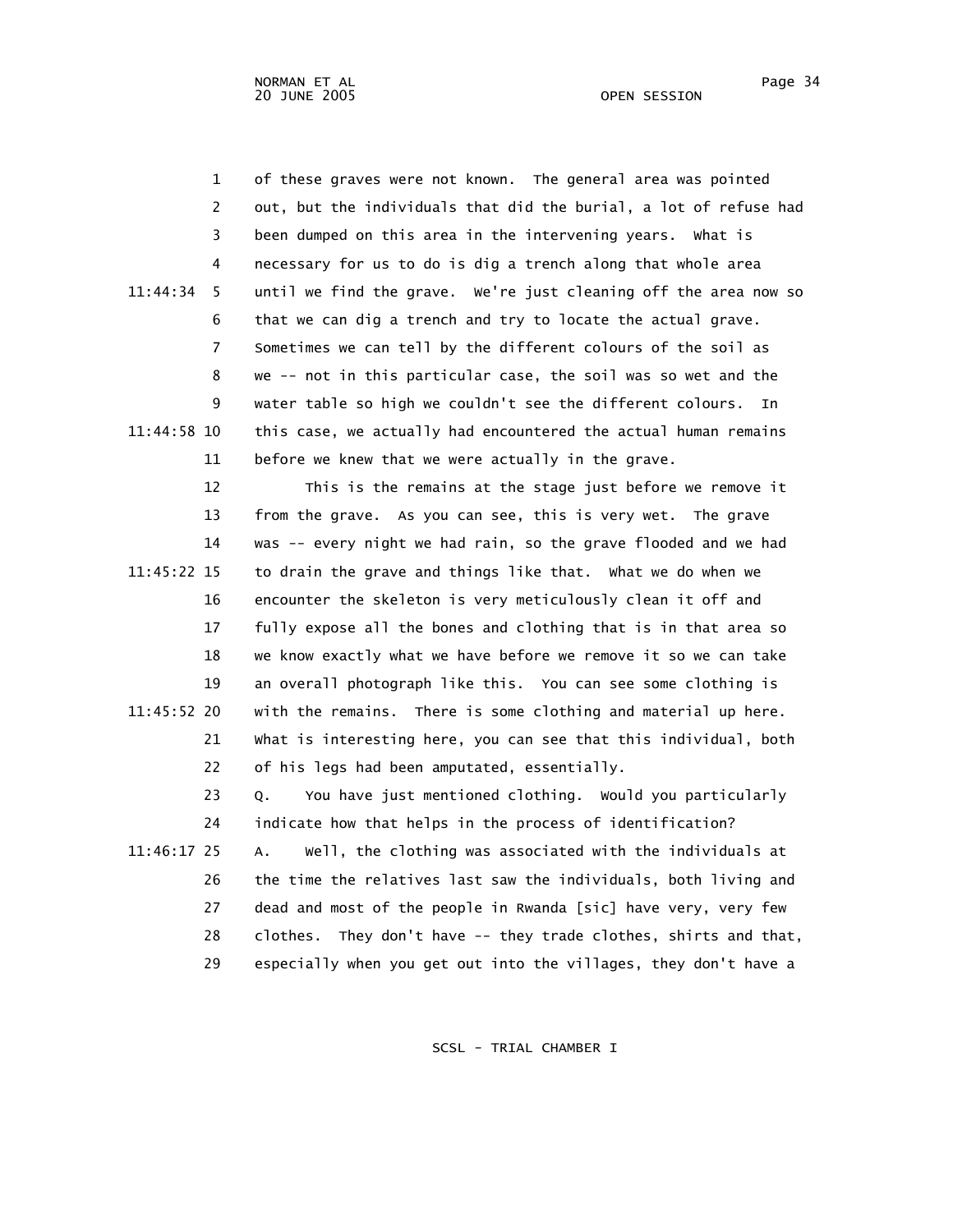| $\mathbf 1$    | luxurious wardrobe like we do. I don't know if it's a luxury,     |
|----------------|-------------------------------------------------------------------|
| 2              | but they don't have that and so the families are very aware of    |
| 3              | what clothes people wear. They know their clothing well, so that  |
| 4              | helps in that respect.                                            |
| 11:47:00<br>5. | Just for the record, if you could just indicate that this<br>Q.   |
| 6              | is photograph 212 in the photo log; is that correct?              |
| 7              | well, all we have to do in the photo log - it will take an<br>Α.  |
| 8              | awful lot of time - but if you want me to identify each page, it  |
| 9              | is in the photo log, that's fine. But all one has to do is go     |
| 11:47:23 10    | consecutively through the numbers in the photo log.               |
| 11             | PRESIDING JUDGE: That's 7754.                                     |
| 12             | THE WITNESS: Yes.                                                 |
| 13             | PRESIDING JUDGE: I think we can follow that.                      |
| 14             | THE WITNESS: It's very logical.                                   |
| 11:47:34 15    | MR BANGURA: I believe it will be enough, Your Honours.            |
| 16             | PRESIDING JUDGE: If we have any problem, we'll let you            |
| 17             | know.                                                             |
| 18             | I spotted it at 7754.<br>JUDGE THOMPSON:                          |
| 19             | Would it be all right if he merely mentions<br>MR BANGURA:        |
| 11:47:47 20    | that this is photograph from the photo log and the number         |
| 21             | indicated?                                                        |
| 22             | JUDGE THOMPSON: It's sequential.                                  |
| 23             | PRESIDING JUDGE: We took it the log number on the bottom          |
| 24             | of the photos that we're looking at is indeed making reference to |
| 11:48:07 25    | the log. So that's -- if we have any problems, we'll let you      |
| 26             | know.                                                             |
| 27             | MR BANGURA: We're concerned here about what is reflected          |
| 28             | in the transcript. If the witness says this is photo number so    |
| 29             | and so from the photo log.                                        |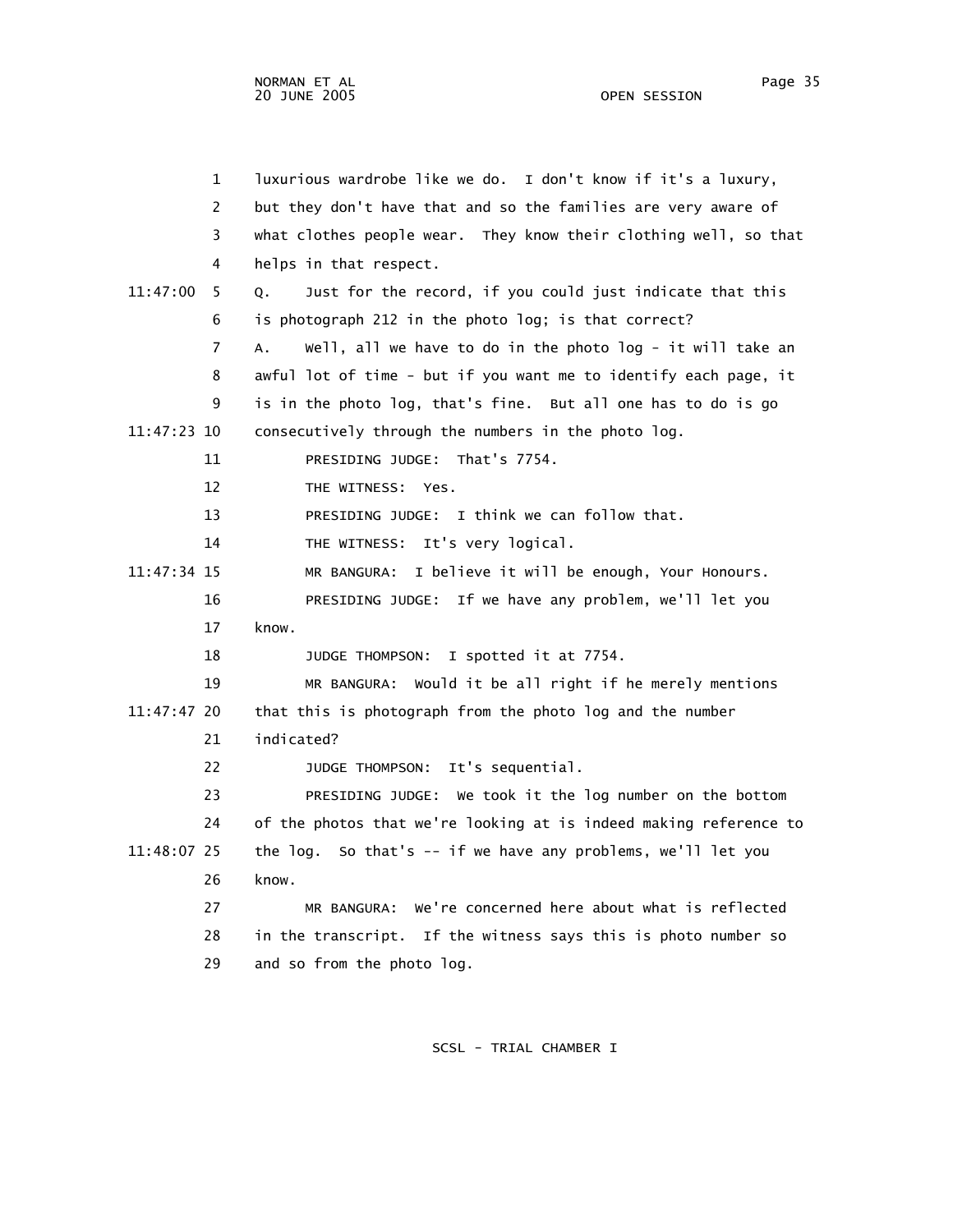1 THE WITNESS: So this is photo number 212 from the digital 2 photo log. 3 MR BANGURA: 4 Q. Thank you. 11:48:26 5 PRESIDING JUDGE: Mr Witness, you were saying what was 6 interesting by looking at this skeleton here was that that person 7 had both of their legs amputated? 8 THE WITNESS: Amputated, yes. 9 PRESIDING JUDGE: Why do you say so, looking at these 11:48:42 10 bones? 11 THE WITNESS: Well, the bones are completely separated from 12 the rest of the other bones. Probably the reason they're still 13 at the lower part of the body is that they were probably attached 14 by muscle, still, but the bones, when the muscle and the soft 11:49:01 15 tissue went away, the bones were lying like that. That did not 16 happen in the grave, that happened to the person before they were 17 put into the grave and it's sharp-force trauma. 18 MR BANGURA: 19 Q. Sharp force would be consistent with what kind of injury? 11:49:21 20 A. A heavy cutting instrument. A machete comes to mind. It 21 is consistent with that kind of trauma. 22 PRESIDING JUDGE: Would you put your cursor to these two 23 areas? 24 THE WITNESS: Yes, I will do the upper leg first. As soon 11:49:41 25 as I get my cursor to work. Yes, the right leg here and the left 26 leg here. This leg is quite separated from this other part, 27 because I think that the clothing was pulled during the 28 exhumation phase and this femur was pulled up here. It should be 29 down in this position. These are the remnants of this femur and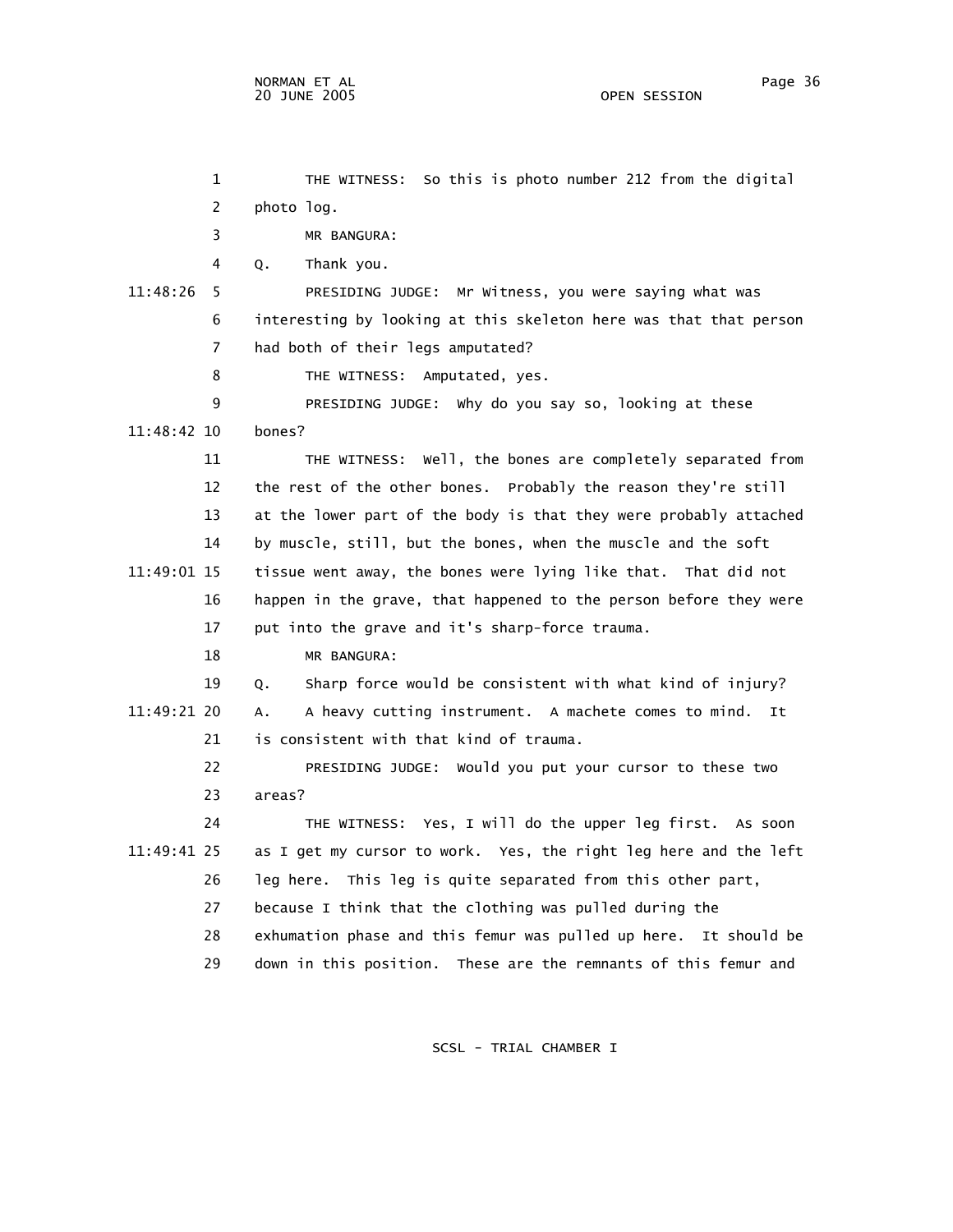| $\mathbf 1$   | these are the end parts of this tibia and fibula, the lower part  |
|---------------|-------------------------------------------------------------------|
| 2             | of the leg. We want to make those kinds of observations as much   |
| 3             | as possible in the grave. When we look at this individual,        |
| 4             | Foday Bangura, he was identified as MHB-B-01 --                   |
| 11:50:41<br>5 | MR BANGURA:                                                       |
| 6             | This would be an individual from the second grave site;<br>Q.     |
| 7             | would that be correct?                                            |
| 8             | This is the first real grave. B is the first real grave.<br>Α.    |
| 9             | A was not a grave. It was an area pointed out as a grave, but is  |
| 11:51:00 10   | not a grave. This is the first grave we exhumed, with one         |
| 11            | individual in it. Just for your convenience so that --            |
| 12            | Did you give a name? You said it was<br>JUDGE ITOE:               |
| 13            | identified as?                                                    |
| 14            | THE WITNESS: Yes, it's on the image in front of you.<br>It        |
| 11:51:18 15   | is Foday, F-O-D-A-Y, Bangura, B-A-N-G-U-R-A.                      |
| 16            | JUDGE ITOE: That's all right.                                     |
| 17            | MR BANGURA: May it please Your Honours, I believe there is        |
| 18            | a misspelling of the surname there.                               |
| 19            | THE WITNESS: These are spellings I got from the particular        |
| 11:51:34 20   | member of the family.                                             |
| 21            | MR BANGURA: For the record, the spelling for Bangura would        |
| 22            | be B-A-N-G-U-R-A.                                                 |
| 23            | Thank you. Please go on.<br>Q.                                    |
| 24            | For your convenience, I put a skeleton there because if I<br>А.   |
| 11:52:04 25   | name the names of bones, you may not be familiar with them. This  |
| 26            | is an indication of the general areas and pattern of injury.<br>I |
| 27            | think pattern is very important and I will explain why in a       |
| 28            | minute. The red arrows point to all these areas where the person  |
| 29            | has evidence of sharp-force trauma. That's what the SFT means,    |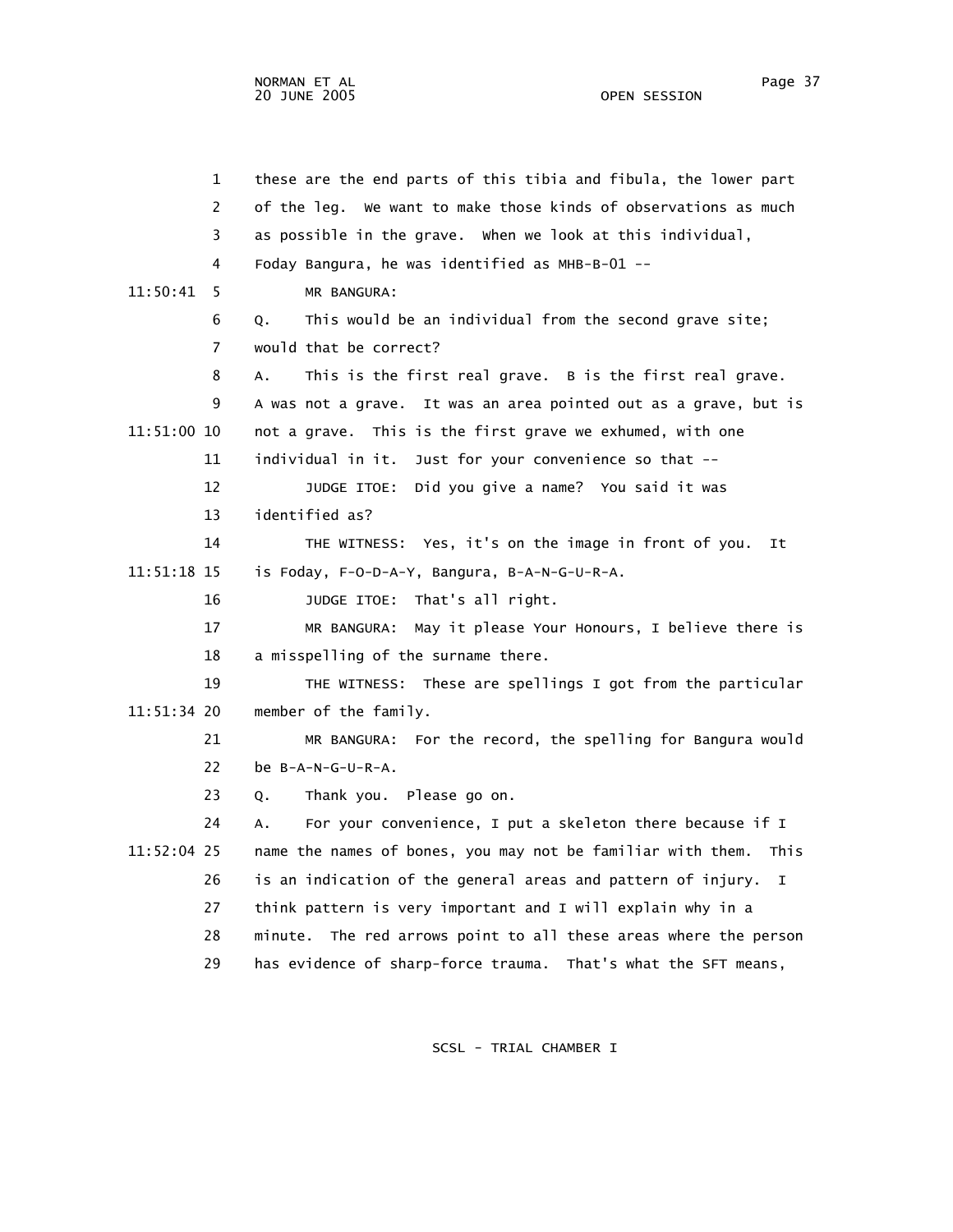1 sharp-force trauma, and a more -- we'll start with the skeleton 2 facing towards us. These skeletons are in the anatomical 3 position, so it is not as you look at the person, it's the 4 opposite side. So don't be confused, hopefully. 11:52:59 5 This is the right parietal bone that has been injured here. 6 What I did for this presentation, I've not gone through the 7 individual trauma for each case. I just want to give you the 8 pattern for three of the cases and for one case, I will go 9 through the individual trauma. If you felt you wanted me to do 11:53:24 10 that for every case, I can certainly amend my strategy. I 11 thought this would be more efficient and I think you'd get the 12 picture. 13 PRESIDING JUDGE: This is the same pattern as you would 14 follow for the other -- 11:53:42 15 THE WITNESS: The presentation? 16 PRESIDING JUDGE: Yes. 17 THE WITNESS: No. I'm going to take one case example and 18 do this, as well as show you the individual photographs of the 19 particular injuries that are pointed to in this. 11:53:58 20 MR BANGURA: Your Honours, if I can help to explain this. 21 We are talking of four victims. What the witness is seeking to 22 do is to take one of those victims and give a clear illustration, 23 picture wise, showing the trauma that victim suffered and so 24 forth. In the case of the other three, we will have diagrammatic 11:54:22 25 presentation of this one as we're having now with all those 26 indications only showing where they suffered trauma and what kind 27 of trauma it was. We would be seeking to lead that with the 28 pathologist's report at the end of the day. 29 THE WITNESS: In the document that you have, though, all of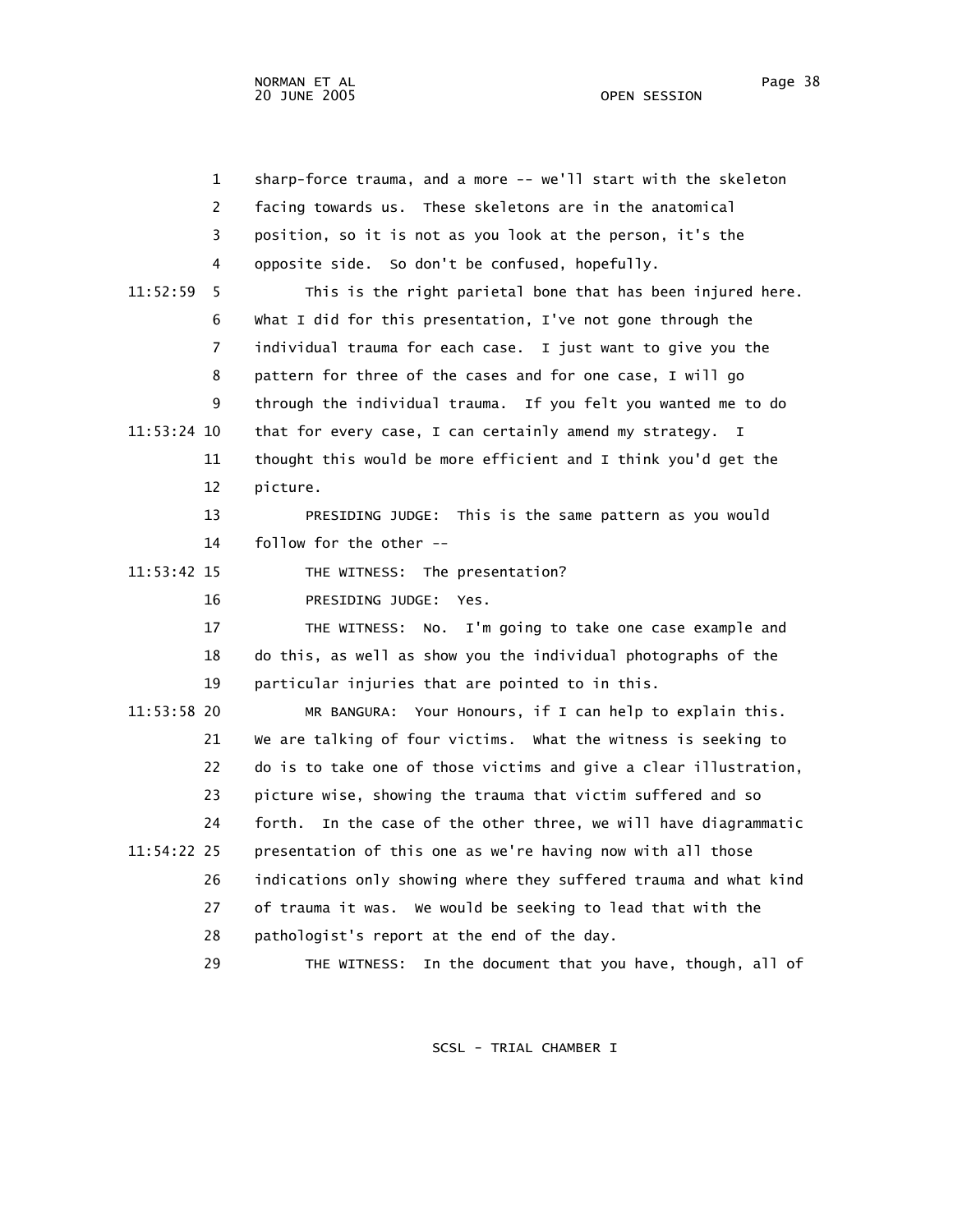1 the trauma is specified through images on pages 7660 through to 2 pages 7677. I've just picked out one of those cases to reflect 3 the same images, but to talk my way through them for you. 4 JUDGE THOMPSON: On those pages we have the specifics of 11:55:19 5 the traumas? 6 THE WITNESS: Yes, you do. 7 JUDGE THOMPSON: So now you want to put them into a pattern 8 for us? 9 THE WITNESS: I'm just going to go through -- what I hope 11:55:30 10 to do is just give you an overview of the trauma for each 11 individual and, for one individual, go through it specifically 12 like I have in the report. 13 JUDGE THOMPSON: Okay. 14 THE WITNESS: What we see here where the cursor is, this 11:56:05 15 here is a sharp-force trauma to the right parietal bone. It is 16 the bone at the side of the head. It is about 3.7 centimetres in 17 length. Then we have trauma to the back of the head. 18 MR BANGURA: 19 Q. Can you turn your microphone on, please? 11:56:45 20 A. I leaned my elbow on it. I'm sorry, I'm trying to do too 21 many things at once. So then we have trauma to the back of the 22 head in the occipital bone, this area right here. This is a 23 sharp-force trauma. Then we have sharp-force trauma to both the 24 lower arms on the back - this is the rear portion of the skeleton 11:57:13 25 - to the back of the right arm and to the side and front of the 26 left arm. Then we have those fractures which I showed you which 27 were evident in the photograph of the individual in the grave, 28 because this is that individual. We have the sharp-force trauma 29 that amputated the legs.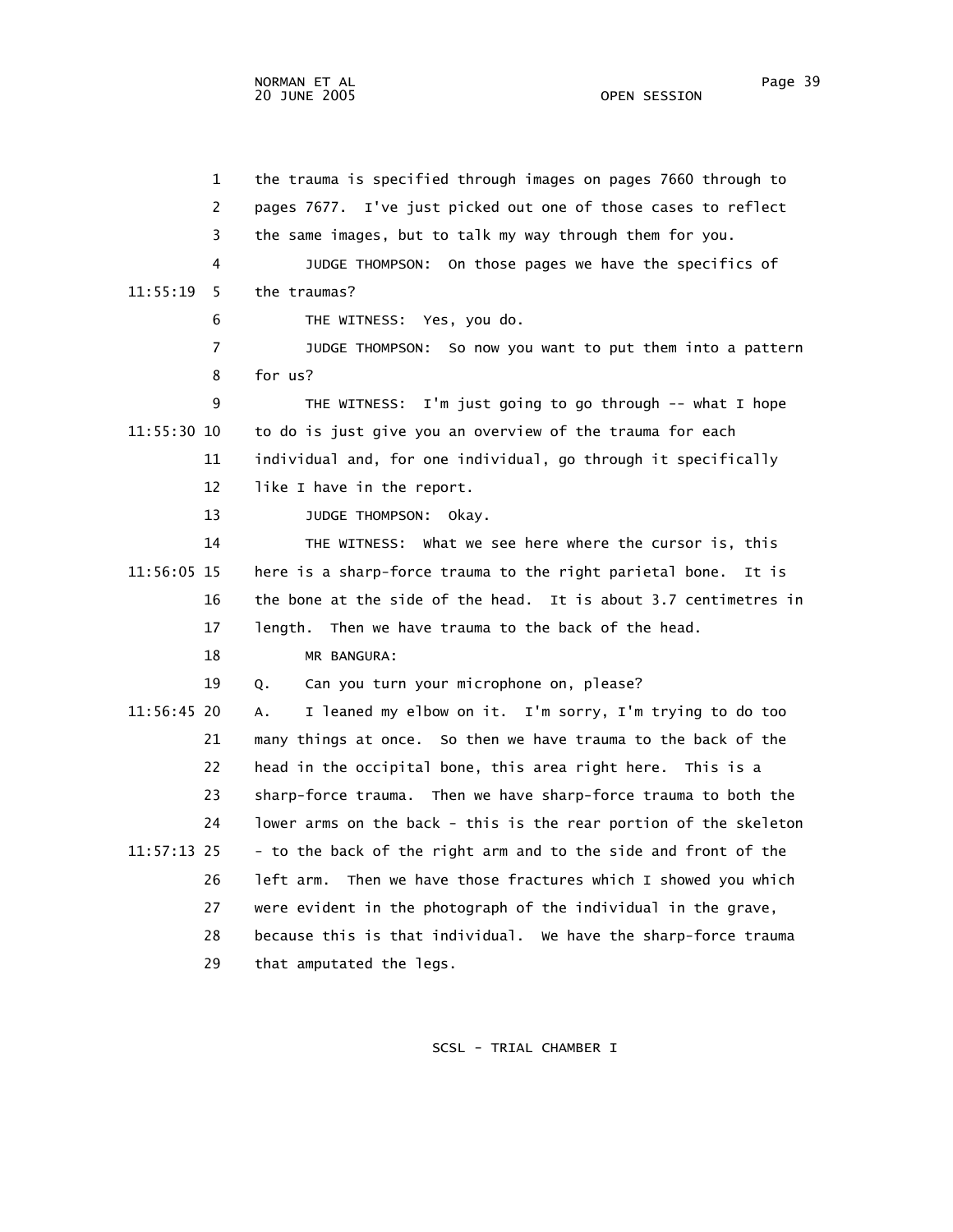| $\mathbf{1}$   | what this pattern of injury is described as, it is sort of         |
|----------------|--------------------------------------------------------------------|
| $\overline{2}$ | categorised as defence-type injuries, especially those to the      |
| 3              | lower arms. They indicate that a person is trying to ward off      |
| 4              | blows and defend themselves as they're receiving these injuries.   |
| 11:58:04<br>5. | You will see it more explicitly in some of the other cases.        |
| 6              | In this case of Foday Bangura that we're looking at, is the<br>Q.  |
| 7              | pathologist's report, the cause of death, consistent with the      |
| 8              | kinds of trauma that you've just indicated to the Court?           |
| 9              | In my summary, I will give you the pathologist's<br>Α.<br>Yes.     |
| 11:58:30 10    | opinion on each of these occasions.                                |
| 11             | Right.<br>Q.                                                       |
| 12             | So I'm coming to that. This is it. The pathologist said,<br>А.     |
|                |                                                                    |
| 13             | "These injuries would have resulted in severe injuries to the      |
| 14             | brain, loss of blood to such an extent that the victim would have  |
| 11:58:50 15    | bled to death. Most likely, the deceased may have been struck      |
| 16             | first in the legs to incapacitate them; they could not run away.   |
| 17             | The sharp-force injuries noted to the right and left forearm are   |
| 18             | consistent with defence wounds, incurred as the deceased           |
| 19             | attempted to ward off blows from his head. The cause of death is   |
| 11:59:17 20    | due to sharp-force trauma injuries to the cranium" - that's the    |
| 21             | skull minus the lower jaw - "and the extremities. The manner of    |
| 22             | death is homicide."                                                |
| 23             | Thank you.<br>Q.                                                   |
| 24             | Now we turn our attention to grave C, which is the second<br>А.    |
| 11:59:38 25    | grave in which the three individuals were removed from.<br>This is |
| 26             | an overview of the site looking on to the rice field and the bank  |
| 27             | in which the bodies have been buried. I'm just doing a very        |
| 28             | brief look at this process. We need to appreciate that this is a   |
| 29             | very -- a lot of earth. The photograph on the left-hand side of    |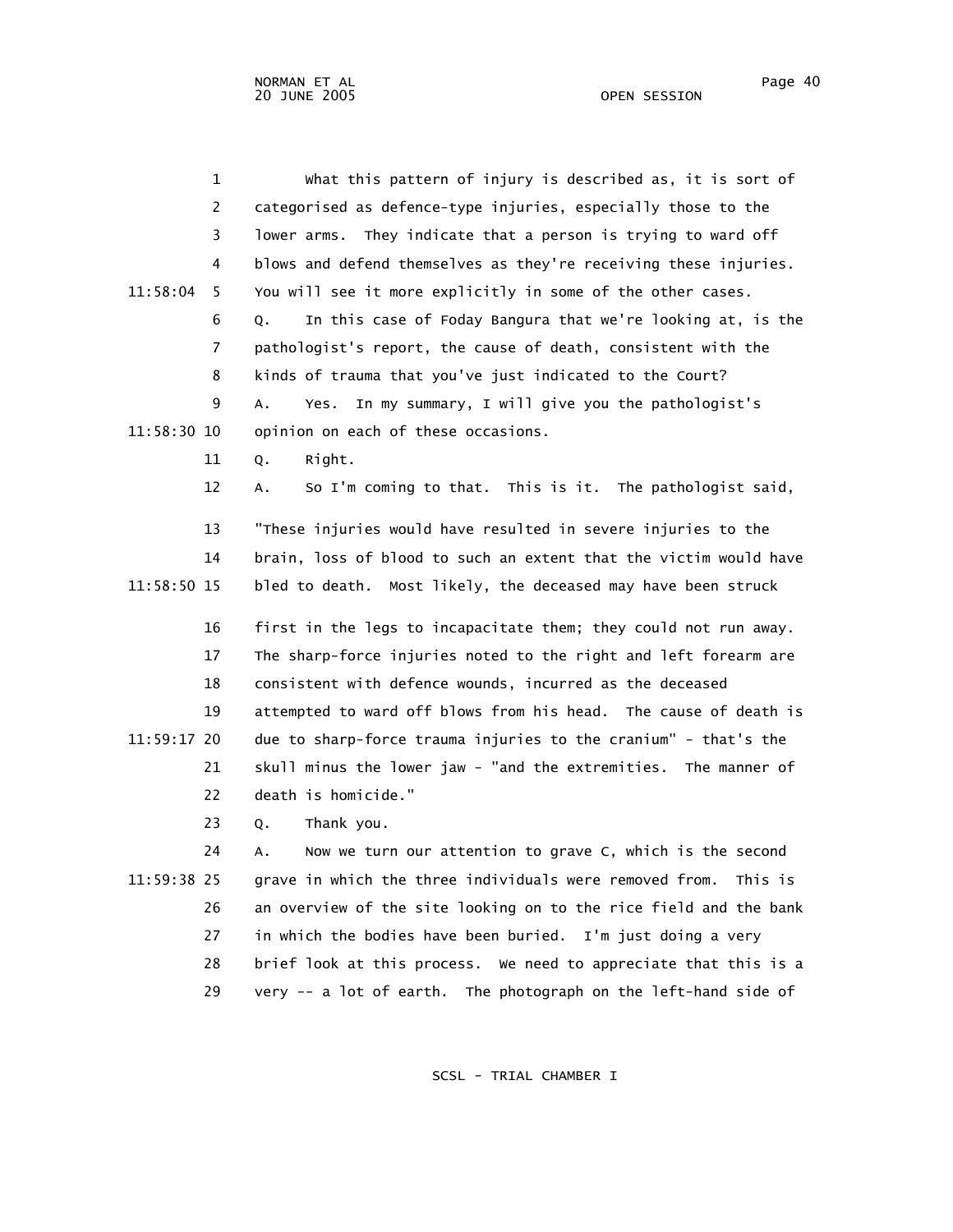1 the screen shows you how we take down the earth in layers until 2 we encounter the bones. The photo on the right - and this is a 3 blow-up - is an overview of the three individuals just before the 4 time that we removed them from the grave. We have one individual 12:00:46 5 here lying -- two individuals lying face-up. This cursor doesn't 6 work. I don't know what to do. Two individuals lying face-up on 7 the left side of your screen and on the right side of your 8 screen, an individual lying face-down. You will see an arrow in 9 the picture. That arrow indicates the direction north. It is a 12:01:12 10 convention we always use when we're doing this. You will see 11 bags at the ends of the legs and hands. Those bags contain the 12 hand bones and the feet bones, because when you encounter 13 situations like this with the mud, when you find the hand bones 14 and feet bones, it is a good technique to bag them up right away, 12:01:39 15 otherwise you will lose them. They'll get lost in the mud, so we 16 want to get all of the bones that represent the individual. You 17 can see, also, with these remains, there is clothing associated 18 with the remains. 19 Q. For the record, this would be photograph 302 from the photo 12:02:05 20 log? 21 A. Excuse me, yes, this is photo 302. 22 Q. Thank you. 23 A. The first victim we removed from the grave was 24 Hatti Conteh. He received injuries to his head, a rather massive 12:02:19 25 blunt-force injury and then a sharp-force injury to the head. 26 The injury to the head, you can see on the right-hand side of 27 your screen, it basically was a blow or multiple blows which 28 really destroyed most of the bones of the face. Then there is a

SCSL - TRIAL CHAMBER I

29 sharp-force injury indicated right along the brow line where the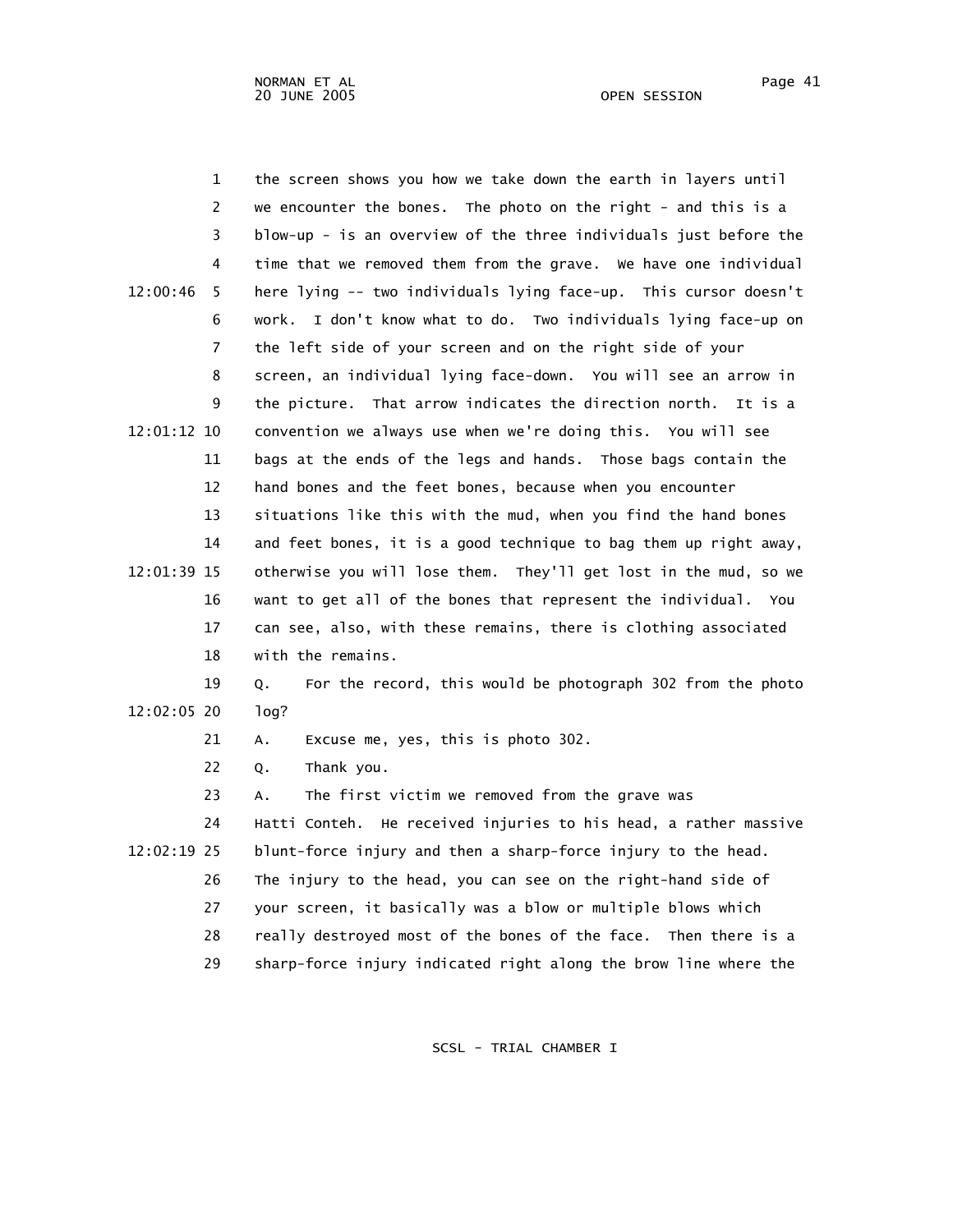| $\mathbf{1}$  | sharp instrument had cut into the bone. What is important to      |
|---------------|-------------------------------------------------------------------|
| 2             | realise, I think, as you look at these pictures of bones, in      |
| 3             | order for a sharp instrument to make an imprint on a bone, an     |
| 4             | injury to a bone, it has to cut through soft tissues, muscles,    |
| 12:03:17<br>5 | nerves, blood vessels, organs of the body, dependent upon the     |
| 6             | position of the injury. So we always have to translate what we    |
| 7             | see on the bone into the soft tissues of the body that would have |
| 8             | been impacted by the injury. The forensic pathologist's opinion   |
| 9             | on this case was that the sharp-force injuries were like          |
| 12:03:49 10   | chopping-type injuries. To the right side of the face,            |
| 11            | blunt-force trauma to the face. "Cause of death is due to         |
| 12            | massive facial trauma that would have resulted in massive blood   |
| 13            | loss as well as asphyxia due to trauma to the face. The manner    |
| 14            | of death is homicide." In this kind of case, you would get a lot  |
| 12:04:10 15   | of bleeding and a lot of bleeding would go down the airways and   |
| 16            | the back of the pharynx, et cetera.                               |
| 17            | Just before you finish this, are you in a position to<br>Q.       |
| 18            | explain what is $-$                                               |
| 19            | Oh, asphyxia. Excuse me. Asphyxia in this case would be<br>А.     |
| 12:04:33 20   | basically a blockage of the airways. The blood would get down     |
| 21            | into the trachea and into the bronchials of the lungs and you     |
| 22            | would be unable to breathe air, so you would smother - not        |
| 23            | smother, but you would die from lack of oxygen.                   |
| 24            | PRESIDING JUDGE: Which --                                         |
| 12:04:58 25   | THE WITNESS: I might point out, these diagrams do not             |
| 26            | appear in the report. I just did this for presentation purposes   |
| 27            | as an afterthought in a way to expedite showing you the trauma.   |
| 28            | PRESIDING JUDGE: when we looked at the exposed remains            |
| 29            | photo, log photo 302.                                             |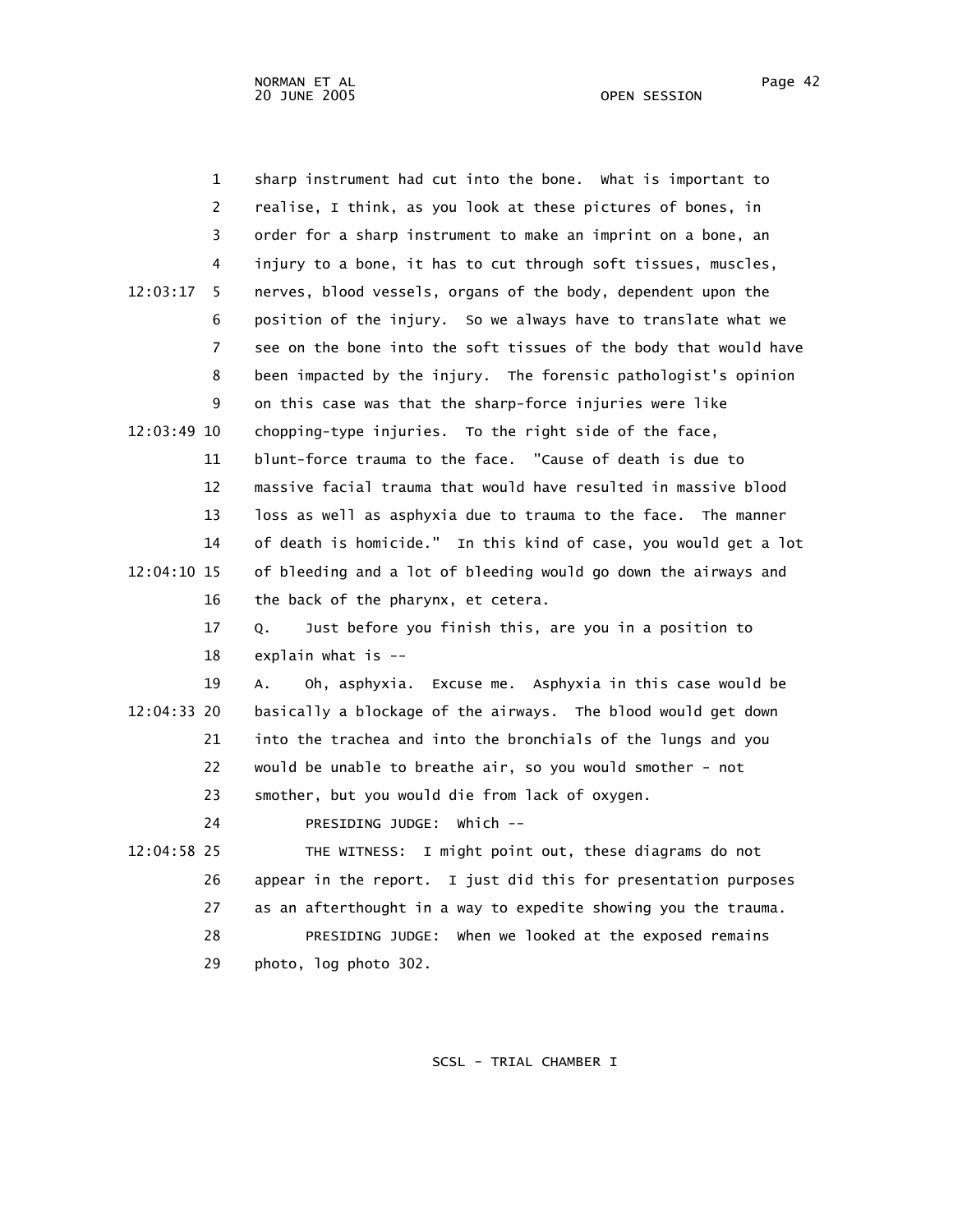1 THE WITNESS: Yes.

2 PRESIDING JUDGE: Which one is MHB-C-01?

 3 THE WITNESS: I can figure that out by going through other 4 photos that show the pictures better. Let me see here. I may be 12:05:44 5 able to figure it out another way. Just give me a moment here. 6 Okay, this is the gentleman with the blue trousers that's in the 7 lower left-hand picture in that grave. Other photos do show the 8 number better, so there is a record of which bodies are which in 9 the grave, but we took it that this was taken and the numbers are 12:06:26 10 facing another direction in this particular case.

 11 The second individual removed from the grave identified as 12 Yamba Conteh had a combination of blunt and sharp-force injuries, 13 both to the head. The scapula region, that's the shoulder blade, 14 and to the lower left leg. I could read you the descriptions of 12:07:16 15 these, but they are in your document. I don't think that would 16 be as meaningful. I would be happy to do so if you wished.

 17 Now, the second individual removed from this grave, I'm 18 going to go through the process a little bit of all the trauma. 19 The first thing we do after we remove a skeleton from a grave 12:07:44 20 like this is to clean the bones and lay them out in anatomical 21 order like you see in this image of 0380 from the photo log. 22 That is laid out as the bones would be in a regular body. From 23 that stage, we look at each bone separately and make our 24 assessments and do our examination by doing it that way. Then we 12:08:11 25 photograph bones that are age indicators and bones that 26 demonstrate trauma, which you will see in the following images. 27 This is the clavicle or the collar-bone. You can see a 28 defect in this bone. I'm sorry, my pointer is not functioning 29 here. My pointing at it doesn't help you at all. You can see a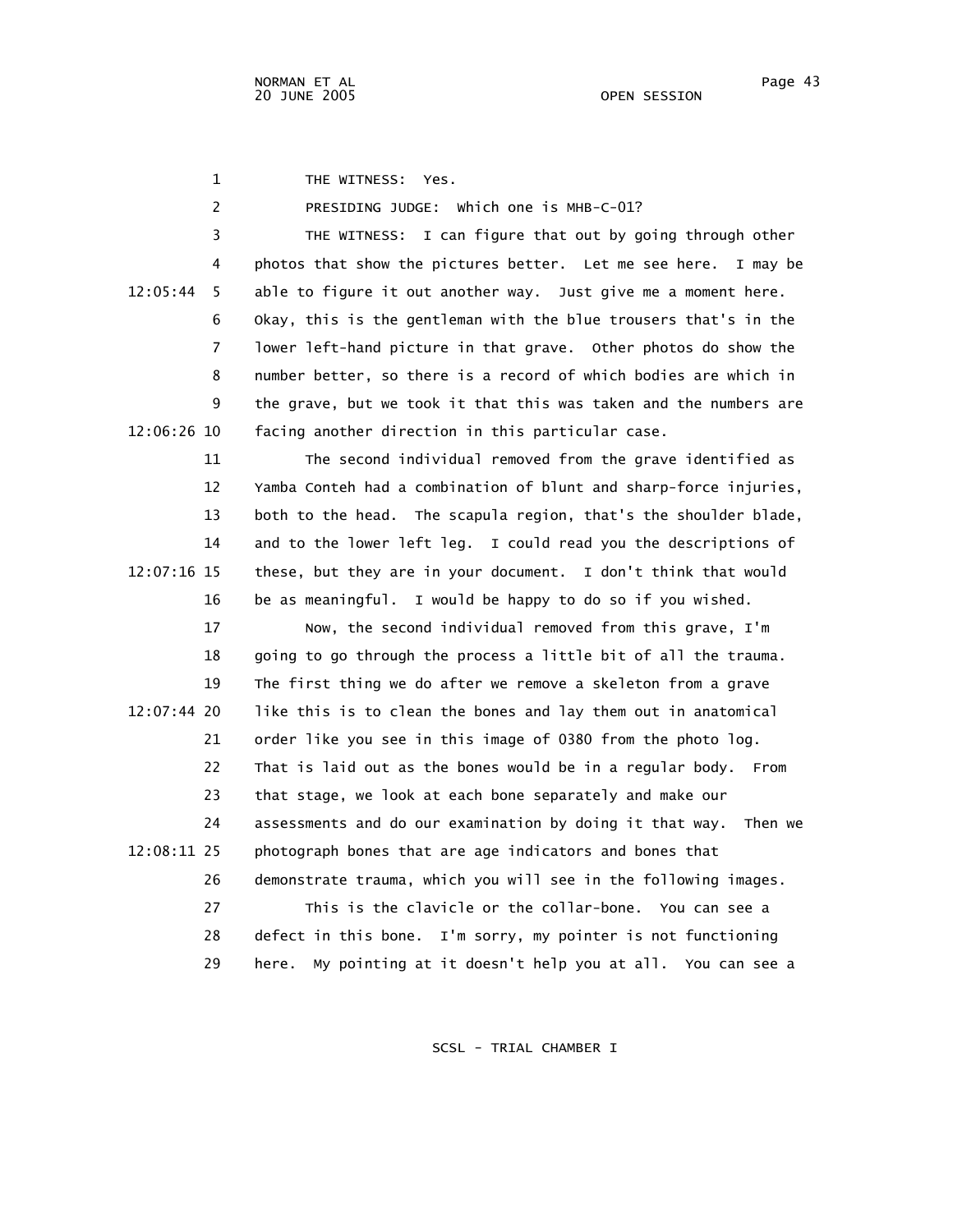1 defect. Actually, that's another situation where sharp force - a 2 blade had cut into a bone and as it was pulled out, it basically 3 pulled that piece of bone out with it.

 4 This is the left radius and the ulna, the bones in the 12:09:12 5 forearm. These are the kinds of defence-type injuries that I 6 mentioned previously. This is 056 in the photo log. This is the 7 end of the shoulder blade as it reaches out that cover the top of 8 the upper arm, or the humerus. That has been cut and as it was 9 pulled out, actually, it broke off the end of that particular 12:09:47 10 bone, as you can see. This is the other arm. This is the upper 11 part of the forearm that you see these cut marks evidenced here. 12 This is the left hand. These are the metacarpals in the hand 13 itself. This hand has received a blow that actually amputated 14 the middle finger as well as caused damage to the two adjacent 12:10:29 15 fingers on either side; another indication of one trying to 16 protect oneself.

 17 These are the bones of the lower leg. This is the left 18 lower leg. You can see in the mid-shaft, right above the name 19 indicator MHB-C-02, and a blow-up picture of those cut marks that 12:10:59 20 have actually injured the bone, but gone through soft tissue on 21 the way to doing that, cutting blood vessels, et cetera.

 22 Now we see the left side of the skull. This is a 23 blunt-force injury from some kind of blow. If you just feel your 24 cheekbone, you can feel like a bridge of bone going across there. 12:11:27 25 That's the zygomatic arch, which is referred to in this image 26 number 273-0424. That has been broken; the left side of the 27 cheek, basically has been broken.

> 28 Now when we look at the head from the top view, the front 29 of the head is to the left and the back of the head is to the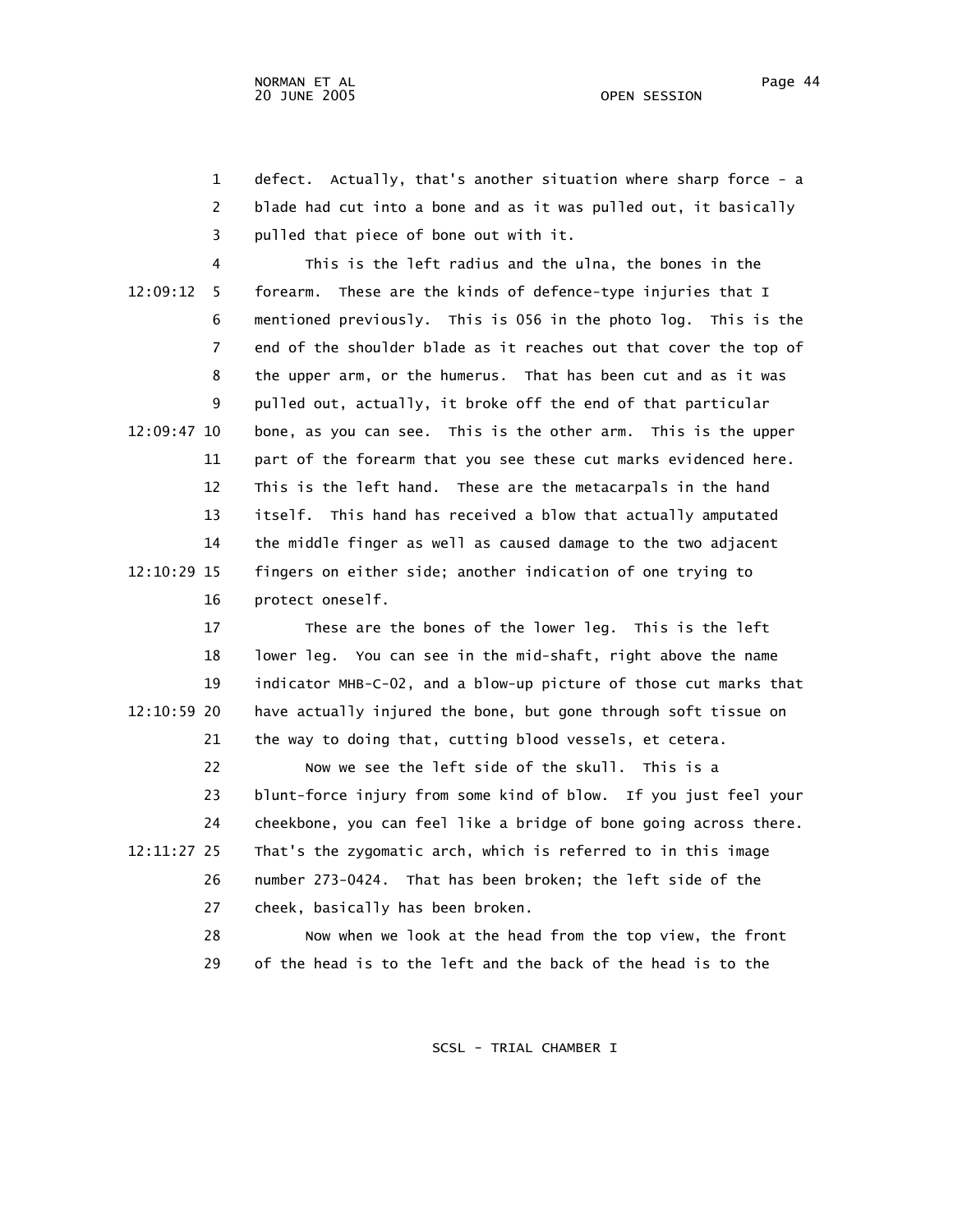1 right. We see three separate blows from some sharp-like object. 2 We have this "X" configuration towards the right. One has 3 basically split the back of the head open and then another 4 diagonal blow across it, and then another sharp-force injury 12:12:25 5 towards the bottom of the picture, just above the word "sharp" in 6 the caption of the picture. This is a blow-up of that particular 7 injury. This appears in image number 354-0585. It is another 8 one of those situations where you can see a nice straight side to 9 this injury, but then you see the broken off part as the 12:12:55 10 implement was pulled out of the wound and broken a part of the 11 bone.

 12 Then on the right side of the face, image number 0426, as 13 it appears in the report, I've blown up that image so that you 14 can see the difference between a sharp-force injury when you look 12:13:21 15 at the margins of the wound. Now, towards the top, those are 16 natural suture lines. This blow actually hit the side of the 17 face and broke the bones up here [indicates] and there is 18 actually a suture that goes across here that allows the head to 19 grow as an infant. Sometimes it remains relatively -- it doesn't 12:13:54 20 fuse together, but it just remains interdigitated together and a 21 blow like this might separate that. That is what we're seeing. 22 Some of this might be exaggerated by the post-mortem -- the way 23 it rested in the grave and that. Anyway, the rough edges, and 24 you will see when you look at these edges very closely, the blunt 12:14:15 25 trauma towards the end of that margin, you will have parts of the 26 bone bent in the direction of the blow, et cetera.

 27 Yamba Conteh, case number MHB-C-02, the pathologist's 28 opinion was, "Most likely the deceased was struck in the left leg 29 first in order to incapacitate him before receiving the other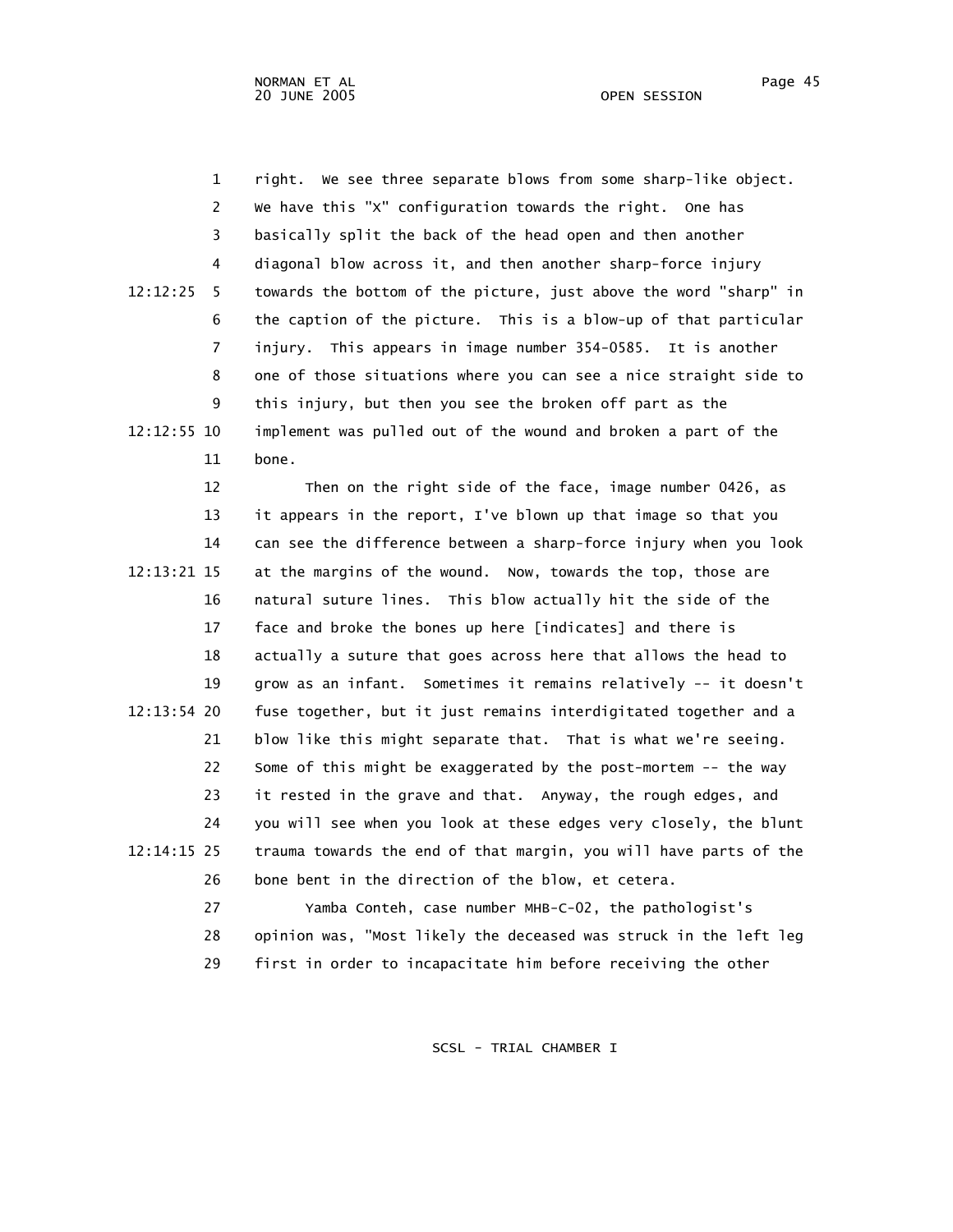1 blows (chops). The injuries to the left ulna and radius and the 2 second through fourth metacarpals" - the bones in the hand - "are 3 consistent with defence wounds incurred while the deceased was 4 trying to ward off blows to his head and face. The cause of 12:15:12 5 death is due to severe brain injuries and exsanguination," which 6 means bleeding or haemorrhage. "The manner of death is 7 homicide."

 8 The last individual, Alpha Conteh, MHB-C-03 has, as you 9 see, a similar pattern of injuries and I've indicated those with 12:15:34 10 soft force and blunt force. But having seen the previous case, 11 you can then look at the report and you can see what I've gone 12 through and explained and the one case in more detail.

 13 For this individual, the pathologist's opinion was the 14 sharp-force injuries to the left frontal cranium and trauma to 12:16:02 15 the mid-body. That means the mid-body or the middle of the rib. 16 The rib has two ends and in between is the body of the rib. So 17 the ninth through the tenth ribs have cut marks on them. The 18 back -- the head of the humerus, the blow to that scapula or 19 shoulder blade also went through the top part of the humerus - 12:16:36 20 that's the big bone in the arms - to the head of the humerus, the 21 ball part of the socket, and to the posterior acromian process, 22 which was that part also of the shoulder blade, and the 23 blunt-force trauma to the right temporal cranium and right side 24 of the face. "These injuries would have resulted in severe 12:16:57 25 trauma to the brain as well as severe bleeding and would have 26 resulted in death. The cause of death is due to sharp and 27 blunt-force injuries to the face and head. The manner of death 28 is homicide."

29 The survivor had a similar pattern of injuries, if you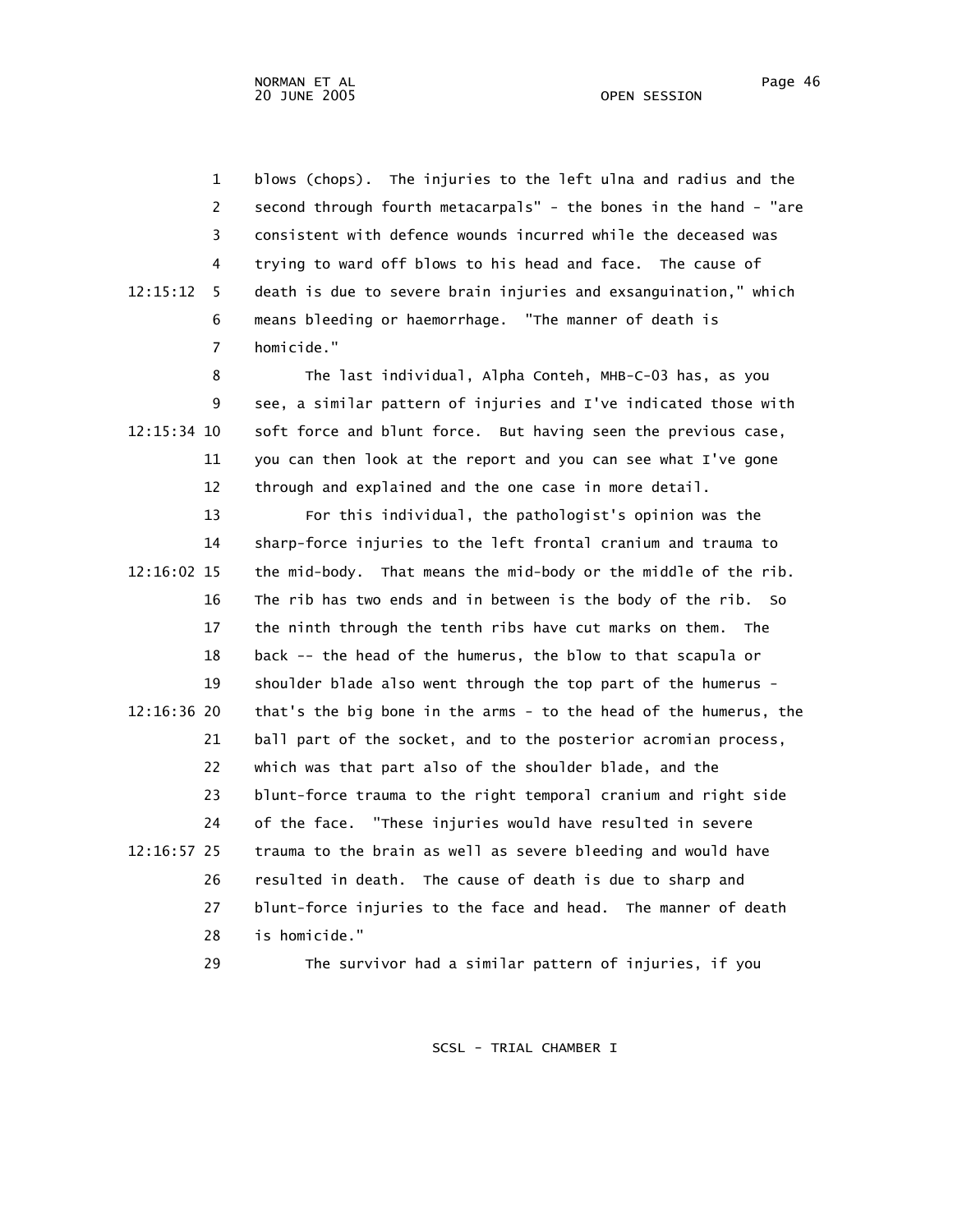1 recall the injuries that I think you have briefly seen in these 2 Chambers and are depicted in a report.

3 MR BANGURA:

 4 Q. Mr Witness, before you go and talk about the survivor, 12:17:26 5 would the survivor be the same person you earlier identified in 6 Court by writing his name on a piece of paper; is that correct? 7 A. That's correct. I had the opportunity to photograph him 8 and those photographs were also given to the pathologist for his 9 opinion. Efforts were made to try to find medical records, 12:17:47 10 although the individual, I think, had been in the hospital for a 11 few months, there were no records -- no X-rays or anything like 12 that.

 13 The pathologist's opinion in this case is that he had 14 received at least five blows or chops with a sharp instrument 12:18:06 15 such as a machete to the right side of his face, at least three 16 blows to his chest and at least two blows to his right leg. 17 "These injuries were life-threatening and without medical care, 18 the wounds most likely would have been fatal."

 19 In brief summary, basically the cause of death in all of 12:18:26 20 these cases was sharp-force trauma, blunt-force trauma or a 21 combination of both. The manner of death is homicide. As to the 22 identification of the victims, they were identified by the family 23 members prior to burial, as I previously noted. Originally, the 24 burials were by families or family representatives. The 12:18:52 25 examination findings of the skeleton were consistent with the 26 sex, age, ancestry of the victims. The clothing and associated 27 artefacts, such as combs, et cetera, recovered with the remains 28 were independently described in many cases and then subsequently 29 identified by the families as belonging to these individuals.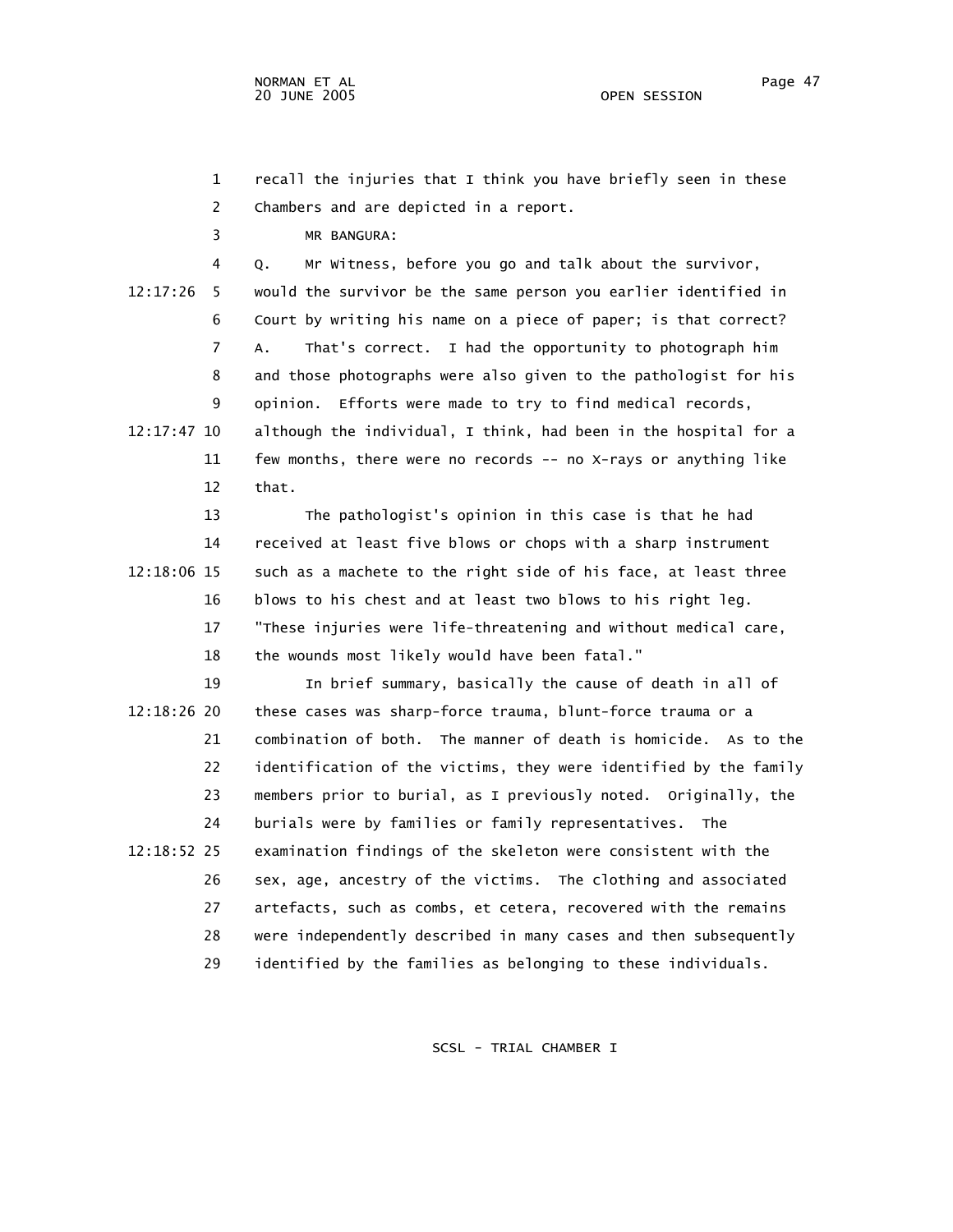2 photographs?

 3 A. This portion, yes. 4 Q. Thank you, Mr Witness. Just a couple more questions. 12:19:29 5 Witness, once you had completed your examination of these 6 individuals, did you do anything with the remains? 7 A. At the completion of the examination and identification, 8 the families were notified that we would like to return the 9 remains and they gathered at the actual site where we had exhumed 12:19:59 10 the remains, and we wrapped the remains up - these were persons 11 of Islamic religion - as is the custom, in a white cloth and 12 returned them. At that time, they signed a receipt, chain of 13 custody, and we gave the remains back to the family. 14 Q. Mr Witness, how would you describe the method you have used 12:20:30 15 in collecting and in processing the data you have used in your 16 investigations? 17 A. I'm not clear what the question means. 18 Q. How would you describe this process. How reliable would 19 you say are the methods you have used in collecting -- 12:20:55 20 A. Well, the methods we use are methods that adhere to 21 accepted standards of examination and exhumation in these cases. 22 There is a manual. There are no written protocols by separate 23 Courts how it is to be done. You do it to the highest standards 24 you are able to with resources in mind and there is a document 12:21:25 25 put out by the United Nations. It is a document that is on 26 investigation of extrajudicial homicides and extrajudicial 27 executions. It goes through autopsy procedures, anthropology 28 procedures and provides guidelines for working with these kinds 29 of deaths, with a lot of caveats in the guidelines that say, you SCSL - TRIAL CHAMBER I

1 Q. I take it that concludes your presentation of the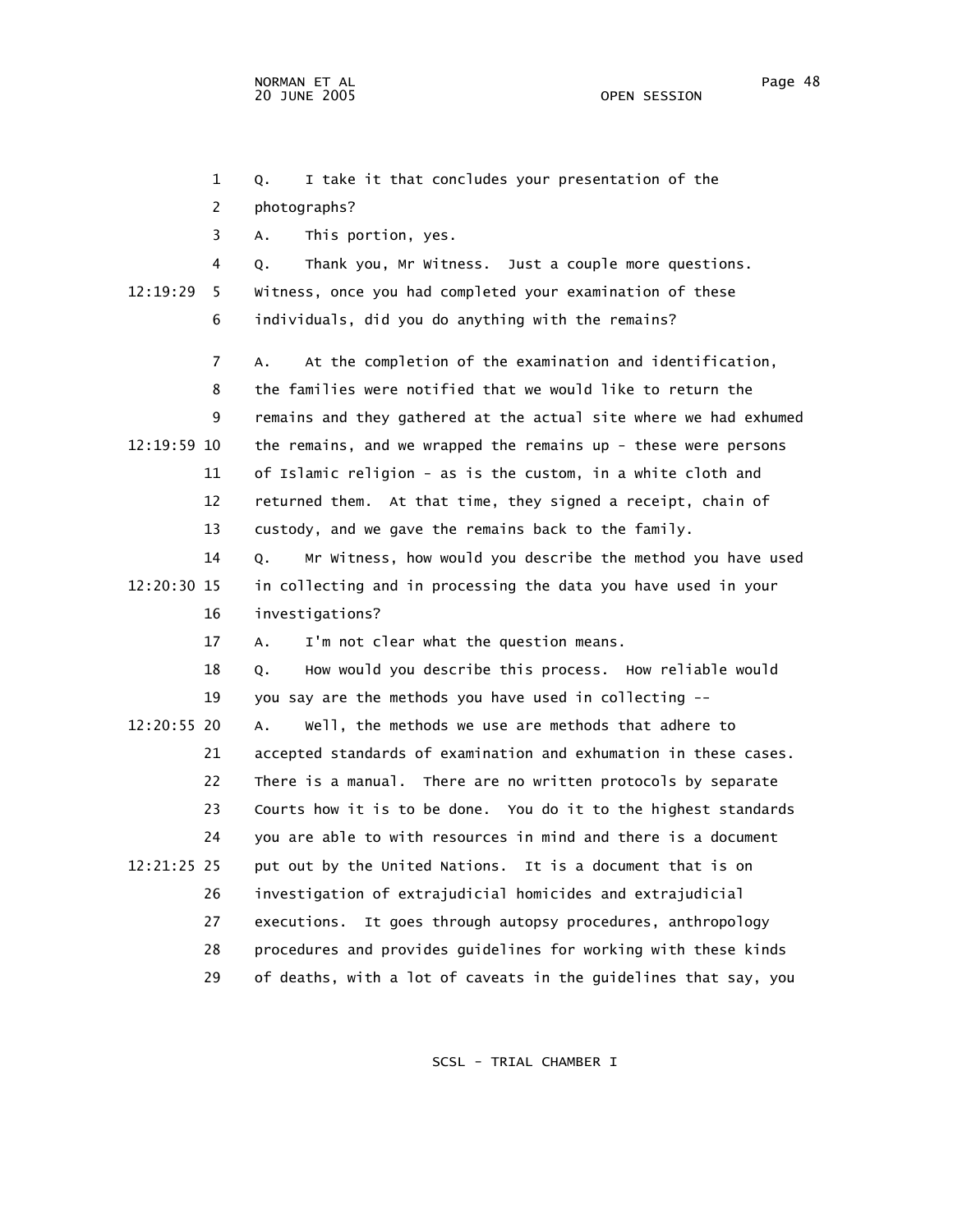1 know, if you don't have an X-ray machine you can't take X-rays 2 and things like that. 3 The methods that we used, I have described in the documents 4 that you have in pages 7634 through 7642. I've described the 12:22:58 5 methods that we use for the assessments. The methods that we use 6 when taking photographs and assemble our photo logs; how we 7 transferred evidence; security arrangements at the site once we 8 begin our work and opened up the site, they had 24 hours security 9 by UNAMSIL troops; then the methods and standards which we used 12:23:30 10 to determine sex, age, race; and the examination procedures, 11 they're all described in that section. 12 Q. That will be all for the witness. Thank you, Mr Witness. 13 PRESIDING JUDGE: Mr Hall, are you prepared to proceed with 14 the cross-examination of your witness? 12:23:58 15 MR HALL: Yes, Your Honour. 16 CROSS-EXAMINED BY MR HALL: 17 Q. Dr Haglund, based on your assessment, there is no way of 18 determining who inflicted these blows? 19 A. That's correct. 12:24:15 20 MR HALL: Thank you. 21 PRESIDING JUDGE: Mr Bockarie for the second accused? 22 MR BOCKARIE: No questions, Your Honour. 23 PRESIDING JUDGE: Mr Margai, for the third accused. 24 CROSS-EXAMINED BY MR MARGAI: 12:24:26 25 Q. Mr Witness, you were aided in your investigation by people 26 provided by the OTP? 27 A. In respect to a translator, we usually got a translator 28 from the local police department and that was facilitated by the

29 OTP. Local labourers that were under our supervision and helped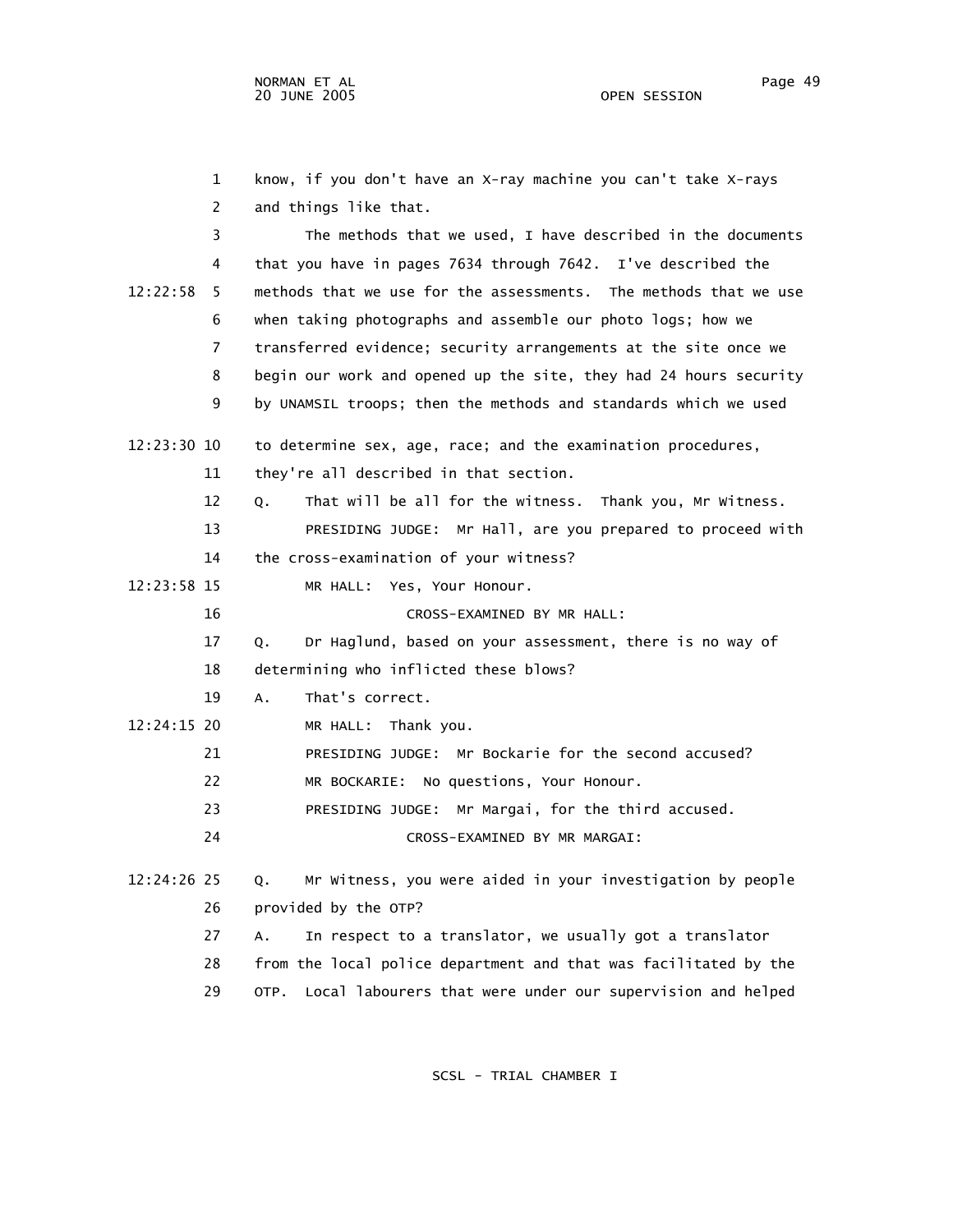NORMAN ET AL Page 50 and the set of the set of the set of the set of the set of the set of the set of the set o 20 JUNE 2005 OPEN SESSION

|             | $\mathbf{1}$   |    | us dig were provided by the OTP. The actual examinations, the   |
|-------------|----------------|----|-----------------------------------------------------------------|
|             | 2              |    | digging and exhumations when we cut near the remains, they were |
|             | 3              |    | all done by myself and my colleagues.                           |
|             | 4              | 0. | You talked about relations of the deceased.                     |
| 12:25:16    | -5             | A. | Yes.                                                            |
|             | 6              | Q. | These were made available to you by the OTP?                    |
|             | $\overline{7}$ | A. | That's correct.                                                 |
|             | 8              | Q. | Before you got here, you had been briefed, or, rather,          |
|             | 9              |    | informed of people who were standing trial?                     |
| 12:25:41 10 |                | A. | NO.                                                             |
|             | 11             | Q. | You were not?                                                   |
|             | 12             | A. | No. I'm still not clear on that.                                |
|             | 13             |    | PRESIDING JUDGE: What was the question?                         |
|             | 14             |    | MR MARGAI:                                                      |
| 12:25:46 15 |                | Q. | What I want to know is when you were first asked to come        |
|             | 16             |    | and do these investigations.                                    |
|             | 17             | A. | Yes.                                                            |
|             | 18             | Q. | Were you informed as to why you were asked to do these          |
|             | 19             |    | investigations?                                                 |
| 12:25:59 20 |                |    | JUDGE ITOE: That's a different question, Mr Margai.             |
|             | 21             |    | MR MARGAI: It's the same $-$                                    |
|             | 22             |    | JUDGE ITOE: It's a different question.                          |
|             | 23             |    | THE WITNESS: Any time --                                        |
|             | 24             |    | MR MARGAI:                                                      |
| 12:26:07 25 |                | Q. | I don't think I expanded.                                       |
|             | 26             |    | JUDGE ITOE: Okay.                                               |
|             | 27             |    | THE WITNESS: Do you want to expand it first?                    |
|             | 28             |    | MR MARGAI:                                                      |

29 Q. I've just expanded.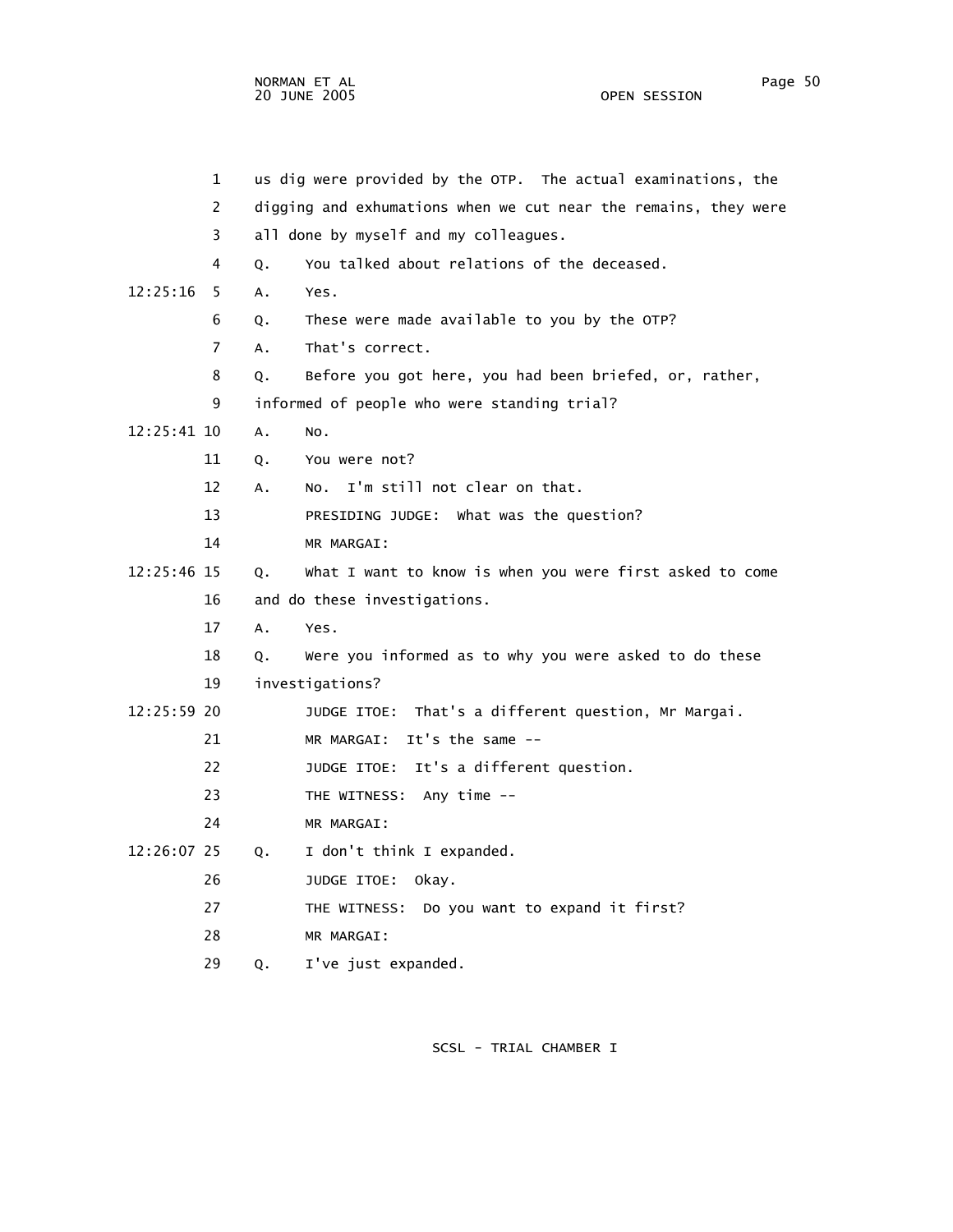1 A. Every time I'm asked to do an investigation, it means 2 people are dead. 3 Q. I'm talking about this particular instance. 4 A. I was told there had been people killed here and there were 12:26:23 5 graves. I was asked what I could provide in assistance to 6 investigating those. 7 Q. Thank you. Of course, you have already told the tribunal 8 of the lack of facilities such as DNA, et cetera, et cetera? 9 A. Although that's true, and it is in most countries of the 12:26:58 10 world, I didn't think it affected the identifications, if you're 11 meaning that in this case. 12 Q. No, we need your answers to -- 13 PRESIDING JUDGE: No, let the witness answer, please. 14 You've asked a question and he's giving you a full answer to your 12:27:13 15 question. 16 MR MARGAI: My Lord, what I'm saying is that my questions 17 are focused on Sierra Leone, not other countries. 18 THE WITNESS: Okay. 19 PRESIDING JUDGE: But the expert is not only an expert in 12:27:27 20 Sierra Leone. He's trying to give you some background as to why. 21 I understand your question, as such, and it is focused on 22 Sierra Leone. 23 MR MARGAI: Precisely. 24 PRESIDING JUDGE: But what the witness is telling you, to 12:27:40 25 answer your question, he has to rely on his overall expertise, 26 not only that in Sierra Leone. Anyhow, I hear your comments. 27 MR MARGAI: Thank you. 28 Q. If you will, please, could you confine your answers to what 29 operated in Sierra Leone vis-a-vis your investigations?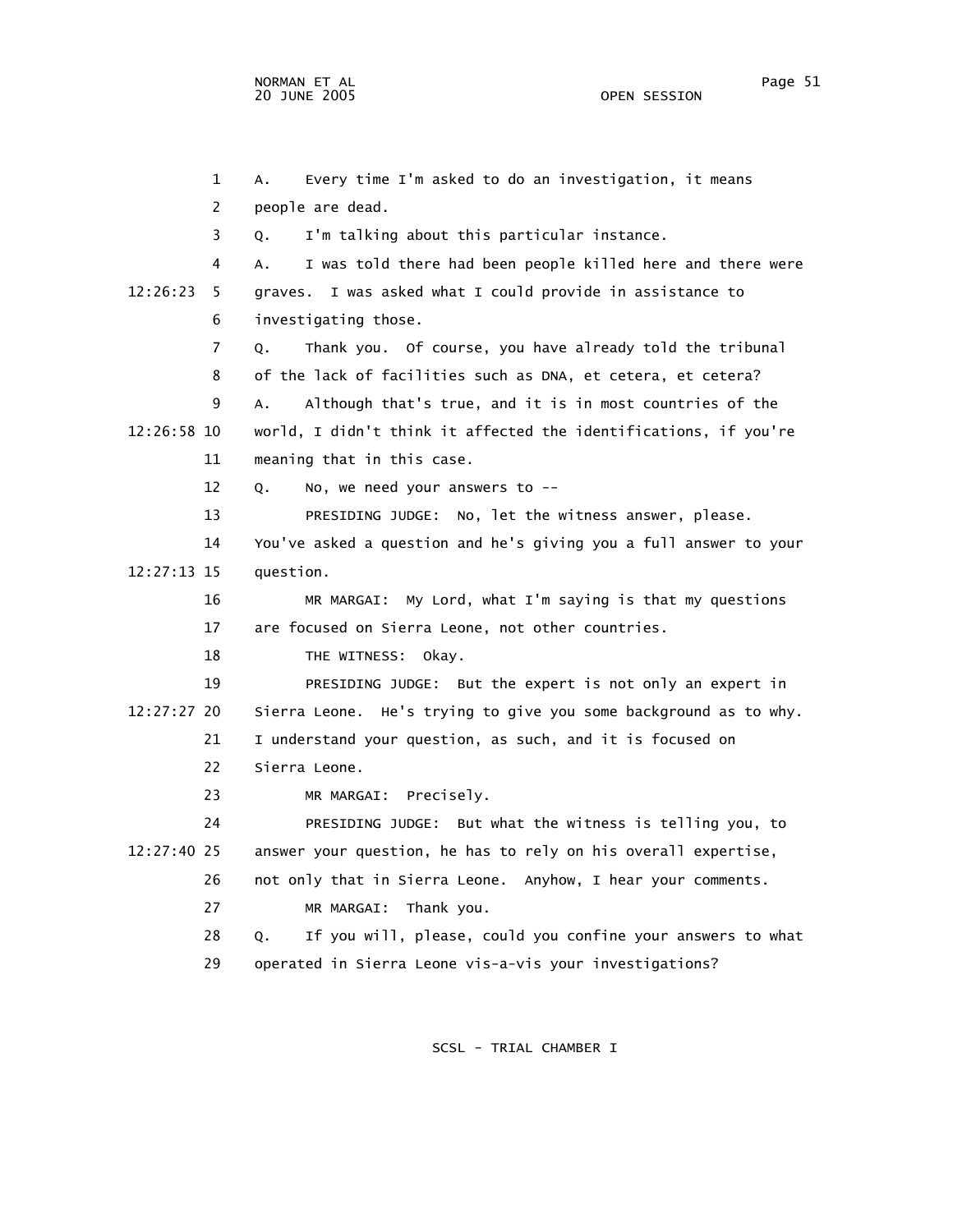1 A. Not really as an expert witness. I think we're allowed to 2 comment. The question is not a - it's a biased question, in a 3 way. Could you repeat the question? I will try to do that. 4 Q. My question is, when you were approached to come and 12:28:28 5 investigate, did you know why you were being asked to come to 6 Sierra Leone to investigate? 7 A. Yes. I knew I was coming to investigate graves and dead 8 people, that's why anybody asked me to go anywhere. That's 9 always the case. 12:28:56 10 Q. Were you told the circumstances -- 11 JUDGE THOMPSON: Sorry, can I have the answer? Can you 12 repeat that? 13 THE WITNESS: As I understood the question, did I 14 understand why I was asked to come to Sierra Leone. 12:29:06 15 JUDGE THOMPSON: It's a precise question. I'm just wanting 16 to have the answer to it. "When I was asked to come to Sierra 17 Leone, I knew I was coming to investigate"? 18 THE WITNESS: I knew I was coming to investigate graves or 19 death. 12:29:27 20 JUDGE THOMPSON: Thank you. 21 THE WITNESS: I knew I would be involved in a forensic 22 investigation. 23 PRESIDING JUDGE: That's the second time we have the same 24 question. 12:29:43 25 JUDGE THOMPSON: Shall I have it? "I knew I was coming to 26 be involved in a forensic investigation." I just want to be 27 absolutely certain that I got that. 28 MR MARGAI: Thank you, Your Honour. 29 THE WITNESS: Nobody asked me to come for a vacation, ever,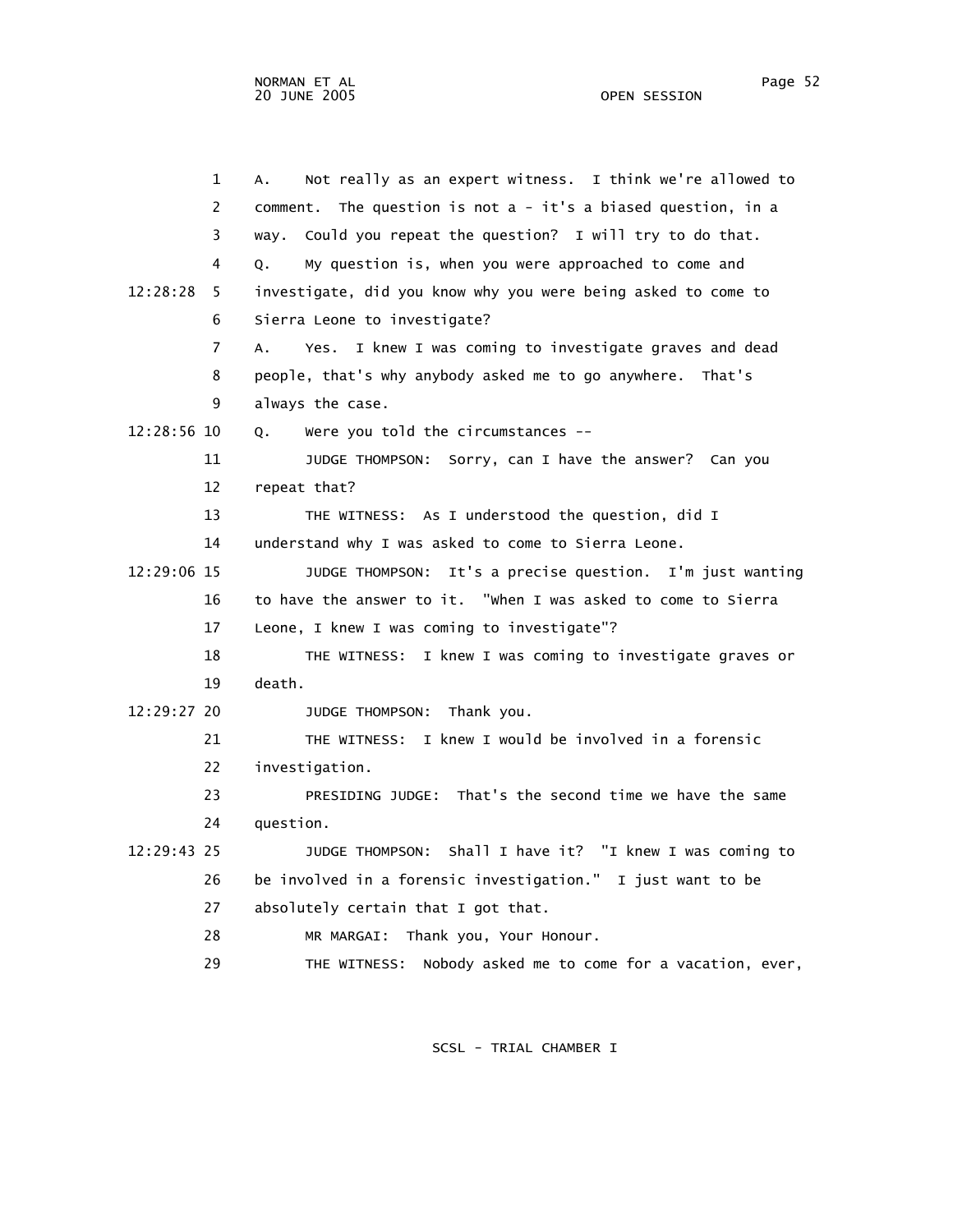1 that I can remember. 2 JUDGE THOMPSON: Doctor, we're really not interested in a 3 an excursion. 4 THE WITNESS: I know. I'm sorry. 12:30:02 5 JUDGE THOMPSON: I just wanted a direct answer to a 6 question which was put to you. 7 MR MARGAI: 8 Q. Were you given a background history leading to the 9 investigation? 12:30:22 10 A. No. 11 Q. You were not? 12 A. No. 13 [HN200605C-JM] 14 Q. Were you paid for the services rendered? 12:30:53 15 A. Yes, I was paid for my time. 16 Q. And how much time did you put in? 17 A. Um, probably a few weeks in preparation. Six weeks in the 18 field on the ground here. And another month and a half or two to 19 prepare the report. 12:31:17 20 Q. How many weeks total? 21 A. Looks -- three, three and a half months. 22 O. Three and a half months. 23 A. Approximately. 24 Q. Thank you. How much were you paid total? 12:31:41 25 A. I don't recall exact. I'm sure it's part of the records of 26 the Court. I don't know. Part of what I received as pay 27 actually I paid for another volunteer to come. 28 Q. How much were you paid, Mr Witness? 29 A. I can't answer that question. I don't know. It was -- I'm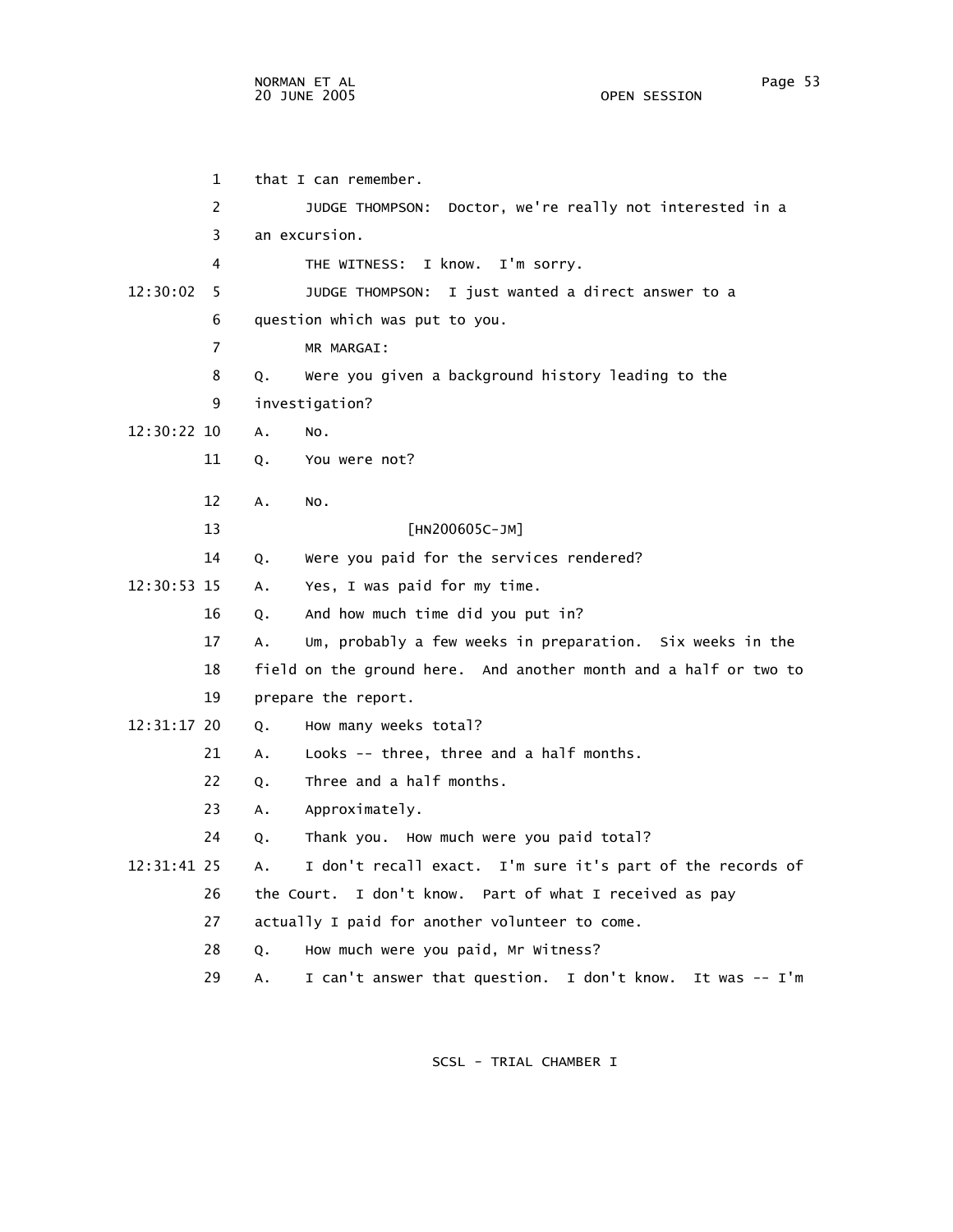NORMAN ET AL Page 54

OPEN SESSION

 1 sure I have a contract, but I didn't bring it with me. I don't 2 recall. At a UN rate. 3 Q. Did you submit a bill? 4 A. No, I was submitted a contract which I do not have with me. 12:32:26 5 Q. And did you negotiate a fee -- 6 JUDGE THOMPSON: Learned counsel, do you want the answers 7 recorded? 8 MR MARGAI: Sorry, sorry, sorry. 9 Q. Did you negotiate a fee? 12:32:48 10 A. No, it's a standard -- I think a standard. I didn't 11 negotiate anything. They told me what the standard compensation 12 would be, and I said fine. 13 Q. And were you satisfied with what was offered to you? 14 A. I am never satisfied. This is not an ideal world. 12:33:16 15 Q. Could you now tell the Chamber approximately what you 16 received? 17 A. Probably between -- between 10 and 15.000 dollars out of 18 which I paid my boarding and my cost of living here exactly. 19 Q. Now, Mr Witness, you said you examined four corpses to be 12:34:54 20 precise; three in one grave, one in another grave? 21 A. That are pertinent to this Chamber, yes. 22 Q. Yes, this Chamber. Were these corpses identified by the 23 same person? 24 A. No. They were identified by individual family members, 12:35:30 25 different people. 26 Q. Thank you. Let us take the individual corpse. This was 27 identified by an individual. 28 A. One or more, yes. 29 Q. Taking the three corpses, how many individuals identified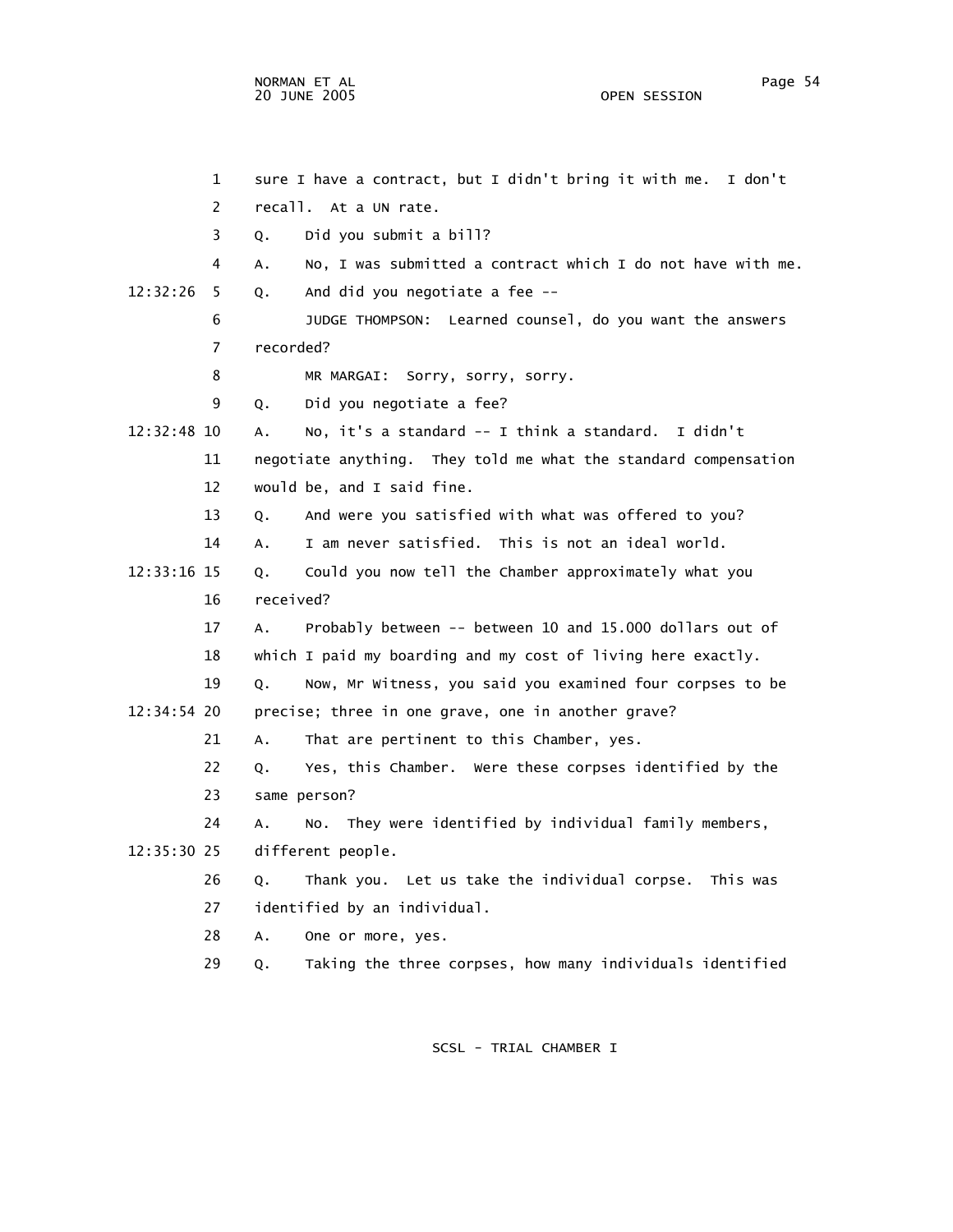|               | $\mathbf{1}$   |           | those remains?                                                                |
|---------------|----------------|-----------|-------------------------------------------------------------------------------|
|               | 2              | Α.        | You mean the four?                                                            |
|               | 3              | Q.        | The three.                                                                    |
|               | 4              | А.        | The three.                                                                    |
| 12:36:24      | 5              | Q.        | The three that were found together.<br>Yes.                                   |
|               | 6              | A.        | There were several family members there. Four or five, I                      |
|               | $\overline{7}$ |           | would presume, I think.                                                       |
|               | 8              | Q.        | Four or five. Now, before these corpses were exhumed, did                     |
|               | 9              |           | you know how many corpses were in each grave?                                 |
| 12:37:14 10   |                | A.        | Yes.                                                                          |
|               | 11             | Q.        | You did. Apart from yourself, these family members, was                       |
|               | 12             |           | there any other person present?                                               |
|               | 13             | Α.        | Yes.                                                                          |
|               | 14             | Q.        | who else?                                                                     |
| 12:37:54 15   |                | A.        | There were UNAMSIL security individuals. There was a                          |
|               | 16             |           | representative from the OTP. There were a host of neighbours.<br>$\mathbf{I}$ |
|               | 17             |           | think one of the village chiefs was there. My two colleagues.                 |
|               | 18             | Q.        | That was all? As far as you could remember.                                   |
|               | 19             | A.        | Categorically, that's it. I didn't have a registry or                         |
| $12:38:26$ 20 |                | anything. |                                                                               |
|               | 21             | Q.        | I appreciate that. That's as far as you could remember.                       |
|               | 22             | А.        | Yes, yeah.                                                                    |
|               | 23             | Q.        | Now, the examination you did in relation to<br>Thank you.                     |
|               | 24             |           | this particular trial, was it done on a separate day as distinct              |
| 12:39:21 25   |                |           | from other investigations unrelated?                                          |
|               | 26             | Α.        | These were conducted between the 4th and the 10th of<br>Yes.                  |
|               | 27             | November. |                                                                               |
|               | 28             | Q.        | Of which year?                                                                |
|               | 29             | А.        | 2003.                                                                         |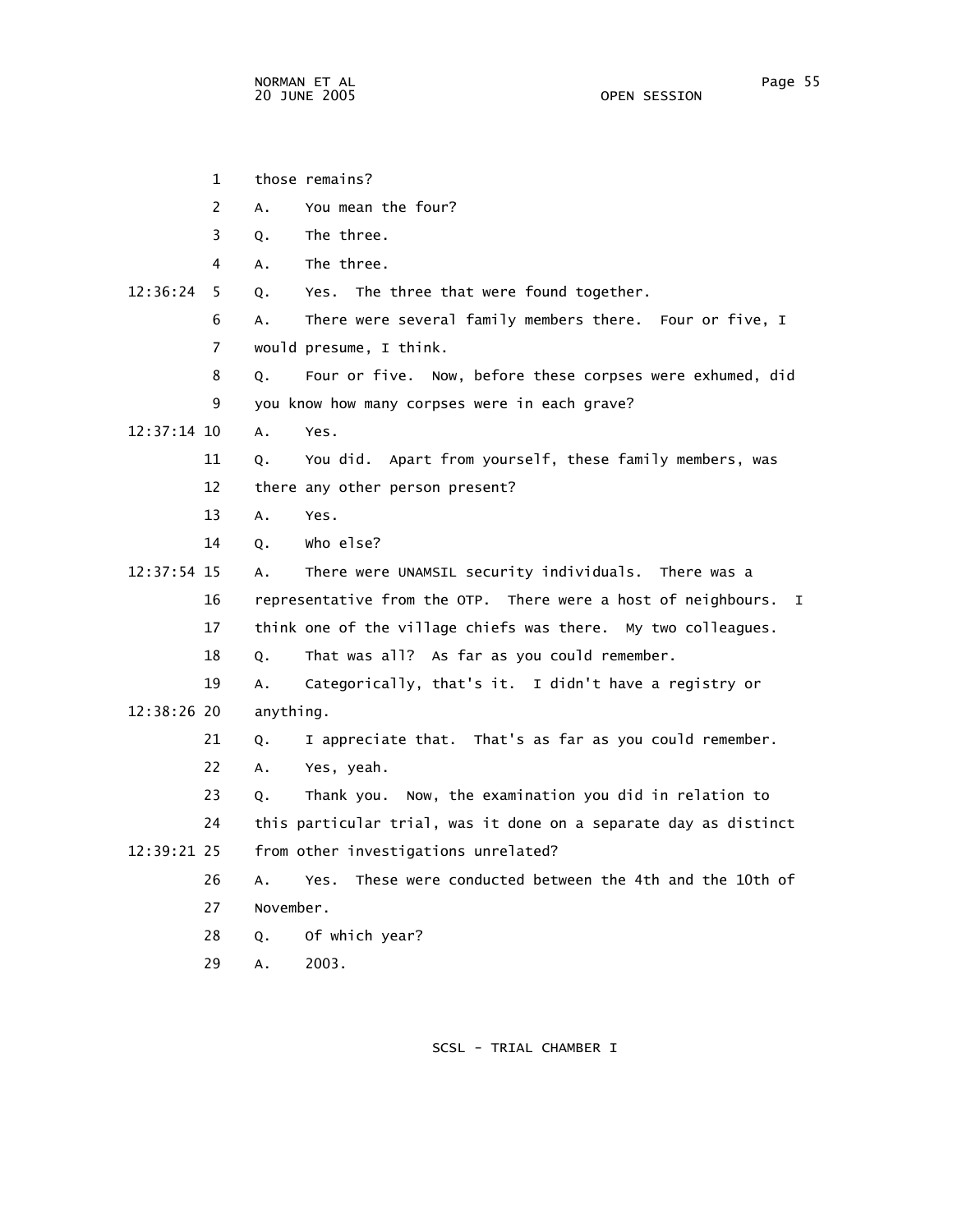1 Q. 2003. 2 A. Yes. The other investigations were done sequentially. 3 JUDGE ITOE: Give the dates again. 4 THE WITNESS: The 10th, I believe, and the 4th of November. 12:39:57 5 They are reflected in the photo log when we took the photographs. 6 If you're asking, we didn't do these different investigations 7 simultaneously. They were done sequentially. 8 MR MARGAI: 9 Q. I appreciate that. Now, the total period of three months 12:40:47 10 covered not only investigations touching and concerning this 11 trial but others as well, I take it? 12 A. That's correct. 13 Q. Thank you. Now -- sorry. Take your time. You 14 comfortable? 12:41:34 15 A. Of course. 16 Q. Thank you. Now, prior to the commencement of the 17 investigations, were you provided with statements? 18 A. No. 19 JUDGE ITOE: You're referring to witness statements, 12:42:11 20 Mr Margai? 21 MR MARGAI: Witness statements, yes. 22 Q. Now, Mr Witness, prior to the commencement of your 23 investigations, were transcripts made available to you of 24 testimonies that had gone before this Court? 12:42:42 25 A. No. No. 26 Q. During the course of your investigation, were witness 27 statements made available to you? Not at the commencement now, 28 during the course of. 29 A. No.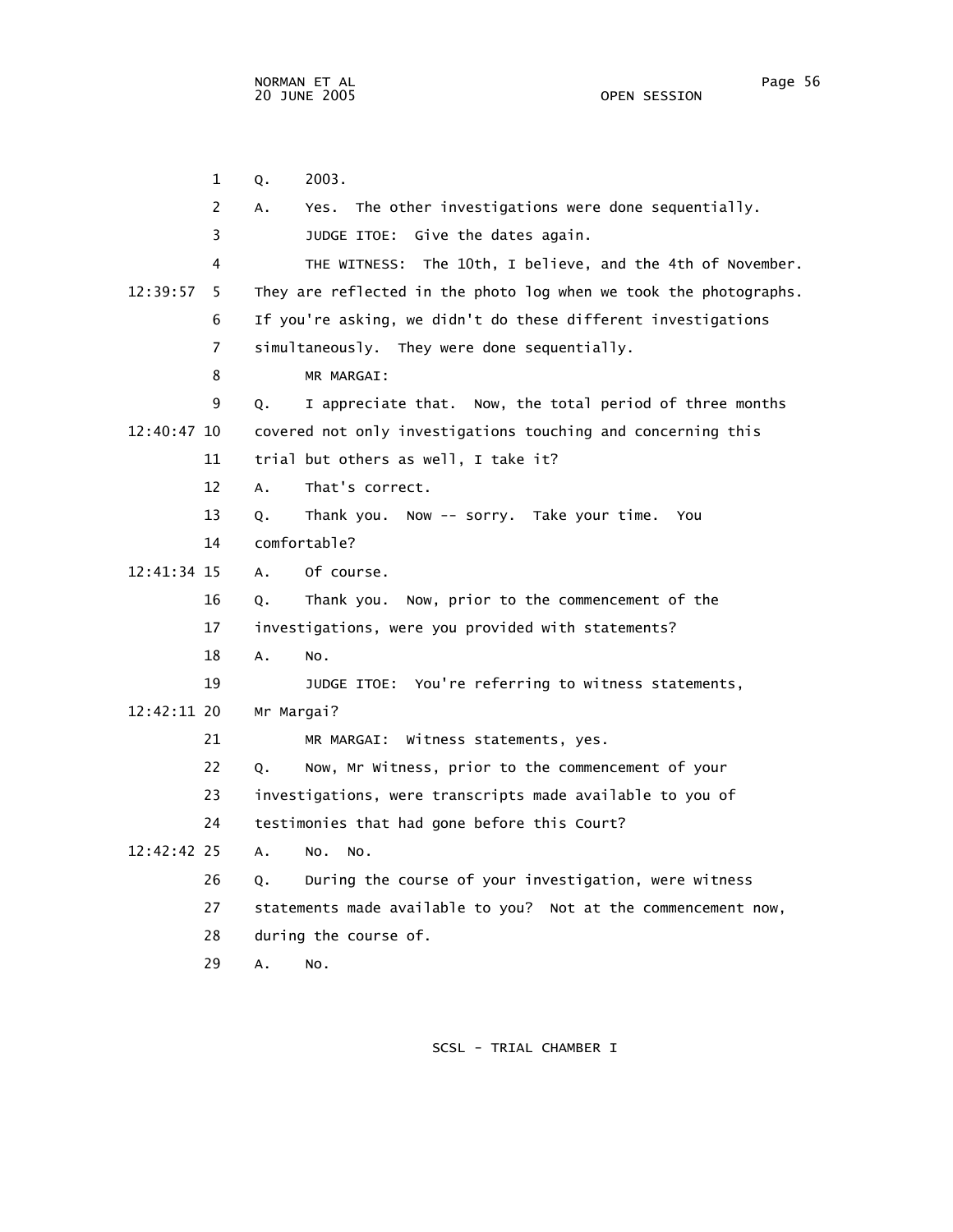1 Q. Now, Mr Witness, how many locations precisely did you visit 2 in the course of your investigation? 3 A. Are you asking me from my total presence in Sierra Leone as 4 far as -- 12:44:02 5 Q. Precisely. 6 A. Okay. 7 Q. Precisely. 8 A. In 2002 combined with 2003, I visited 20 different 9 locations in various districts. 12:44:14 10 Q. Twenty. Would all of those locations be connected with 11 this trial? 12 A. I don't think so, no. 13 Q. Thank you. 14 JUDGE ITOE: I heard counsel use the word "would." Are 12:44:55 15 they -- are they connected? Let's get to -- 16 THE WITNESS: I'm not familiar enough with the -- with the 17 way the trials are put together. It's not my -- I'm not involved 18 in that. So I wouldn't know. I mean, I would presume that if 19 there are different trials going on, some of the places I visited 12:45:16 20 has to do with those trials, not this one. 21 MR MARGAI: 22 Q. The reason why I'm asking is that you had earlier made a 23 distinction in this Chamber as to the report when you made 24 mention of extracts, and I think the Bench asked you whether, in 12:45:30 25 fact, these were part of and parcel of the total report. And you 26 said these were components of the total report. 27 A. Exactly, yes. 28 Q. So I'm now asking, these locations -- 20 locations you 29 visited, were they all connected with this particular trial?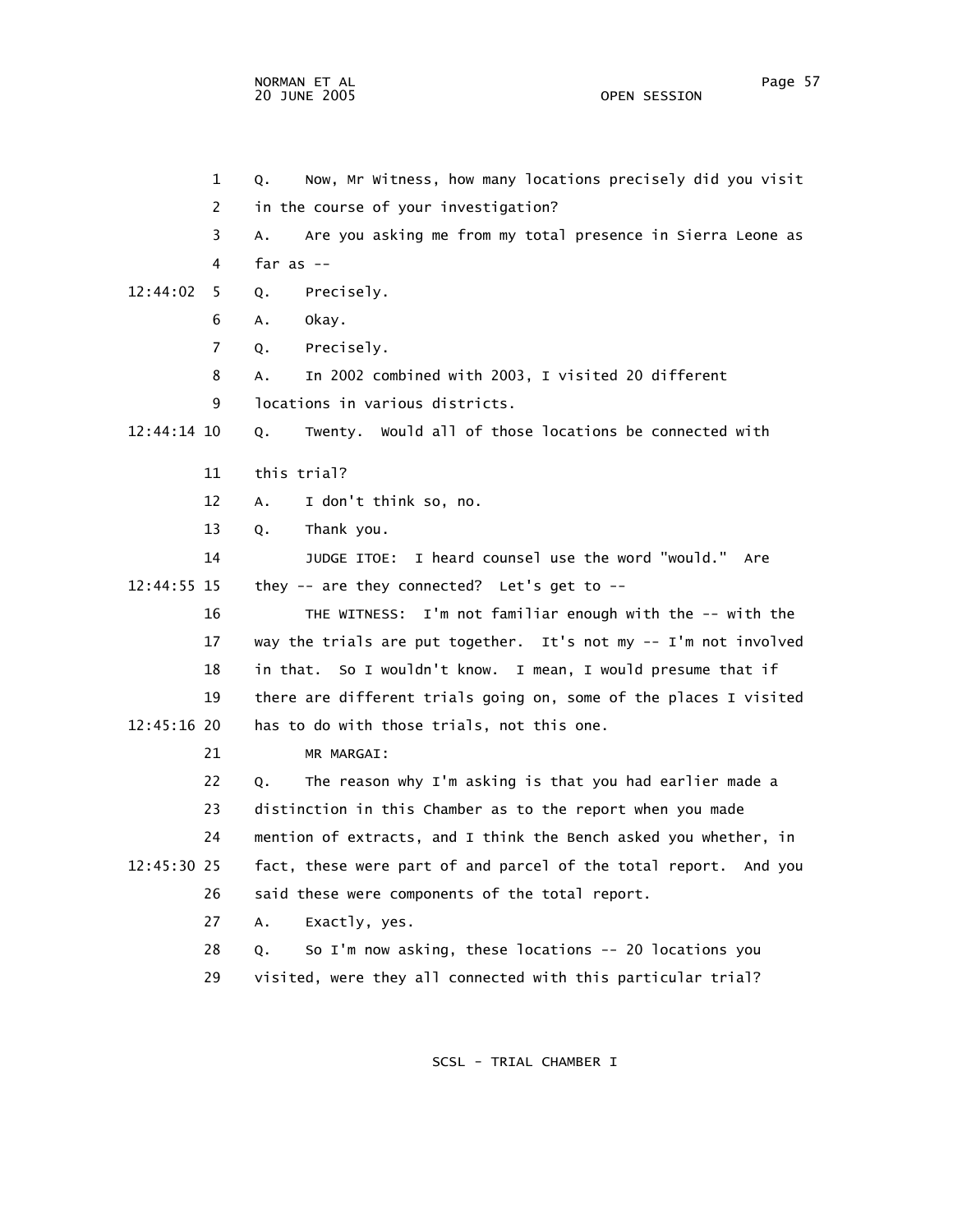1 A. No. 2 Q. How many of those locations would you say are connected 3 with this particular trial? 4 A. I can't answer that information -- question. I don't have 12:46:18 5 that kind of information. I know from reports that I read, some 6 were attributed to various groups. But some were not. So I have 7 no idea. 8 Q. Thank you. 9 JUDGE THOMPSON: Mr Margai, was the answer in the negative, 12:46:55 10 that he doesn't have the information as to how many of the 11 locations were not connected with this trial or were connected? 12 MR MARGAI: Were connected with this trial. 13 JUDGE THOMPSON: Thank you. 14 MR MARGAI: 12:47:08 15 Q. These locations you visited, could you tell the Chamber who 16 actually identified the locations. 17 A. Some of the locations were mentioned in various human 18 rights reports, like Amnesty International. Some of the 19 locations were mentioned in the report of the Argentines for the 12:47:36 20 TRC. Some of the locations were brought forward by members of 21 the OTP. And some locations, when one would get in an area, 22 would be mentioned by locals. 23 Q. Sorry. Could you keep pace with Their Lordship's pens, 24 please. 12:48:00 25 MR MARGAI: Would you like him to go over that again, My 26 Lords? Very well. 27 JUDGE THOMPSON: I got the first one, human rights reports. 28 THE WITNESS: Yes, human rights reports. Among those a 29 report to the TRC. Some were proffered by members of the OTP.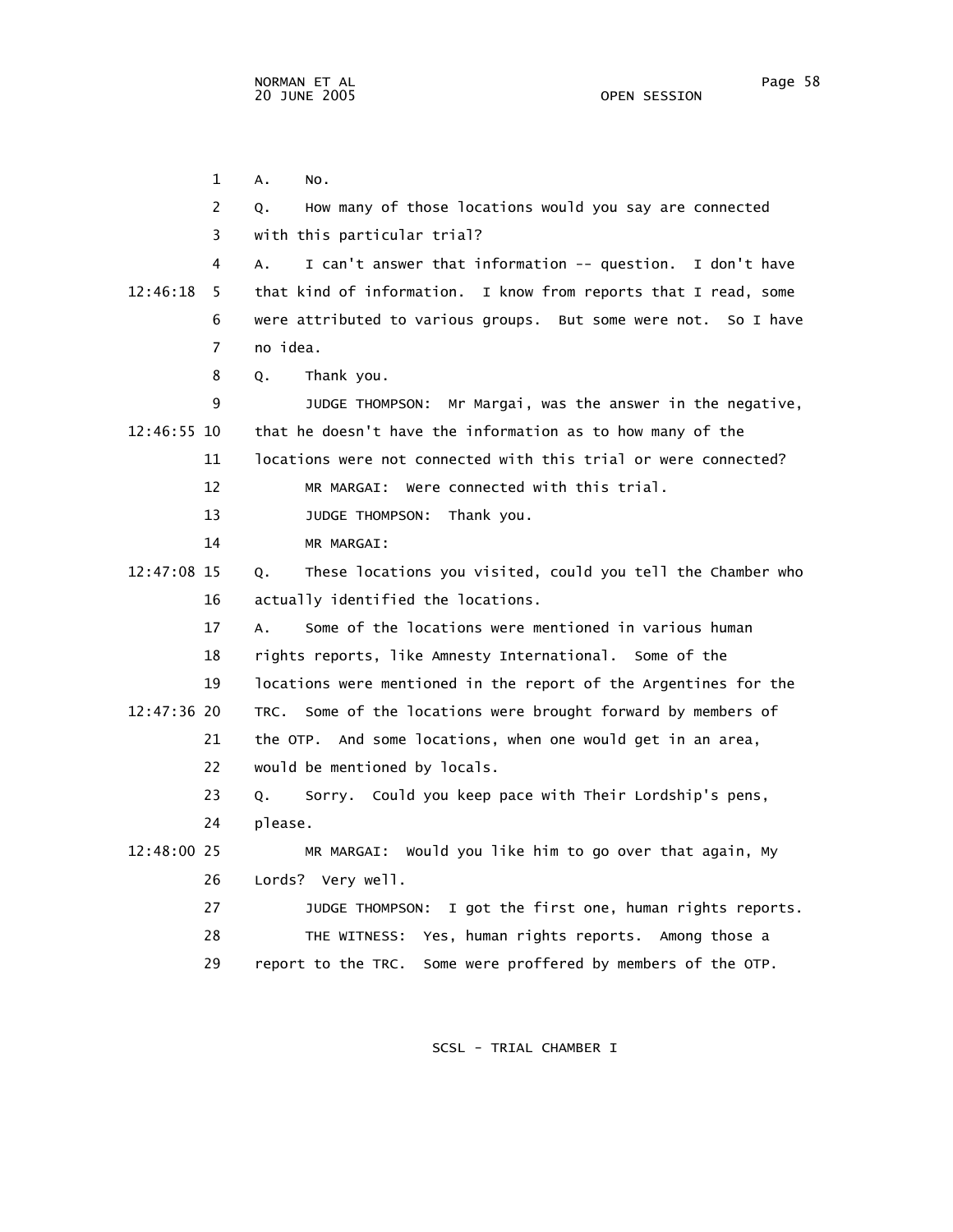1 Some arose when one would get to a particular area and other 2 people just in the neighbourhood that one would come upon would 3 point out to another location where other graves were alleged to 4 be. 12:49:08 5 MR MARGAI: 6 Q. Now, Mr Witness, you said you entered into a contract to 7 come and do these investigations? 8 A. I entered into a contract that paid for my time, yes, to do 9 these investigations. Yes. 12:49:22 10 Q. At the time you entered into this contract, were you 11 specifically told the areas you would be visiting? 12 A. No. 13 Q. Were you given guidelines as to the areas you would be 14 visiting? 12:50:01 15 A. I pointed out, you know, after I had reviewed written 16 information of the areas that looked like it would be profitable 17 for me to visit as far as looking, doing assessments, I suggested 18 those. And then the OTP had other areas, I think, in their 19 investigations that they had progressed enough that they felt 12:50:25 20 were ones that should be looked at. 21 O. Thank you. 22 MR MARGAI: That will be all for this witness, My Lords. 23 Thank you, Mr Witness. 24 PRESIDING JUDGE: Thank you, Mr Margai. Mr Prosecutor, any 12:51:11 25 question in re-examination? 26 MR BANGURA: There will be no questions in re-examination, 27 Your Honour. 28 PRESIDING JUDGE: Thank you very much. 29 That concludes your evidence today, Dr Haglund, and we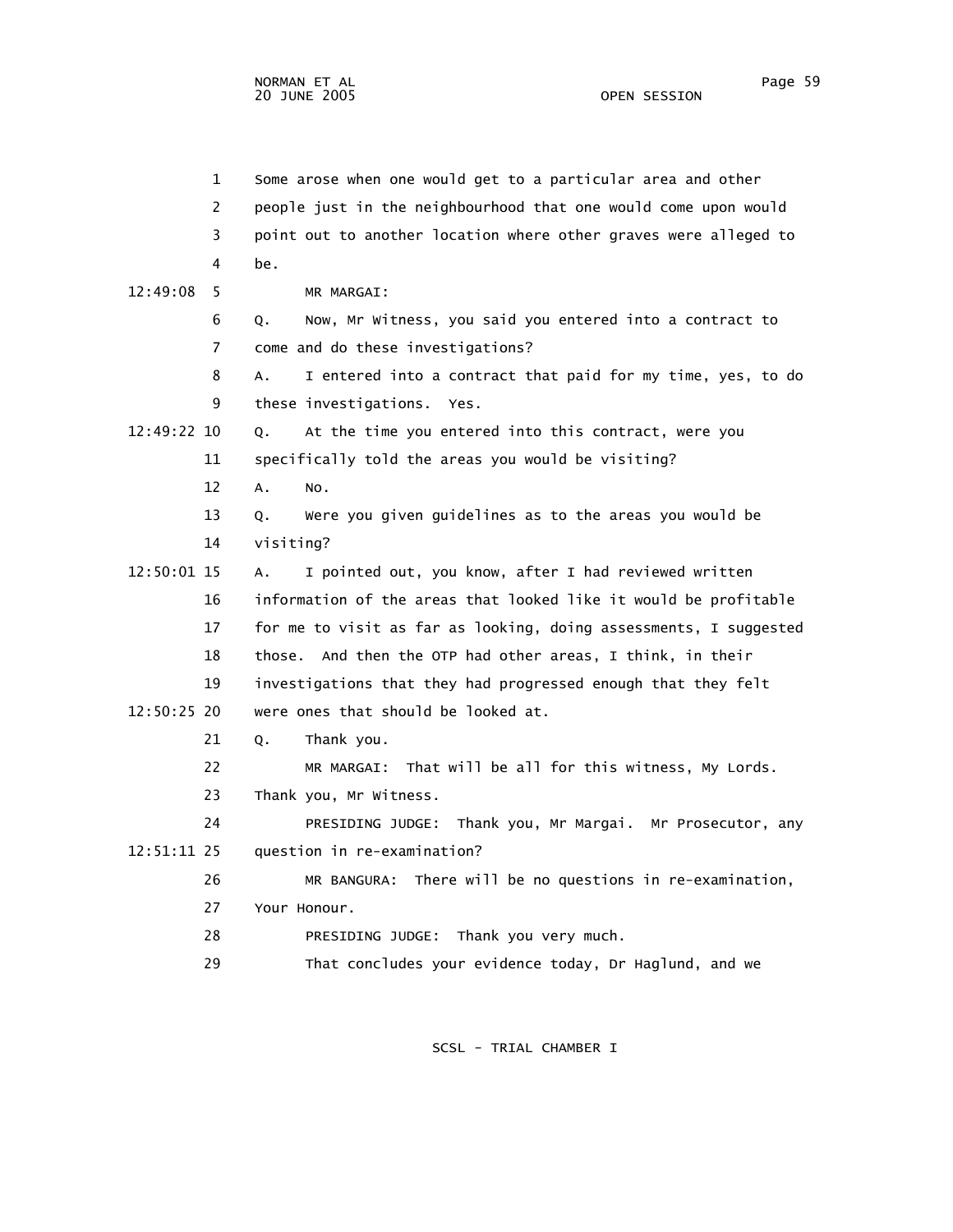1 thank you very much. 2 THE WITNESS: Thank you. 3 PRESIDING JUDGE: So where are we now, Mr Prosecutor, 4 Mr Tavener? 12:51:31 5 MR TAVENER: That completes the witnesses, Your Honour. 6 There will be no further witnesses called. Unfortunately, in 7 this trial, there are still some outstanding legal issues as it 8 happens. There will be a meeting to further discuss with the 9 Defence counsel this afternoon about those documents I mentioned 12:51:45 10 this morning, about the tendering certain documents. I 11 understand some time is required for the Defence to consider 12 those matters. 13 What I would be asking for, if the Court could resume 14 Wednesday morning. I don't anticipate a long hearing on 12:51:59 15 Wednesday. It's simply a matter of resolving what items can go 16 in, what items won't come in. They have been disclosed in one 17 form or another for some time. 18 PRESIDING JUDGE: Wednesday morning, 9.30, 10.00. 19 [Trial Chamber confers] 12:52:40 20 JUDGE THOMPSON: Learned counsel for the Prosecution, you 21 did indicate this morning that you would, in fact -- and 22 following what you've just said, you would be seeking the Court's 23 leave to have some documents received in evidence. And hopefully 24 when you have worked out whatever arrangement you need to work 12:52:59 25 out with the Defence, would the Chamber be able to have, so that 26 we can expedite our work on Wednesday morning, an indication of 27 which particular documents you really intend us to receive in 28 evidence and any other information that will enable the Court to 29 arrive at an expeditious determination on the question of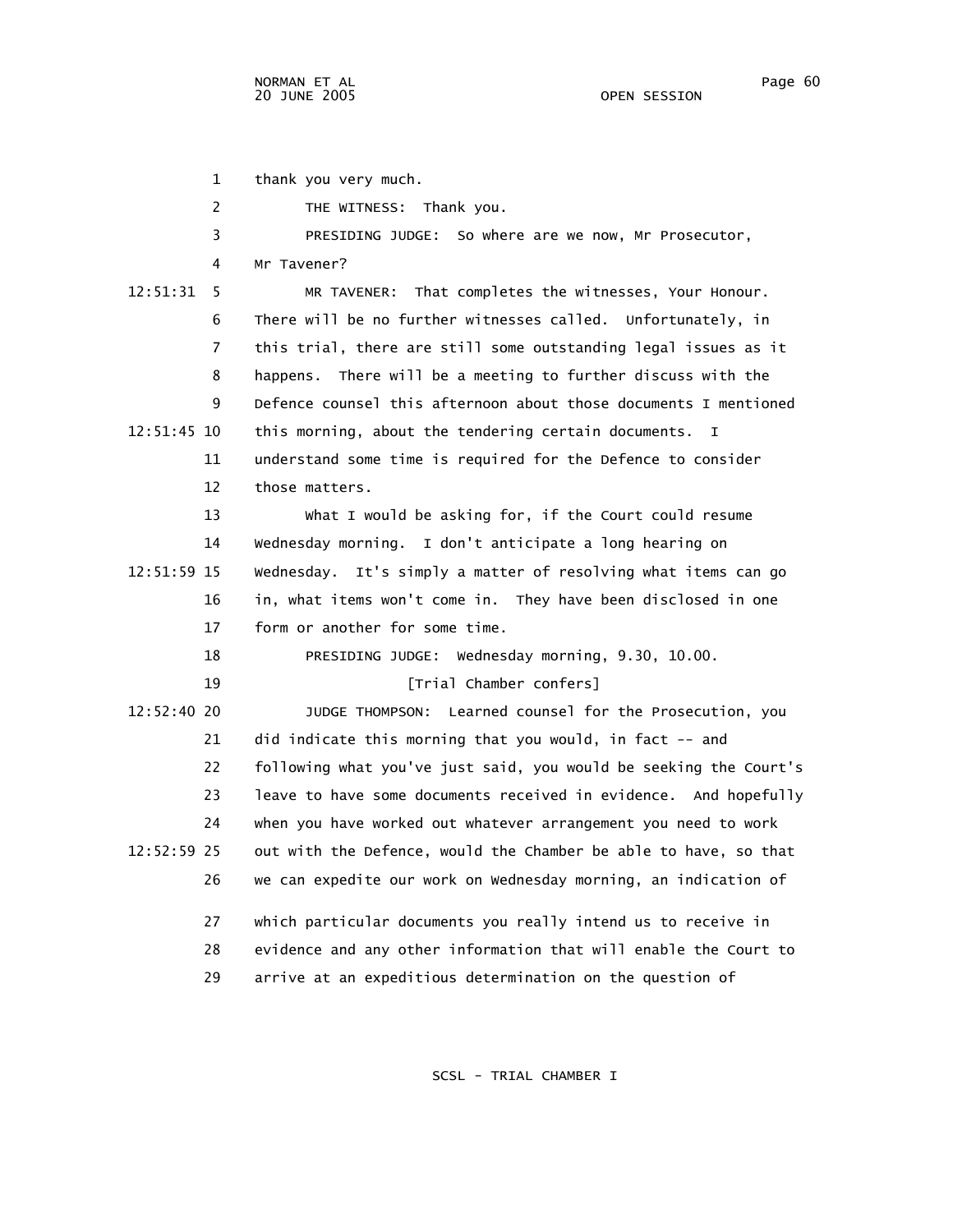1 admissibility? 2 MR TAVENER: Yes, that's what we're working towards, 3 Your Honour, exactly, to identify which documents are in dispute. 4 So hopefully -- we're trying to narrow down the focus as much as 12:53:36 5 possible. 6 PRESIDING JUDGE: Thank you very much. The Court is 7 adjourned until Wednesday, 0930. Thank you. 8 [The witness withdrew] 9 **Exteries External External External and SI** extending adjourned at 12.54 p.m., 10 to be reconvened on Wednesday, the 22nd day of 11 June, 2005, at 9.30 a.m.] 12 13 14 15 16 17 18 19 20 21 22 23 24 25 26 27 28

29